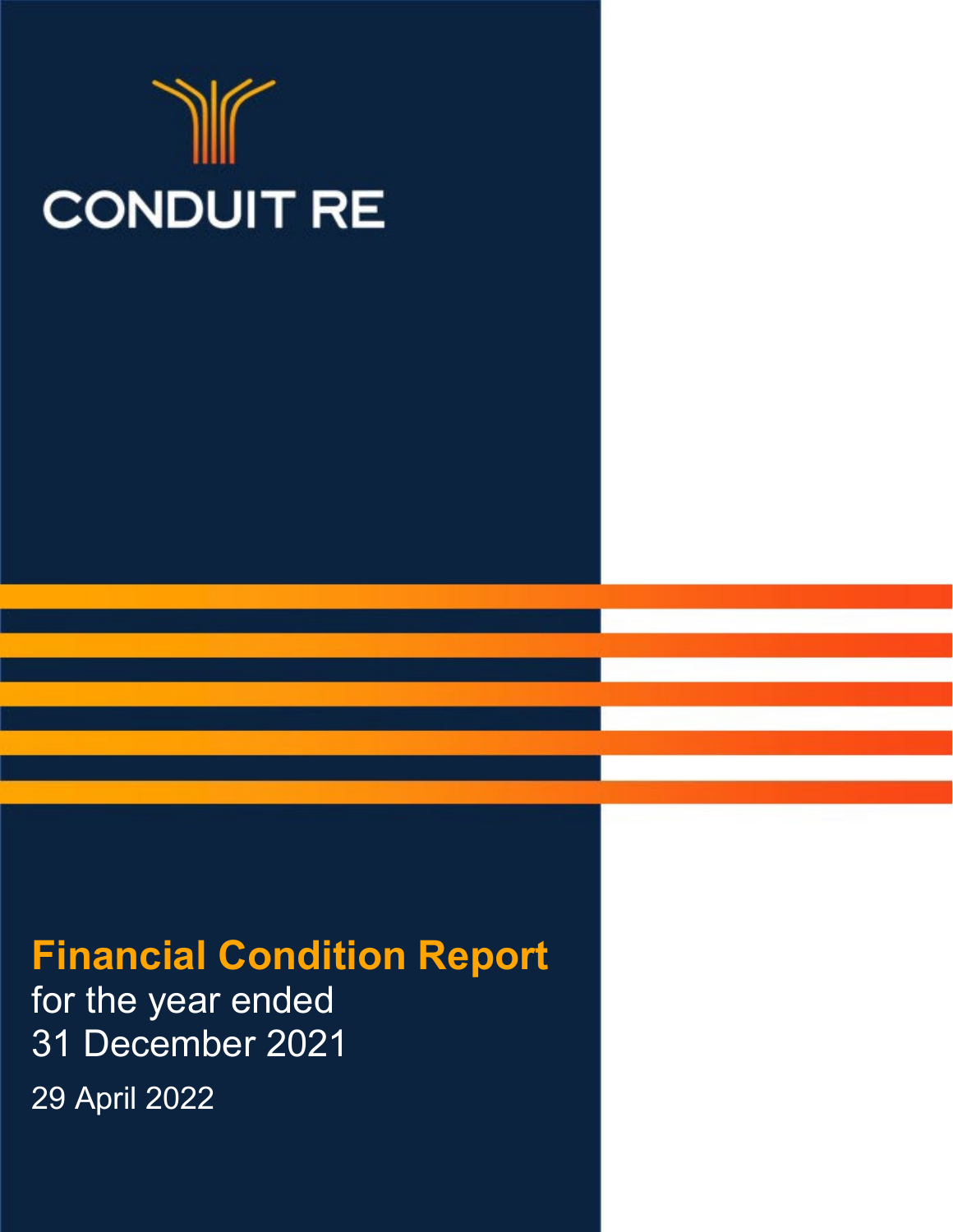

# **Contents**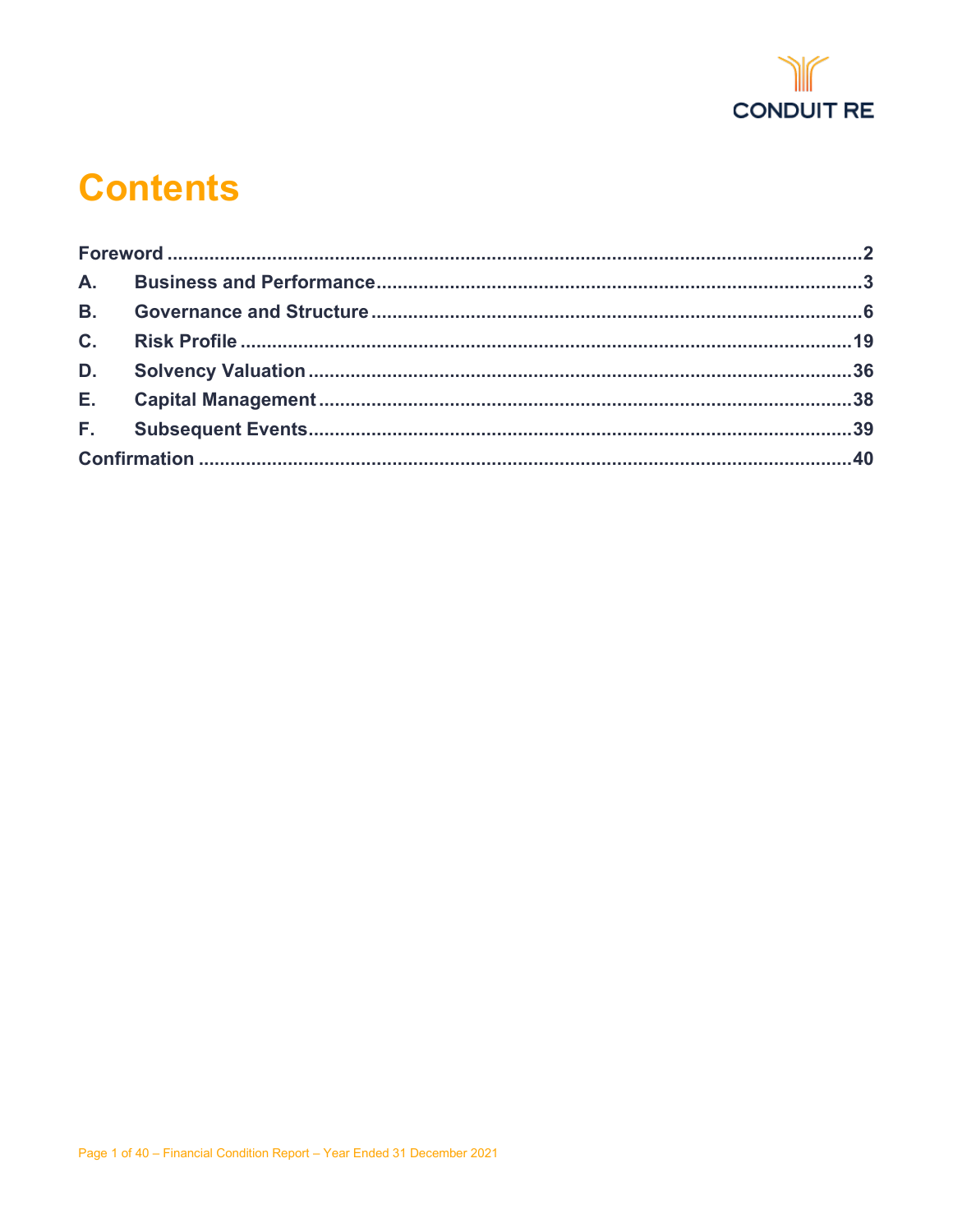

## <span id="page-2-0"></span>**Foreword**

Conduit Reinsurance Limited is a Bermuda-based reinsurance company and is licensed by the Bermuda Monetary Authority and is subject to the requirements of The Insurance Act 1978 and associated rules and regulations including the Insurance (Public Disclosure) Rules 2015. As such, Conduit Reinsurance Limited is required to publish annually a Financial Condition Report ("FCR") in accordance with applicable guidelines.

The FCR contains qualitative and quantitative information of the business and performance, governance structure, risk profile, solvency valuation, and capital management. The FCR is not subject to audit requirements. The audited financial statements for Conduit Reinsurance Limited are published in accordance with the Insurance (Public Disclosure) Roles 2015 on the Bermuda Monetary Authority's website at [https://www.bma.bm/public-filings/full-filings-class-4.](https://www.bma.bm/public-filings/full-filings-class-4)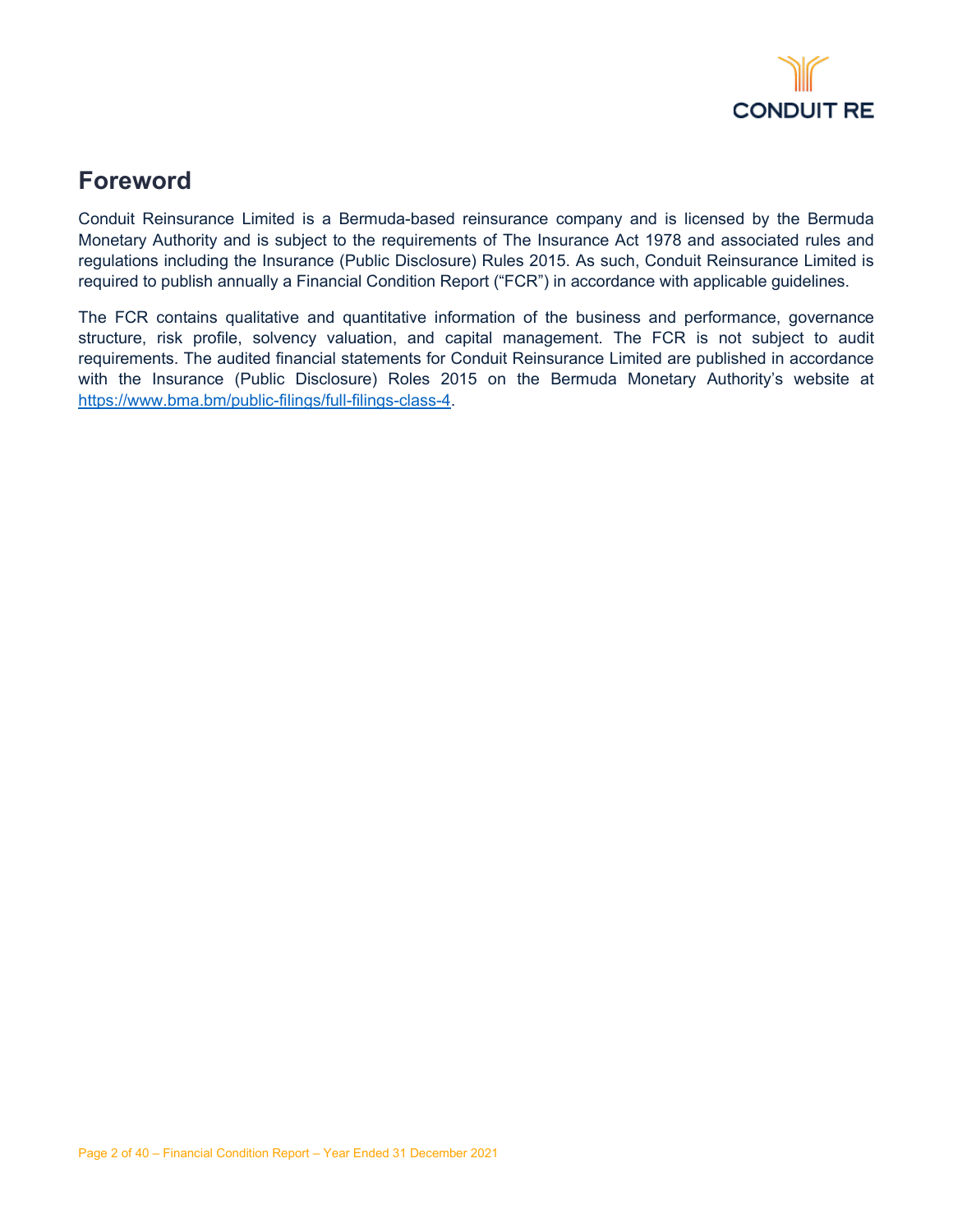

### <span id="page-3-0"></span>**A. Business and Performance**

#### **Name of the insurer**

Conduit Reinsurance Limited (the "Company" or "CRL") is a reinsurance company trading under the Conduit Re brand. It was incorporated in Bermuda on 6 October 2020 and was registered as a Class 4 Insurer by the Bermuda Monetary Authority ("BMA", the "Authority"), with registration number 55937, effective 19 November 2020.

CRL's registered office is Clarendon House, 2 Church Street, Hamilton HM11 and its physical head office is Ideation House, 2nd floor, 94 Pitts Bay Road, Pembroke HM08.

#### **Name and contact details of the insurance supervisor and group supervisor**

Bermuda Monetary Authority, BMA House, 43 Victoria Street, Hamilton, HM 12.

CRL is not subject to group supervision.

#### **Name and contact details of the approved auditor**

KPMG Audit Limited, Crown House, 4 Par-la-Ville Rd., Hamilton, HM 08.

#### **Ownership details**

CRL's ultimate parent is Conduit Holdings Limited ("CHL") which is a publicly traded company on the London Stock Exchange, trading under the ticker LSE:CRE. CRL's immediate parent is Conduit MIP Limited ("CML"), an intermediate holding company.

As at 31 December 2021, CHL was aware of the following interests of 5% or more of voting rights in its ordinary shares:

| <b>Shareholder</b>                            | <b>Proportion</b> |
|-----------------------------------------------|-------------------|
| Aviva plc and affiliates                      | 15%               |
| Signature Global Asset Management             | 7%                |
| JO Hambro Capital Management Limited (London) | 6%                |

#### **Group structure**

The group structure, comprising CHL and direct and indirect subsidiaries (the "Group"), is summarised in the chart below, including country of incorporation.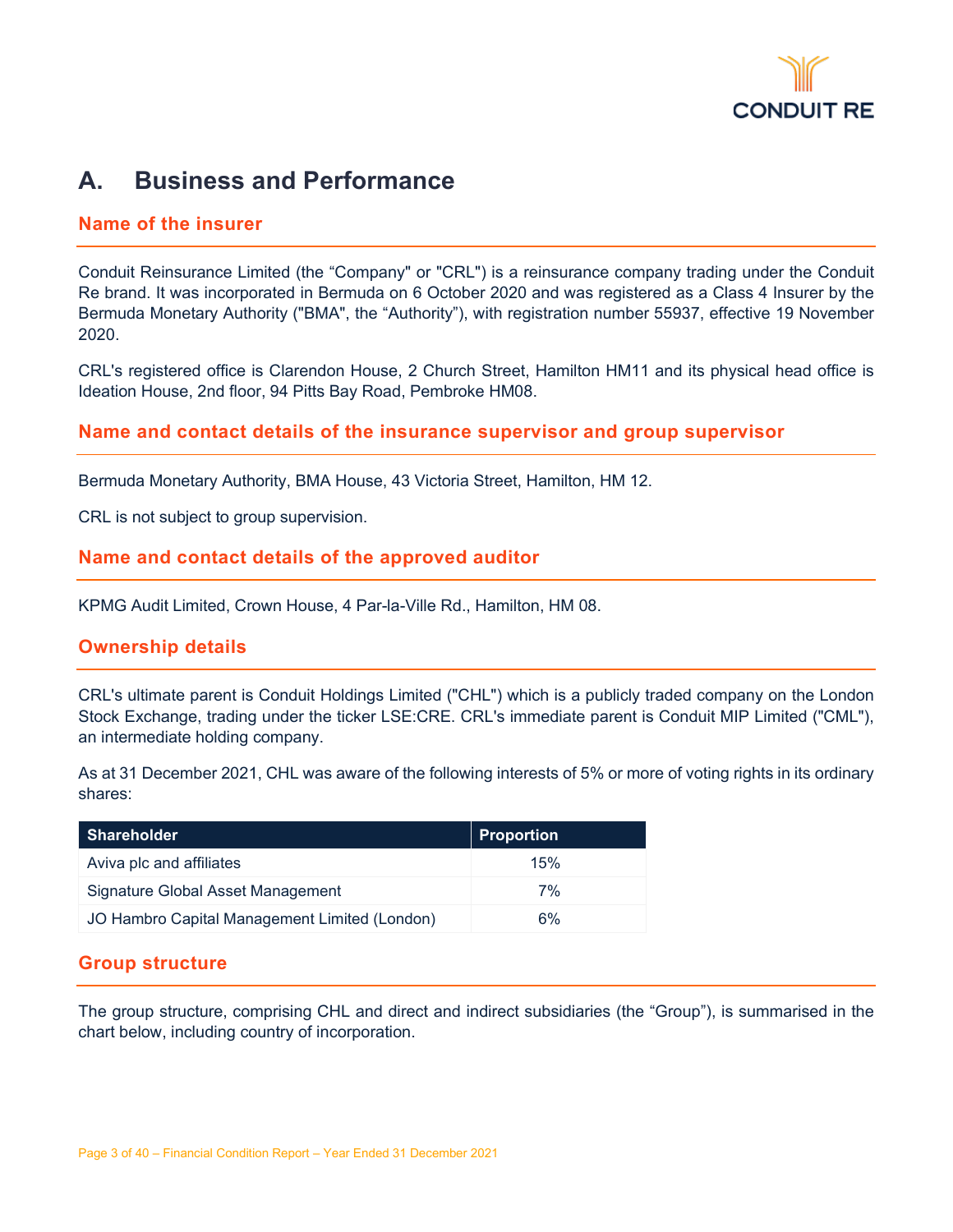

# Conduit Group Corporate Structure



#### **Insurance business written during the reporting period**

CRL is a pure play treaty reinsurer and writes business under three principal divisions: property, casualty and specialty. Details of each operating segment and gross premiums written by geographic region and operating segment during 2021 are as follows:

|                               | <b>Property</b><br>\$m | <b>Casualty</b><br>$\mathsf{Sm}$ | <b>Specialty</b><br>\$m | <b>Total</b><br>\$m | <b>Total</b><br>% |
|-------------------------------|------------------------|----------------------------------|-------------------------|---------------------|-------------------|
| <b>United States</b>          | 105.4                  | 118.7                            | 3.9                     | 228.0               | 60.2              |
| Worldwide (excluding US)      | 62.3                   | 7.1                              | 62.3                    | 131.7               | 34.8              |
| Europe                        | 6.0                    | 2.8                              | ۰                       | 8.8                 | 2.3               |
| Other                         | 9.7                    | 0.4                              | 0.2                     | 10.3                | 2.7               |
| <b>Gross premiums written</b> | 183.4                  | 129.0                            | 66.4                    | 378.8               | 100.0             |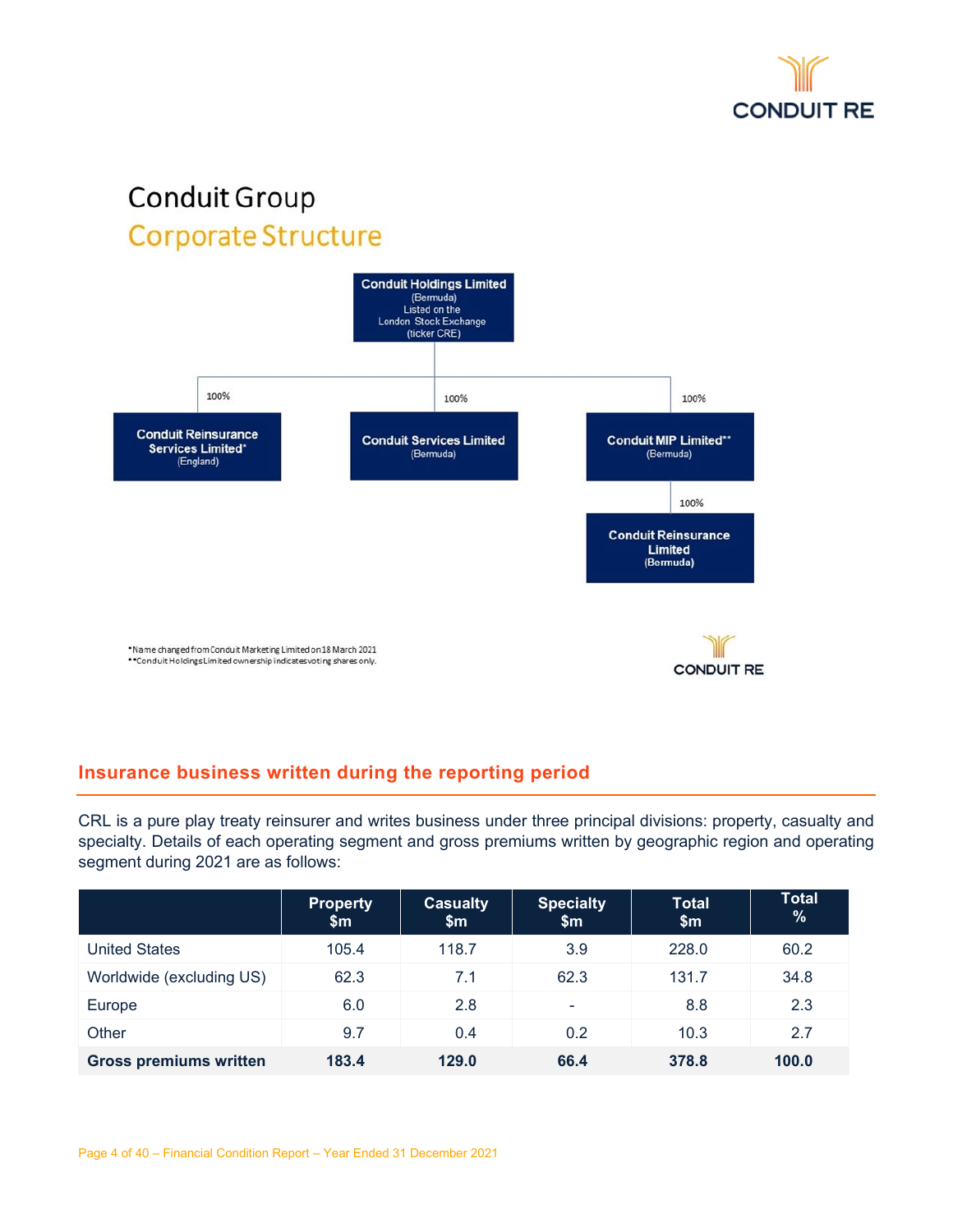

#### **Performance of investments and material income and expense items**

Net investment income, excluding realised gains and unrealised losses was \$5.5 million for the year ended 31 December 2021. Total investment return, including net investment income, net realised gains and losses, and net change in unrealised gains and losses, was a loss of \$3.1 million.

| <b>As at 31</b><br>December 2021    | <b>Net investment</b><br><i>income</i><br>\$m\$ | <b>Net realised</b><br><b>losses</b><br>\$m\$ | <b>Net unrealised</b><br><b>losses</b><br>\$m | <b>Total investment</b><br>return<br>\$m\$ |
|-------------------------------------|-------------------------------------------------|-----------------------------------------------|-----------------------------------------------|--------------------------------------------|
| <b>Fixed maturity</b><br>securities | 5.3                                             | (1.0)                                         | (7.6)                                         | (3.3)                                      |
| Cash and cash<br>equivalents        | 0.2                                             | ۰                                             | -                                             | 0.2                                        |
| <b>Total</b>                        | 5.5                                             | (1.0)                                         | (7.6)                                         | (3.1)                                      |

Included in net investment income is \$0.7 million of investment management and custody fees for the year ended 31 December 2021.

CRL's material expenses are driven by claims, acquisition and operational expenses.

|                                         | 2021<br>\$m |
|-----------------------------------------|-------------|
| Net losses and loss adjustment expenses | 142.1       |
| Net acquisition expenses                | 59.1        |
| Other operating expenses                | 4.8         |
| Other expenses                          | 18.8        |
| Total                                   | 224.8       |

The 'other expenses' related to related party transactions are detailed in Section B.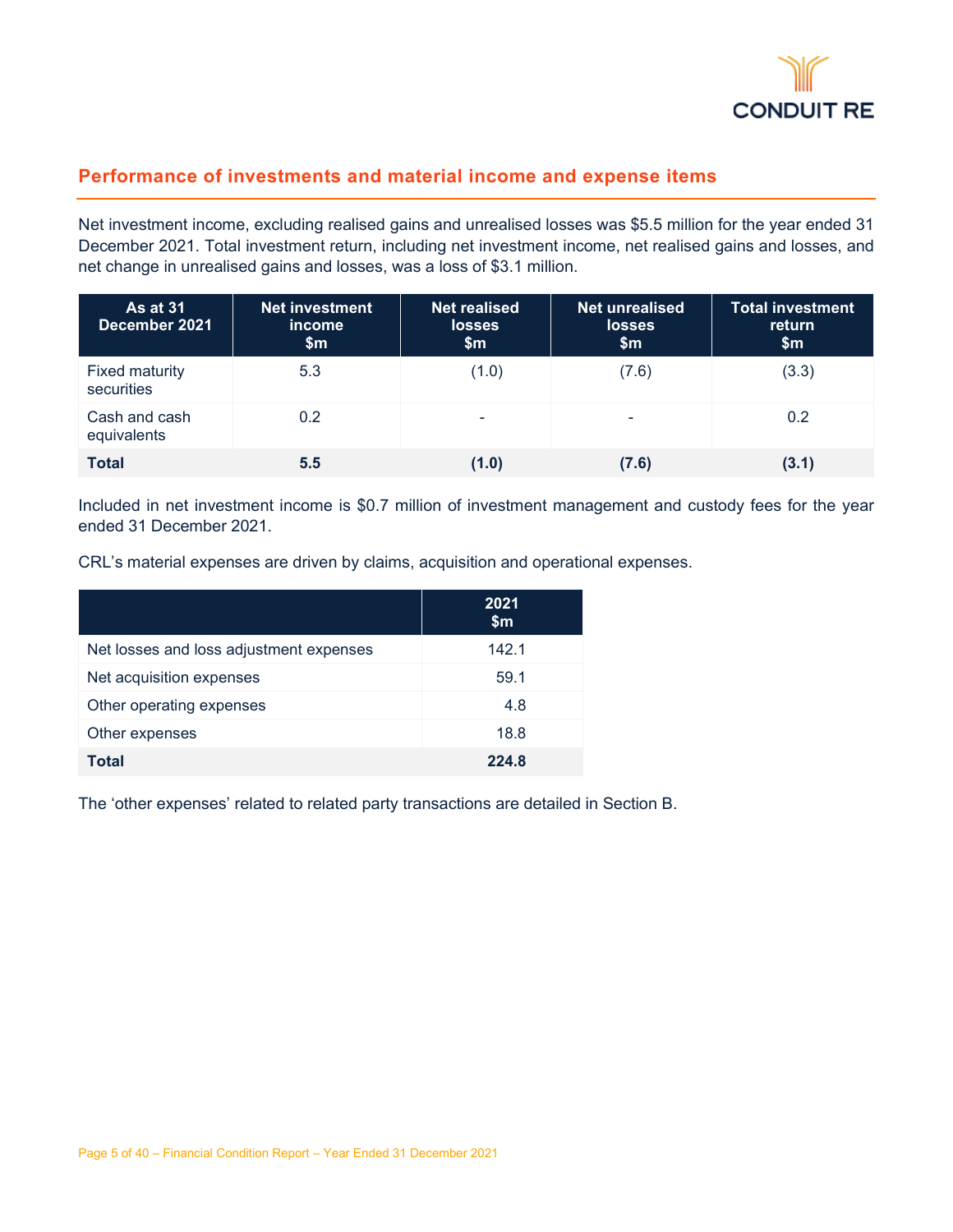

## <span id="page-6-0"></span>**B. Governance and Structure**

#### **Board and senior executive**

CRL has established and maintained a sound corporate governance framework that includes principles on corporate discipline, accountability, responsibility, compliance and oversight.



The Board comprises four independent non-executive directors and four executive directors. The Board has established four sub-committees as shown in the diagram above, each of which is chaired by an independent non-executive director.

Each committee has a charter which identifies the scope, authority and responsibilities of the committee. The Audit, Risk Capital & Compliance and Underwriting committees held quarterly meetings throughout 2021. The Strategy Committee met in September 2021.

The Board has also established the Executive Committee comprised of the chief and senior executives. CRL operates a strict, "three lines of defence" model with all second-line functions (for example risk and compliance) reporting to the Risk, Capital and Compliance Committee; and the third line (internal and external audit, independent loss reserve specialist) reporting to the Audit Committee.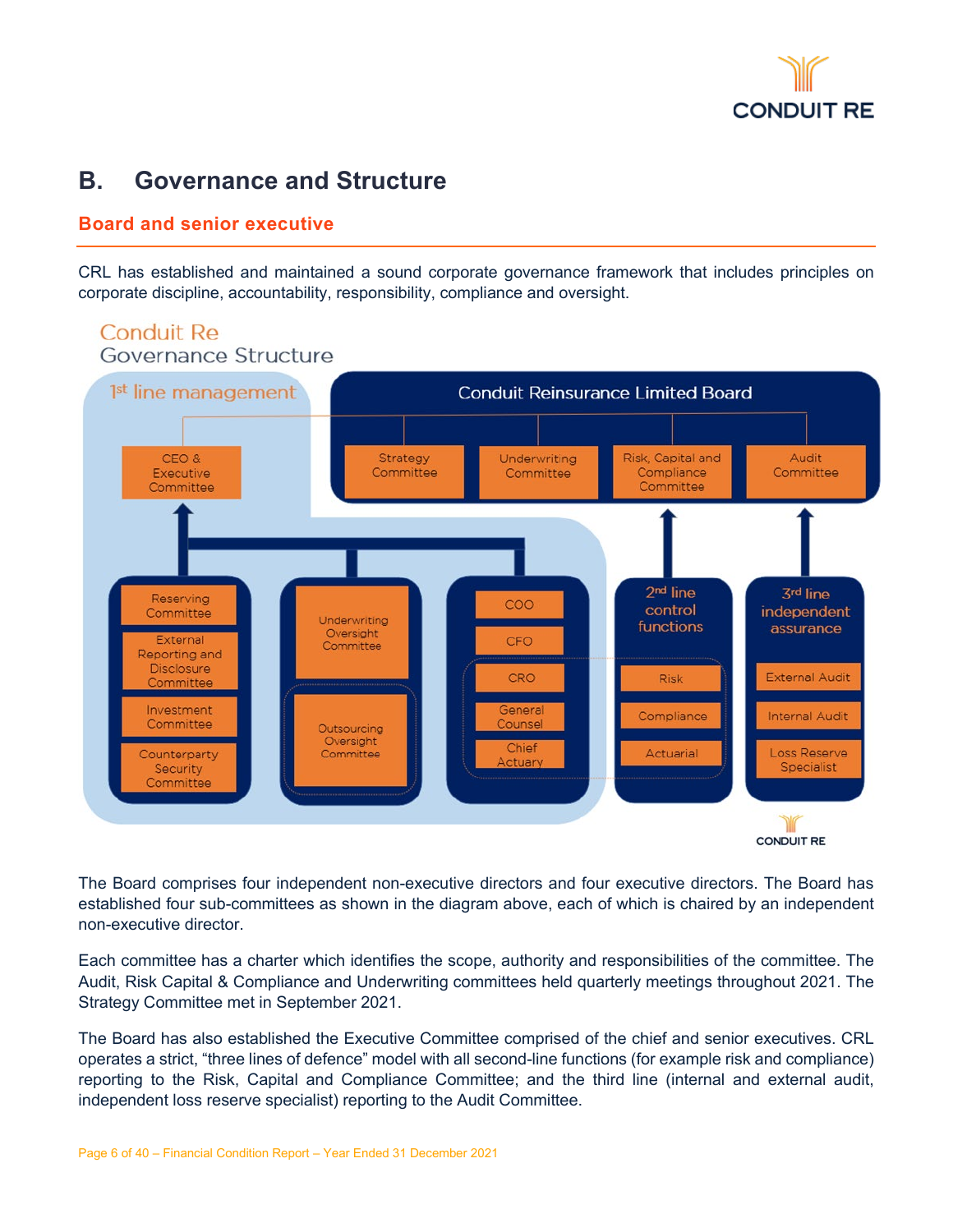

The Board delegates authority to its sub-committees, the chief executive and to the Executive Committee. Certain matters are reserved for the board, including the approval of risk appetite statements.

The Executive Committee initially delegated certain specialist, decision making, tasks to committees comprising members of executive management and other senior staff. These were the reserving committee, counterparty security committee and the external reporting and disclosure committee. Subsequently an investment committee was also established.

Four committees with an oversight and review mandate were initially established: underwriting; finance and investments; operations; and outsourcing. During 2021 the operations committee was absorbed back into the Executive Committee along with the finance aspects of the finance and investments committee, with the investment aspect moving to include a decision-making aspect to its role.

| <b>Name</b>                      | <b>Role</b>        | <b>Board</b>   | <b>Strategy</b><br><b>Committee</b> | <b>Underwriting</b><br><b>Committee</b> | <b>Risk, Capital</b><br>8.<br><b>Compliance</b> | <b>Audit</b><br><b>Committee</b> |
|----------------------------------|--------------------|----------------|-------------------------------------|-----------------------------------------|-------------------------------------------------|----------------------------------|
| <b>Ken Randall</b>               | <b>INED</b>        | Chair          | Member                              | Chair                                   |                                                 | Member                           |
| Elizabeth Murphy                 | <b>INED</b>        | Member         | Member                              |                                         |                                                 | Chair                            |
| <b>Malcolm Furbert</b>           | <b>INED</b>        | Member         | Member                              |                                         | Chair                                           |                                  |
| <b>Michelle</b><br>Seymour Smith | <b>INED</b>        | Member         |                                     |                                         | Member<br>(since Q4<br>2021 meeting)            | Member                           |
| <b>Trevor Carvey</b>             | CEO                | Member         | Chair                               | Member                                  | Member                                          |                                  |
| <b>Stuart Quinlan</b>            | Deputy<br>CEO/COO  | Member         | Member                              | Member                                  |                                                 |                                  |
| Elaine Whelan                    | <b>CFO</b>         | Member         | Member                              | <b>Attends</b>                          | Member                                          | <b>Attends</b>                   |
| <b>Greg Lunn</b>                 | General<br>Counsel | Member         | Member                              |                                         | Reports                                         | <b>Attends</b>                   |
| <b>Andrew Smith</b>              | <b>CRO</b>         | <b>Attends</b> | <b>Attends</b>                      | <b>Attends</b>                          | Reports                                         | <b>Attends</b>                   |
| <b>Andrew Couper</b>             | Chief<br>Actuary   | Attends        | Attends                             | Attends                                 | Reports                                         | <b>Attends</b>                   |
| EY                               | Internal<br>Audit  |                |                                     |                                         |                                                 | Reports                          |
| <b>KPMG</b>                      | External<br>Audit  |                |                                     |                                         |                                                 | Reports                          |
| <b>Matthew Ball</b><br>(WTW)     | <b>LRS</b>         |                |                                     |                                         |                                                 | Reports                          |

#### **Committee Structures and Attendee**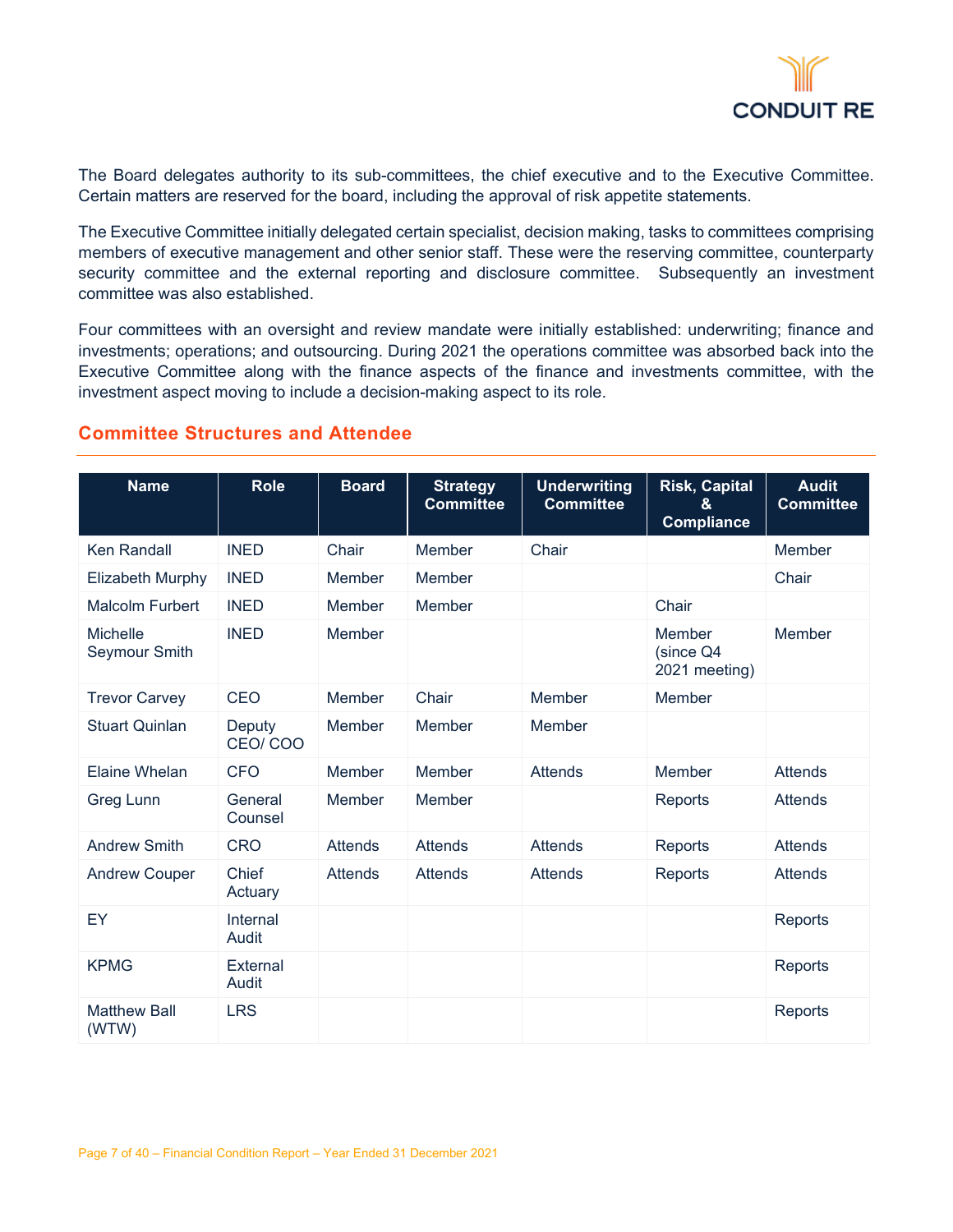

The table above shows the position as at 31 December 2021. Michelle Seymour Smith was appointed to the Board and Audit Committee on 15 September 2021 and has subsequently on 22 February 2022 been appointed to the Risk, Capital and Compliance Committee. Andrew Couper was appointed as Chief Actuary on 1 November 2021 replacing Keith Griffin who left the company in June. In the interim, Peter Ryan, Senior Reserving Actuary, attended the Audit Committee and/or Risk, Capital and Compliance Committee representing the actuarial function.

#### **Remuneration**

The group's remuneration policy is set by the remuneration committee of CHL and is applied to all group entities. The remuneration committee comprises four independent directors of CHL, two of whom are also independent directors of CRL.

The policy is designed to ensure that remuneration is aligned to and supportive of the Company's strategy, including the avoidance of pressures for short-term risk taking. Employee remuneration consists of salary, benefits and annual bonus scheme. The annual bonus scheme is based on a mix of individual and group performance.

The CHL remuneration committee determines the actual bonus awards for the CHL CEO and CFO, who serve in the same roles for CRL, and review and approve the bonus awards for senior executives of CRL.

Bonuses are subject to a maximum percentage of base salary and deferral of a portion into CHL shares. Malus and claw back provisions also apply to bonus awards.

As part of the Company's start-up, executive management, and certain other members of staff, participate in a share-based management incentive programme which has the potential to be realised over a four-to-sevenyear time horizon, subject to malus and claw back provisions.

Non-executive directors of CRL currently receive a flat fee for their service. They may receive an additional fee for specific board responsibilities, including chairmanship or membership of board committees. Additional fees may be paid to non-executive directors on a per diem basis to reflect increased time commitment in certain limited circumstances.

#### **Pensions**

Most employees, including executive management, are provided with a non-contributory pension of 10% of their pensionable earnings, which may be taken as cash in lieu of pension subject to compliance with applicable laws.

Non-executive directors are not eligible for any company pension scheme and no employee early retirement schemes are in place.

#### **Material transactions with related parties**

During the year ended 31 December 2021 the Company returned capital of \$29.7 million to its parent to provide funding for the Group's interim dividend payment.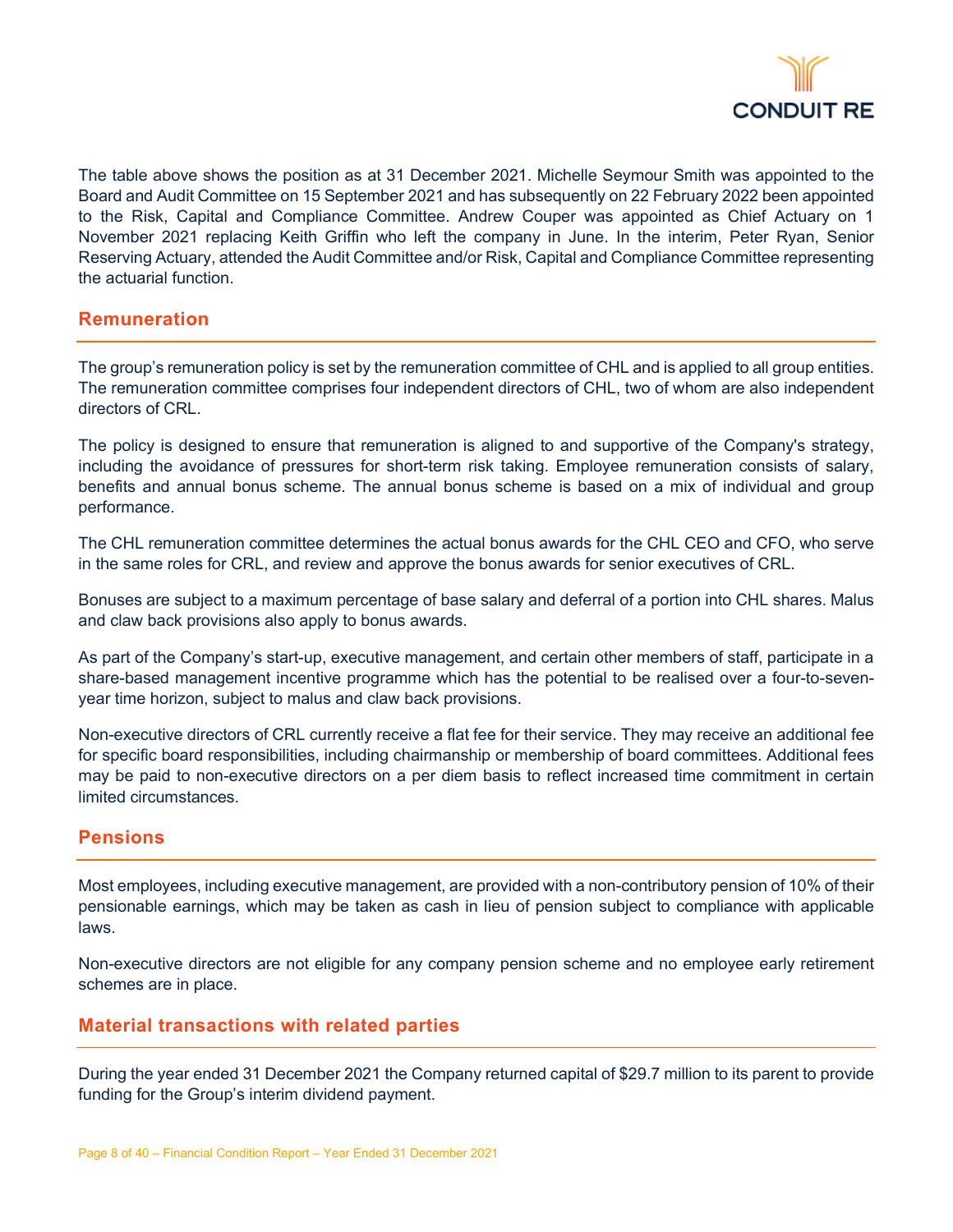

The Company entered into service agreements with other Group subsidiaries during 2021. The established service agreements allow various operating expenses incurred by the Group's service companies, CSL and CRSL, to be recharged on normal commercial terms to the Company in relation to the services provided. The services provided cover a wide array of functions, and include items such as, provision of personnel, finance and administration, risk management, compliance and regulatory reporting, IT services and maintenance, procurement of goods and services, real estate and facility management, legal and company secretarial services, and human resource functions such as payroll processing, training and compensation administration. Payments of the incurred fees for these services, or adjustment to the service fee agreements, are agreed by both parties.

Other than in direct connection with employment or director responsibilities, no payments have been made directly or indirectly to directors, officers or employees that are material either to the company or the individual. This applies to CHL and all its subsidiaries including CRL.

Employees and directors are encouraged to invest in CHL via public markets, subject to normal public trading safeguards and disclosure requirements. For many staff, a component of annual bonus is also awarded, subject to deferrals, in shares.

Other than CHL and its directors, officers and subsidiaries, CRL has not transacted with shareholder controllers other than non-material transactions in the normal course of business on an arm's-length basis.

#### **Fitness and Propriety**

#### Description of fit and proper process in assessing board and senior executives

The Company sought board members and senior executives based on the requisite skills and experience for their roles. In some instances, candidates were identified via pre-existing relationships with the founding team, with search and selection firms also being used.

Background checks have been completed for all board members, senior executives and outsourced providers conducting independent assurance roles.

The fitness and propriety of individuals is an ongoing requirement, and the Company conducts periodic reviews of fitness and propriety and requires disclosure of any changes in circumstances that may affect an individual's fitness and propriety and thus their ability to perform their role.

Description of the professional qualifications, skills and expertise of the board and senior executives.

**Ken Randall** – Independent Non-Executive Director

#### *Appointed to the Board: 15 February 2021*

- **Fig. 5.** Former CEO of run-off specialist, AIM-listed, reinsurance group
- **Bermuda resident**
- Board chair, member of the Audit Committee, member of the Underwriting Committee

Ken Randall is a Certified Accountant and has worked in the Insurance industry for more than 46 years. During the early 1980s, Ken was Head of Regulation at Lloyd's which was then a self-regulated institution. From 1985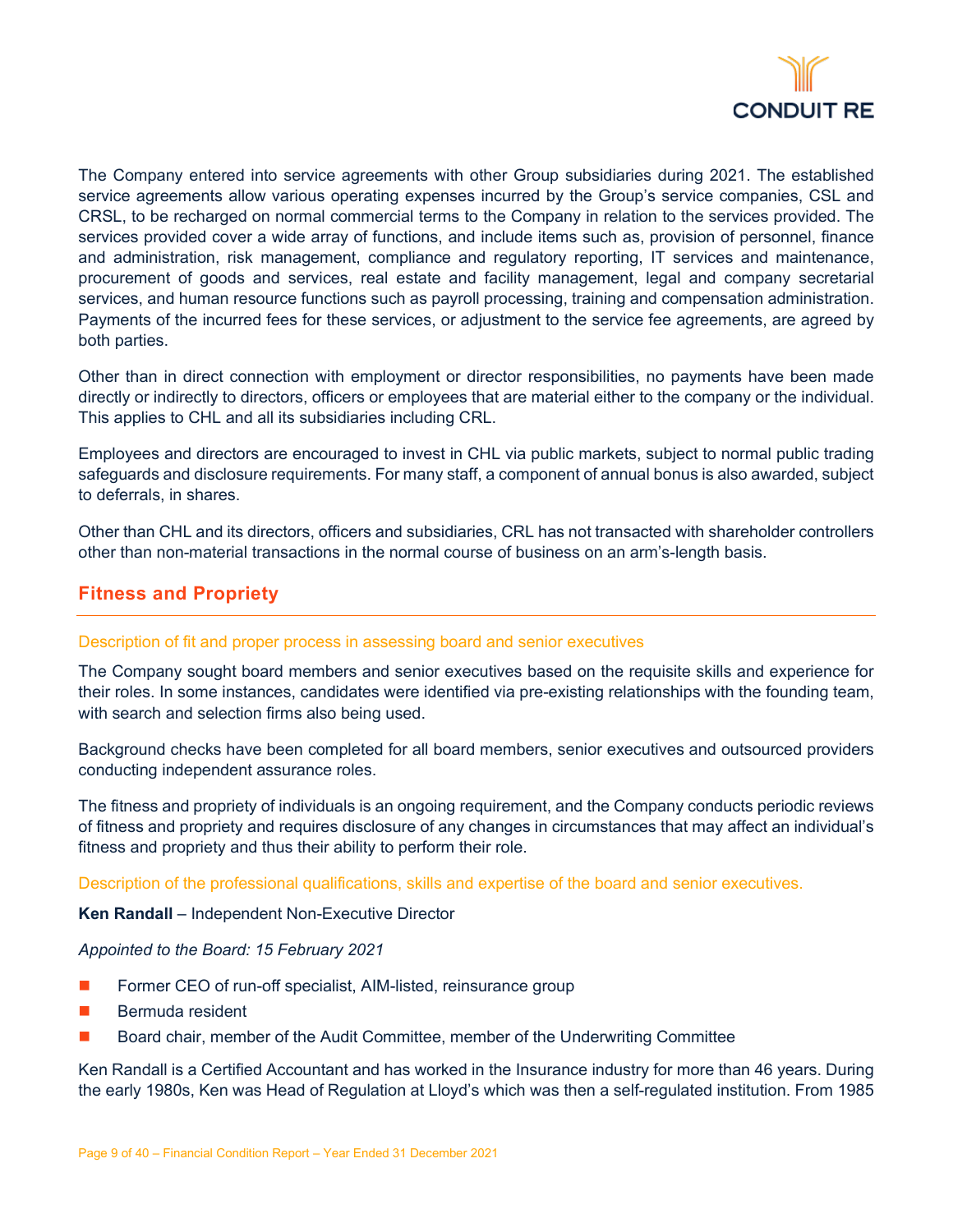

until 1991 Ken served as Chief Executive of the Merrett Group, which managed a number of prominent Syndicates at Lloyd's.

In 1991, Ken left Merrett to set up his own business in partnership with Alan Quilter. Over the next 8 years they developed the Randall & Quilter Group's principal subsidiary, the Eastgate Group, into the UK's largest thirdparty provider of insurance services with 1,300 employees and a turnover of over £80 million per annum.

Eastgate was sold to Capita plc in November 2000. Following the sale of Eastgate, Ken and Alan refocused Randall & Quilter onto the acquisition of non-life legacy run-off portfolios and again developed an insurance servicing business in London and the US; initially, the Randall & Quilter Group's service offering focused on legacy portfolios.

In recent years Randall & Quilter has also developed a fast-growing programme management business in Europe and the US, with contracted premium income in excess of \$1 billion per annum. Ken retired from full time employment on 31 March 2021 and on the same date ceased as a director of Randall & Quilter Holdings Limited and all its subsidiary companies.

**Elizabeth Murphy** – Independent Non-Executive Director

*Appointed to the Board: 15 February 2021*

- **Face Former CFO of class 4 Bermuda reinsurer, experienced independent director**
- **Bermuda resident**
- Audit Committee chair, member of the Risk, Capital and Compliance Committee

Elizabeth Murphy has worked in the insurance and reinsurance industry for more than 30 years. Elizabeth qualified as a Chartered Accountant with Coopers & Lybrand in London and moved to work for them in Bermuda. She continued her career with ACE Tempest Reinsurance Ltd as Chief Financial Officer from 1993 to 2000 and as Treasurer of ACE Limited for the next two years.

From 2002 to 2006, Elizabeth worked for Scottish Re Group Limited, as Chief Financial Officer and Executive Vice President. From 2006 to 2008 she was a non-executive director of Kiln Limited, Chair of the Compensation Committee and Member of the Audit Committee and she also served on the Board of SCPIE Holdings Inc. where she was a member of the Audit Committee and Stock Option Committee. From 2009 to 2015 Elizabeth was an Executive Director and Chief Financial Officer of Amlin Bermuda Ltd. / Amlin AG and a member of the Risk Committee.

#### **Malcolm Furbert** – Independent Non-Executive Director

#### *Appointed to the Board: 15 February 2021*

- Former General Counsel of class 4 Bermuda reinsurer, experienced independent director
- Bermuda resident
- Risk, Capital and Compliance Committee chair

Malcolm Furbert is a corporate and regulatory lawyer with over 30 years' experience including as a corporate lawyer with one of Bermuda's leading law firms and over 15 years' diverse in-house legal counsel and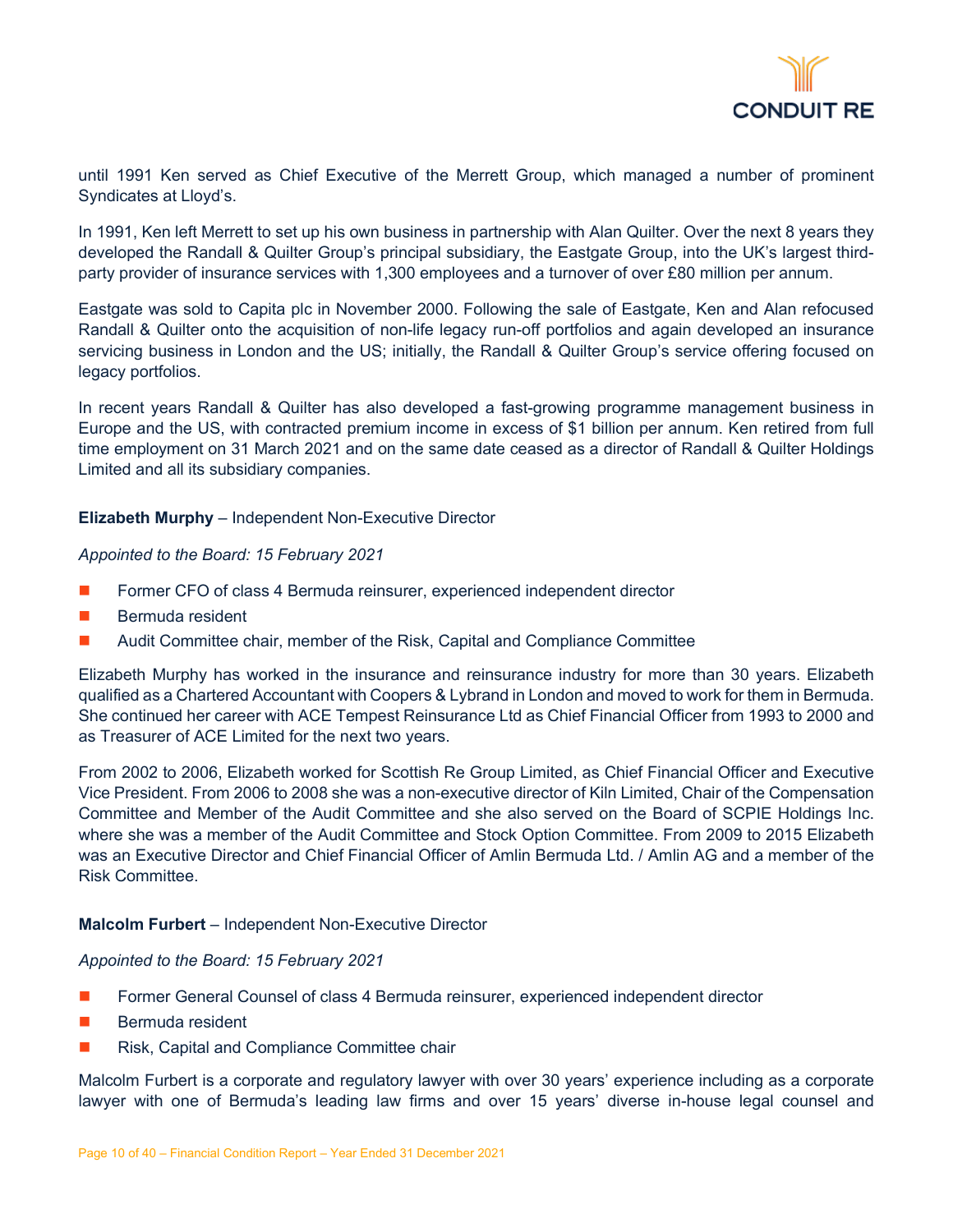

management experience with Bermuda based insurance and reinsurance companies (including American International Company Limited, Catlin Insurance Company Limited and XL Catlin), most recently as General Counsel and Head of Compliance & Regulatory Affairs for the Bermuda operations of XL Catlin a Bermuda based global re/insurance company (following the acquisition of the Catlin Group by XL Capital).

In these roles he provided general and transactional legal and regulatory advice and support to all business areas, and had oversight over the Bermuda compliance function. He also acted as company secretary to both regulated and non-regulated group companies. He holds a B.A. in Economics from Dalhousie University, an LLB (Hons) from Bristol University and is a member of the Bar of England and Wales and the Bermuda Bar.

#### **Michelle Seymour Smith** – Independent Non-Executive Director

#### *Appointed to the Board: 15 September 2021*

- **Former Chief Transformation Officer of Bermuda reinsurance group**
- **Bermuda resident**
- **Member of the Audit Committee, member of the Risk, Capital and Compliance Committee (since February** 2022)

Michelle Seymour Smith has over 20 years of experience in the insurance and reinsurance industry. During her career, Michelle built a reputation of making strategic initiatives a reality and building effective teams and operations to support sustained growth in global organisations.

Michelle began her career with Arthur Andersen in 1995. She went on to hold positions at Zurich Insurance Global Energy and XL Capital Ltd. In 2004, she joined Arch Reinsurance Ltd as Vice President, Controller. She performed several roles at Arch Re including Chief Financial Officer and Chief Operating Officer, building and overseeing the financial operations of the insurance, reinsurance and mortgage divisions and their international subsidiary reinsurance division. She served as the Chief Transformation Officer of Arch Capital Group Ltd until 2019, leading a global programme to grow business and improve operational efficiency.

Michelle has been named as one of 100 Influential Women in Insurance and Reinsurance by Intelligent Insurer. She is a member of The Chartered Professional Accountants of Bermuda and the Institute of Directors.

#### **Trevor Carvey** – Executive Director, Chief Executive Officer and Chief Underwriting Officer

#### *Appointed to the Board: 18 November 2020*

- $\blacksquare$  Bermuda resident
- Strategy Committee chair
- Member of the Underwriting Committee, member of the Risk, Capital and Compliance Committee

Trevor Carvey is a highly regarded reinsurance manager and underwriter with a track record of profitable buildouts in the reinsurance industry. Having led the consolidation and subsequent profitable turnaround of the GE Frankona Marine & Energy Global portfolio in the 1990s, he then became a founding underwriter and leader at Arch Re Bermuda in 2002.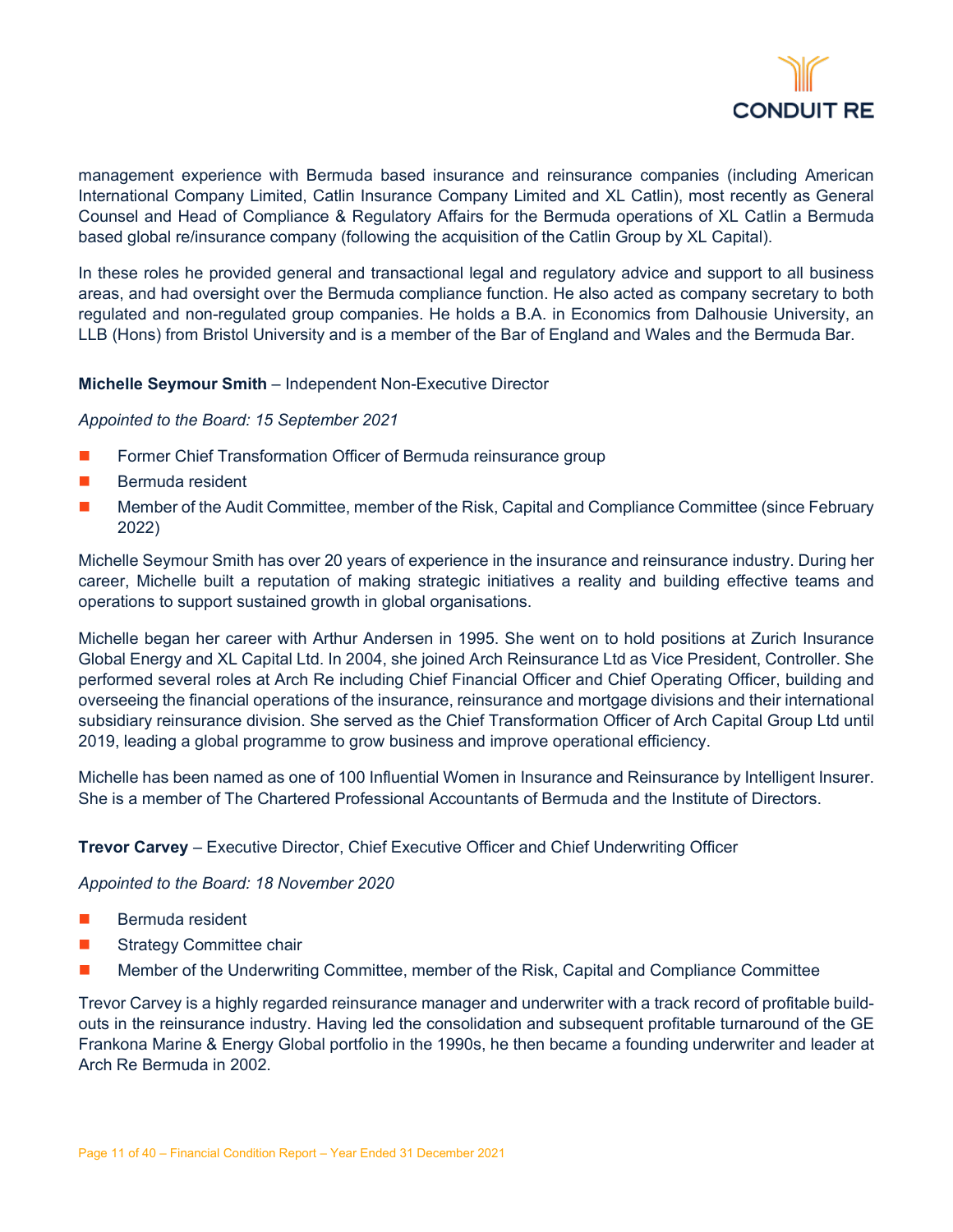

In 2007 Trevor joined Harbor Point Re in the UK to lead the build-out of its reinsurance operations. He became CUO Europe of the Alterra Re business after Harbor Point's merger with Max Re in 2012. Trevor was then responsible for the successful integration of Alterra Re's Global Re unit into Markel. In 2015 Trevor joined Hamilton to assist in building out a new treaty reinsurance strategy in the UK and subsequently served as active underwriter for the three years from 2016 to 2018.

Trevor leads all aspects of Conduit Re's business, in particular the build out of its underwriting activities. Subsequent to the date of this report, on 1 March 2022, Greg Roberts succeeded Trevor as Chief Underwriting Officer. Trevor remains an Executive Director and Chief Executive Officer.

**Stuart Quinlan**, Executive Director, Deputy Chief Executive and Chief Operations Officer

*Appointed to the Board: 18 November 2020*

- **Bermuda resident**
- Member of the Strategy Committee and Underwriting Committee

An experienced insurance and reinsurance leader, Stuart has a track record for developing and building successful, enduring and profitable businesses. Stuart has particular expertise in delivering effective IT strategies, recruitment and retention of top talent and monitoring and controlling the business. He has experience of dealing with regulators, rating agencies and investment stakeholders.

Stuart started his 30-year career underwriting casualty lines specialising in financial lines. At Royal & Sun Alliance he was responsible for their £250 million GWP UK financial lines book when he left in 2004 to join Novae as Underwriting Director.

From 2007 to 2012 at Zurich Insurance, he was head of Financial Lines and then CUO Professional Lines across Europe. He was then Head of Specialty and Deputy Active Underwriter at Barbican Insurance (Syndicate 1955). He joined Hamilton Insurance in 2015 to establish a new Lloyd's business with Trevor Carvey.

**Elaine Whelan** – Executive Director and Chief Financial Officer

*Appointed to the Board: 14 January 2021*

- Bermuda resident
- Member of the Strategy Committee and Risk, Capital and Compliance Committee

Elaine Whelan is a highly accomplished and experienced public company CFO who has worked in the re/insurance industry for over 20 years. She is a member of The Institute of Chartered Accountants of Scotland, a member of The Chartered Professional Accountants of Bermuda and a member of The Institute of Directors. Elaine joined PwC in Bermuda in 1997. From 2001 to 2006 she held a number of positions at Zurich Insurance Company, Bermuda Branch, ultimately as Chief Accounting Officer.

In 2006 she joined the Lancashire Group as Financial Controller. She subsequently performed various financial and management roles for the Lancashire Group, including as CEO, Lancashire Insurance Company Limited. From January 2011 to February 2020 Elaine was Group CFO, Lancashire Holdings Limited, and she was also a main board director from January 2013 to February 2020.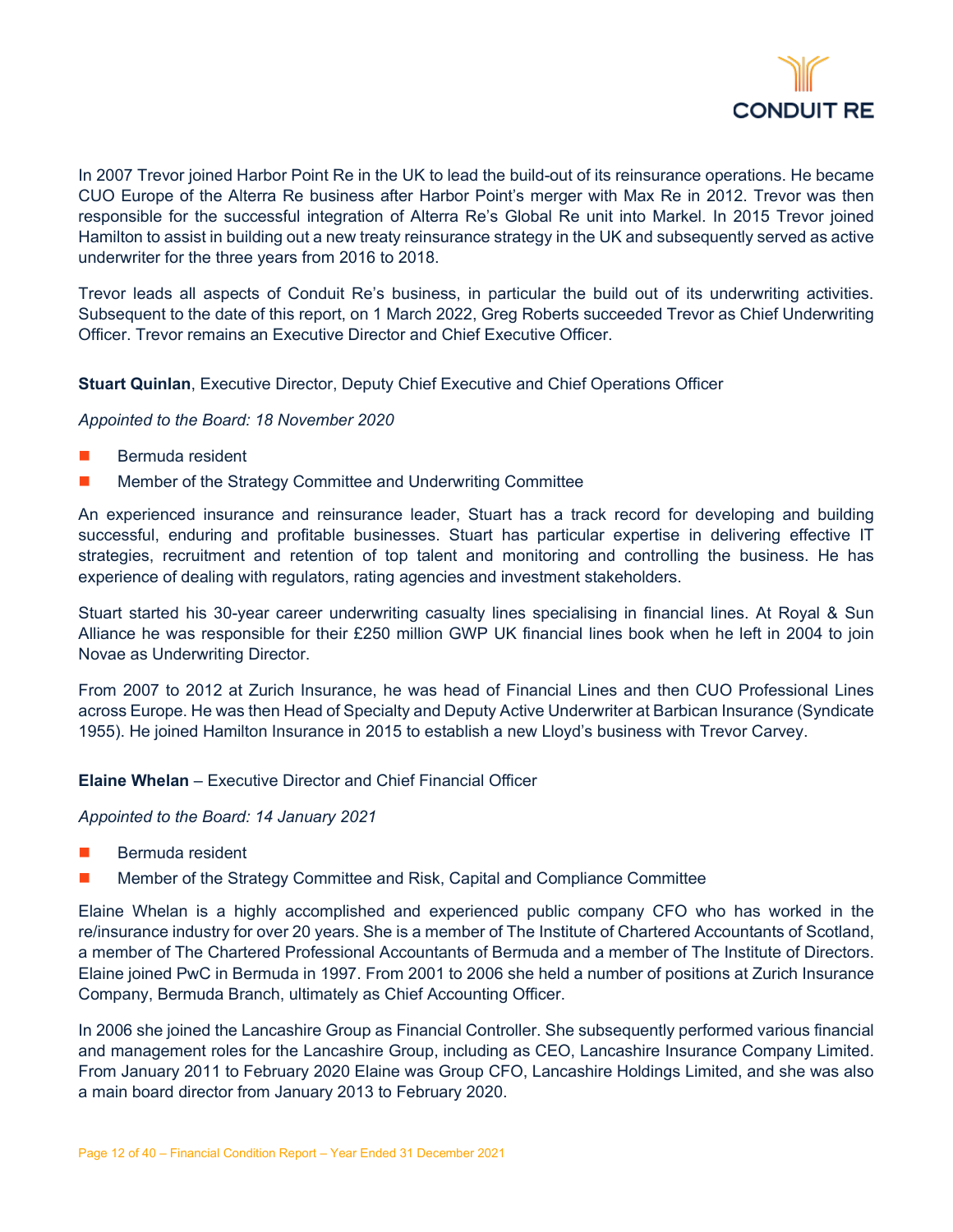

Elaine is responsible for all aspects of Conduit Re's financial management and reporting and sits as an executive director on the boards of CHL and CRL. She joined the Company in January 2021 replacing Mark Heintzman.

#### **Greg Lunn** – Executive Director, General Counsel and Company Secretary

#### *Appointed to the Board: 18 November 2020*

- Bermuda resident
- Member of the Strategy Committee

Greg Lunn is a highly experienced lawyer who has held a number of senior in-house legal positions in the global (re)insurance industry over the last 25 years.

His most recent role in the industry was as Group Legal Counsel for Lancashire Holdings Limited, where he was also initially responsible for establishing Lancashire's internal audit function. Prior to this role, he spent 10 years in senior management roles in the legal team at ACE Group.

Greg is responsible for all legal aspects of the Group's business including governance structure and regulation and compliance.

#### **Executive management (members of the Executive Committee)**

In addition to the four executive directors:

#### **Andrew Smith** - Chief Risk Officer

Andrew is a qualified accountant and an experienced risk management professional with a 25-year career in the insurance and reinsurance industry specialising in risk management and corporate governance.

His most recent position, prior to joining Conduit Re was as the Chief Risk Officer for Qatar Re based in Bermuda where he was responsible for establishing and managing the group's risk management function.

Previously in his career, he held leadership roles as a consultant with PwC in London and Bermuda and EY in Bermuda, where he was focused on the risk, capital and governance agenda, leading and managing teams of consultants, actuaries and accountants.

As CRO, Andrew leads the risk function, from Bermuda, and is responsible for all risk management activity in Conduit, including establishing and maintaining the risk framework and providing appropriate second line of defence challenge to all of Conduit's operations.

#### **Andrew Couper** - Chief Actuary

Andrew is a qualified actuary and a Fellow of the UK's Institute and Faculty of Actuaries. He has had a highly successful professional career in the insurance industry spanning over 30 years both in the London Market and Bermuda.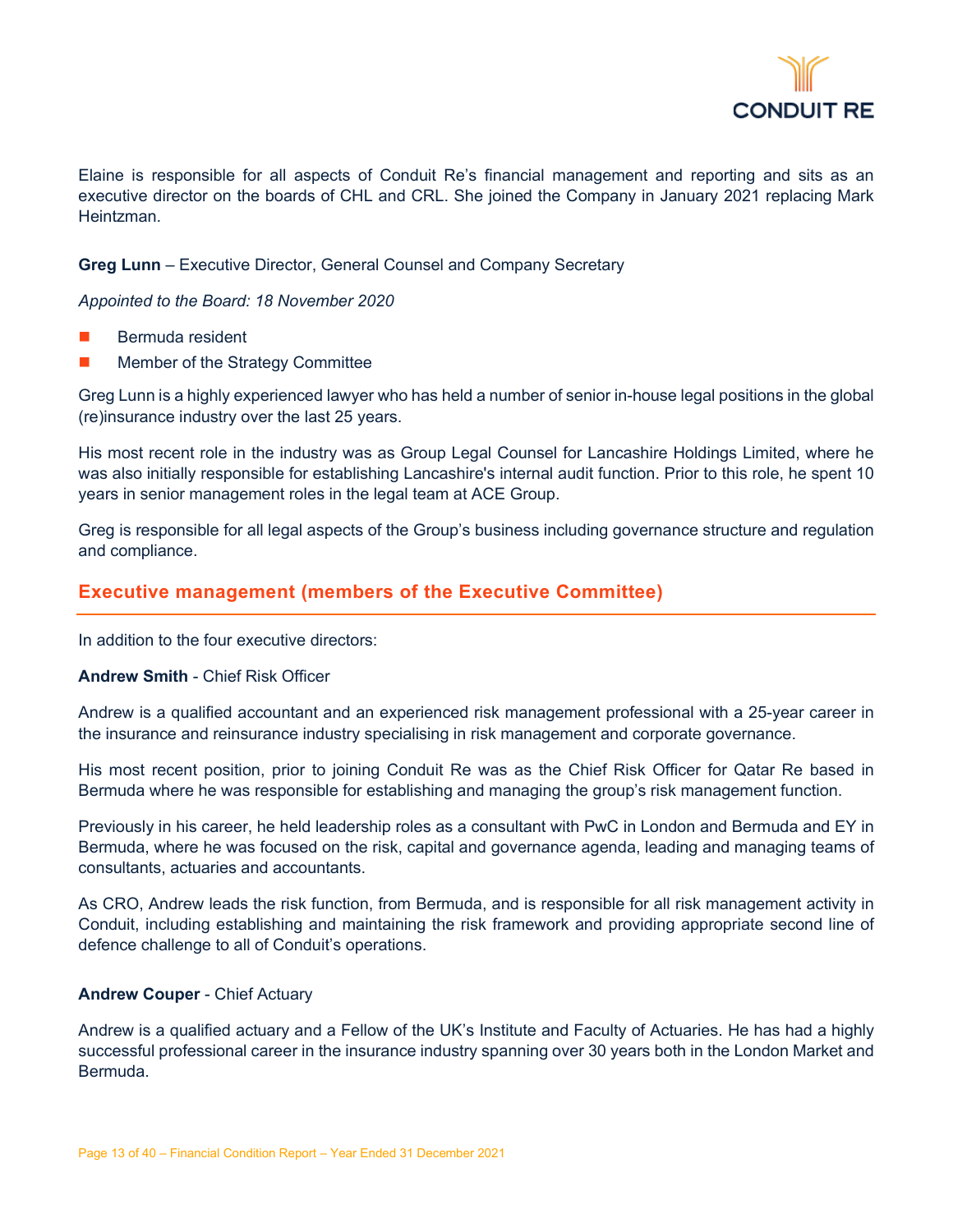

Prior to joining Conduit, Andrew was the Head of Pricing for QBE's European operations and prior to that he spent 13 years in a variety of senior actuarial and risk management roles for Aspen Insurance Holdings Limited, both in London and Bermuda, including Chief Risk Officer, Group Head of Risk and Group Chief Actuary.

Andrew's career has allowed him to develop a vast experience in the industry covering all actuarial disciplines and classes of insurance and reinsurance business. He has previous start-up experience and experience of developing new teams and businesses from the ground up as well as in managing more mature businesses.

As Chief Actuary, Andrew is responsible for leading the actuarial function from Bermuda. He joined the Company in November replacing Keith Griffin.

#### **Greg Roberts** - Chief Underwriting Officer (from 1 March 2022)

Greg is a highly experienced and accomplished Property Treaty underwriter with 20 years' experience with a successful track record with industry-wide respected underwriting organisations.

His previous experience includes a 17-year career at MS Amlin where he became Head of Property Treaty. In 2018, he joined Amtrust to establish and build a new reinsurance division, as Hear of AmTrust Re at Syndicate 1861 in Lloyds of London.

Greg has previous start-up experience and was involved in the establishment of Amlin Re in Bermuda in 2006 and creating a new reinsurance business from the ground up for Amtrust in 2018.

Greg has particular expertise in Property Catastrophe modelling and exposure management and has been responsible for designing and implementing these aspects of the business in previous roles.

Greg has been an important part of the Conduit team from before launch and on 1 March 2022, was appointed as Chief Underwriting Officer and became a member of the Executive Committee.

#### **Risk Management and Solvency Self-Assessment**

Description of the management process to identify, measure, manage and report risk

The CRL Board retains ultimate responsibility for CRL's systems of internal control and risk management framework. They review the effectiveness through the establishment of an effective governance and monitoring process. This includes regular reporting and in-depth monitoring of the establishment and operation of prudent and effective controls.

The framework has been designed to strictly follow a three lines of defence model and ensure that good risk practices are the responsibility of first line management with the risk function providing facilitation, tools, challenge and independent validation. The risk function is also responsible for risk reporting to the Risk, Capital and Compliance Committee and the Executive Committee; and for the facilitation of risk activities at committee level.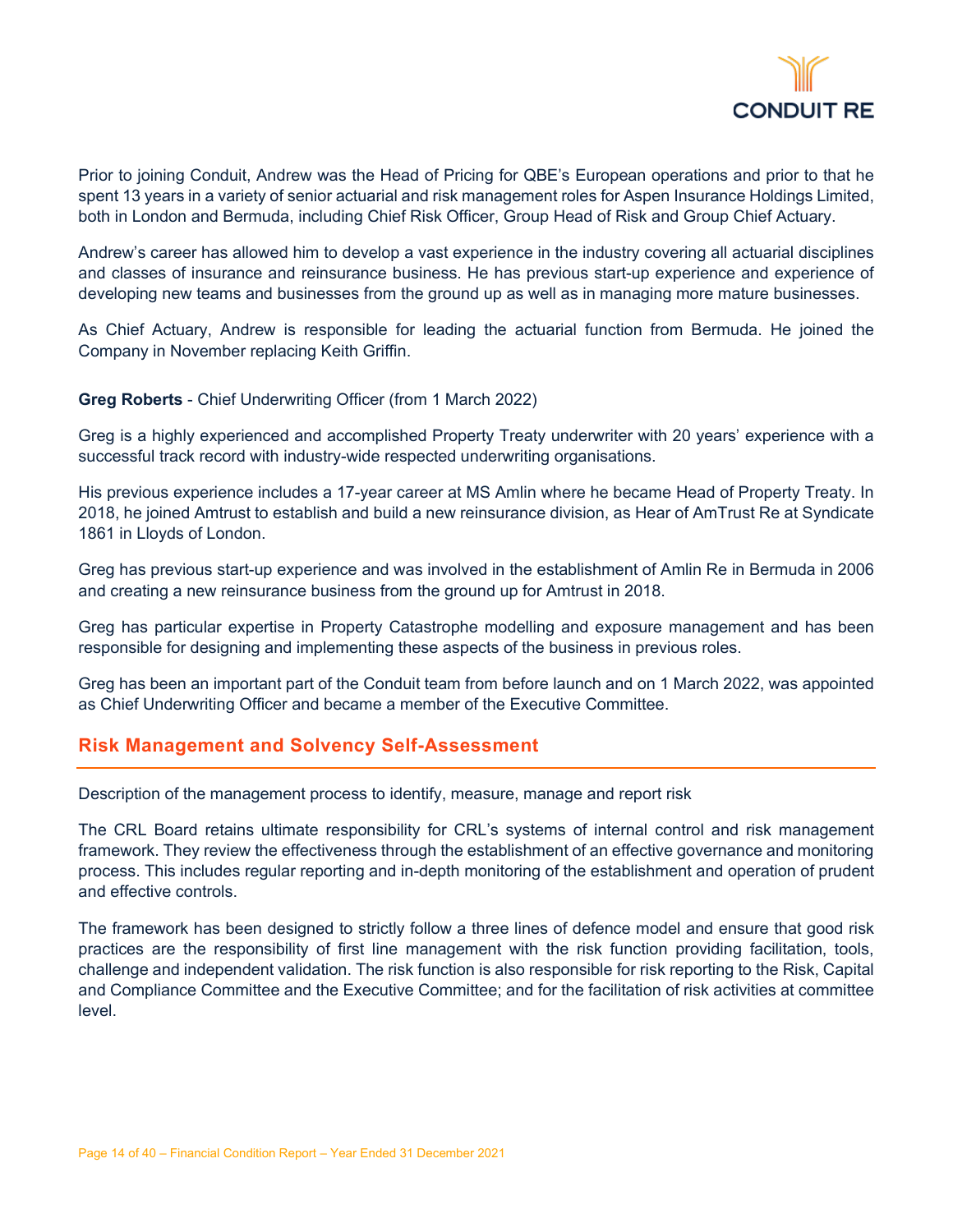



The risk framework addresses the identification, assessment and management of risk within the context of defined risk appetite and tolerance statements. The process involves the use of risk registers to identify inherent risk and residual risk after the application of controls. The management of individual risks is the responsibility of management, with independent challenge and oversight provided by the risk function. The results of compliance reviews and independent internal audits provide an additional level of review and verification. The Audit Committee has selected a reputable provider to serve as outsourced internal auditors.

2021 was the first year in which the Company wrote business and involved significant work in implementing systems, processes and controls. During 2021 initial work was undertaken to establish the framework and to develop a technology tool to support the efficient application of aspects of it. Further work will be done in 2022 to complete the roll-out of the framework, including in relation to build out of an attestation process, ensuring consistency and further developing and formalising risk indicators, independent validation and dashboards.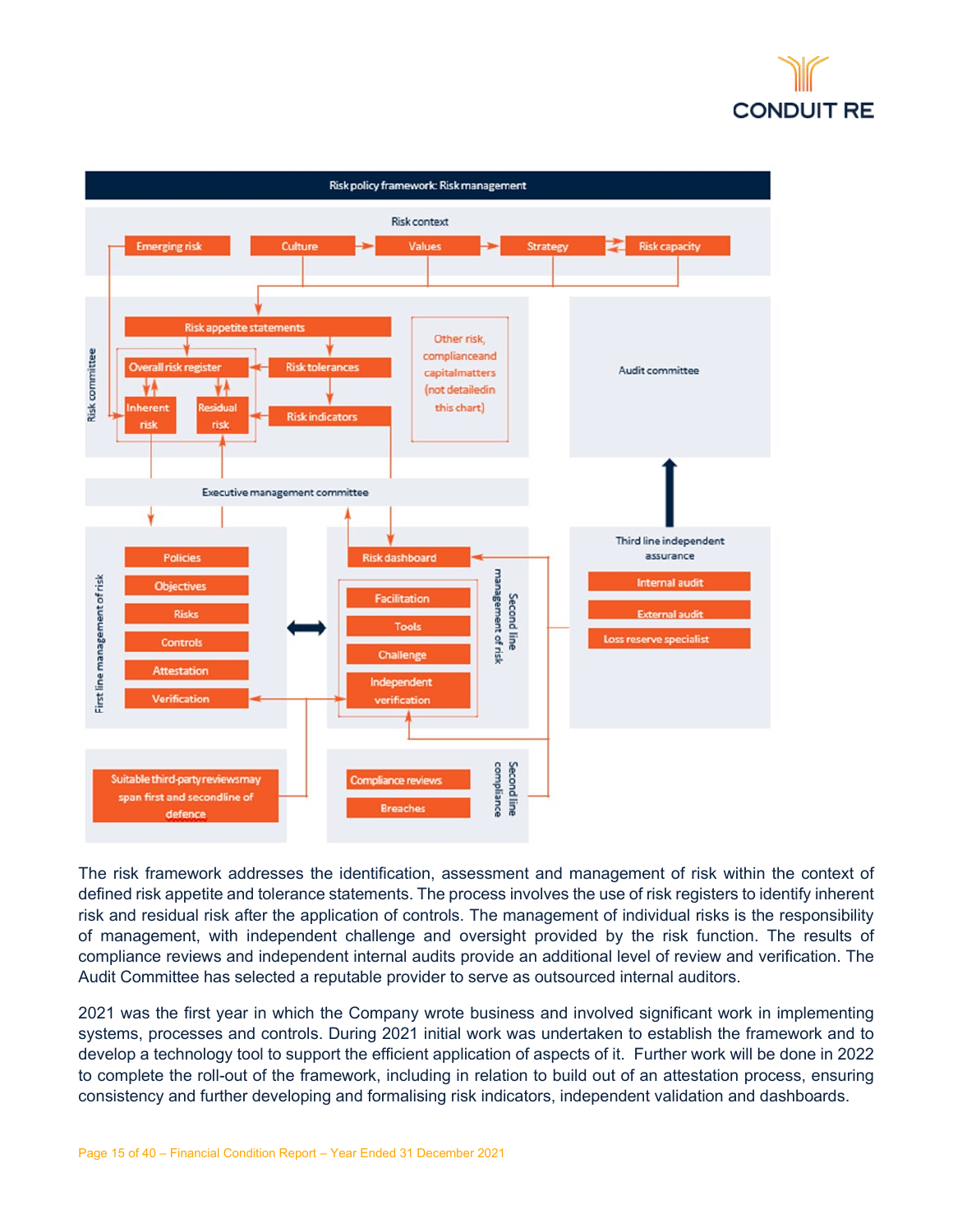

Description of how the risk management and solvency self-assessment systems are implemented and integrated into the insurer's operations; including strategic planning and organisational and decision-making process

In line with regulatory requirements, the CRL Board require that the solvency self-assessment is part of the risk management framework processes, with the quarterly risk appetite dashboard and the annual Commercial Insurer's Solvency Self-Assessment ("CISSA") reporting being a trigger for management actions in response to changes in the risk profile.

Overall responsibility for the CISSA process, output and policy lies with the CRL Board. This policy is reviewed annually by the risk function and any changes approved by the CRL Board.

The CISSA process runs throughout the year and includes annual activities and more frequent risk reporting processes. Critical components of the CISSA process include:

- **Strategy review**
- Risk appetite and tolerance refresh
- $\blacksquare$  Business planning
- **Capital management**
- **Risk identification and assessment**
- Evaluation of risk and business management
- Risk and solvency assessment report

Description of the relationship between the solvency self-assessment, solvency needs, and capital and risk management systems

The diagram below sets out the solvency-self assessment process. The relevant parts of the CISSA process are run quarterly or initiated earlier in the event of a material change occurring.



Note - Annual activities are annual or more frequent if there is a material change.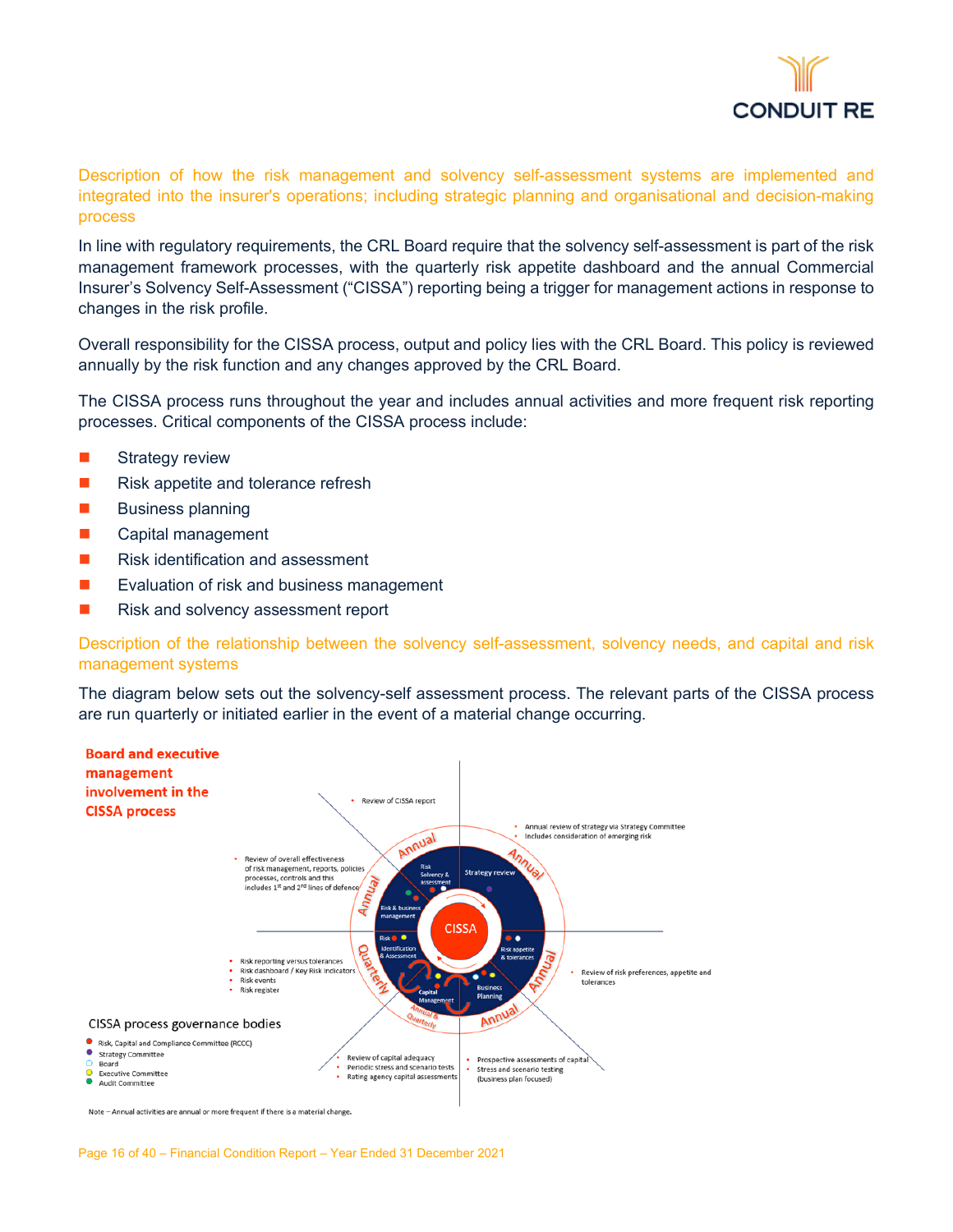

Currently, the amount of capital required to cover our material risks is assessed through regulatory capital requirements, rating agency models, internally developed stress tests and underwriting realistic disaster scenarios.

Description of the solvency self-assessment approval process including the level of oversight and independent verification by the board and senior executives.

The diagram above shows the involvement of various board and senior executive involvement in the solvency self-assessment process and associated approvals.

#### **Internal Controls**

Internal control is an essential part of all business processes and a key method of mitigating risks that are inherent in them.

The Board is responsible for monitoring the establishment and maintenance of the system of controls used to assess and manage exposure to all areas of risk. The objectives of these controls are to ensure that CRL's risk strategy is maintained and risk remains within the appetite and tolerances approved by the Board.

#### Compliance function

The compliance function is led by the General Counsel. The function is responsible for compliance activities associated with both legal and regulatory compliance and for the monitoring of compliance with material internal policies and procedures. The compliance function reports directly to the Risk, Capital and Compliance committee of the Board and has been structured to maintain a strict second line of defence position.

#### Internal audit

The internal audit function has been outsourced to a 'Big 4' accounting firm. The appointment followed a competitive tender process involving two 'Big 4' firms, both of whom have experience of providing this service to other class 4 Bermuda (re)insurers.

The Audit Committee approves the internal audit charter and plan at least annually and have approved amendments to the plan throughout the year. The internal audit plan was based on an initial risk assessment. Internal Audit provided quarterly written and oral reports to the Audit Committee. The findings of each internal audit are reported at the Committee's quarterly meetings. The Committee reviews actions recommended to management for the improvement of internal controls.

#### Actuarial function

The actuarial function is led by Andrew Couper FIA. The function is responsible for providing actuarial pricing support (including catastrophe modelling), capital modelling and reserving. The function reports directly to the Risk, Capital and Compliance Committee.

The function's governance is supported by the appointment of an independent external loss reserve specialist, Matthew Ball of Willis Towers Watson, who reports directly to the Audit Committee.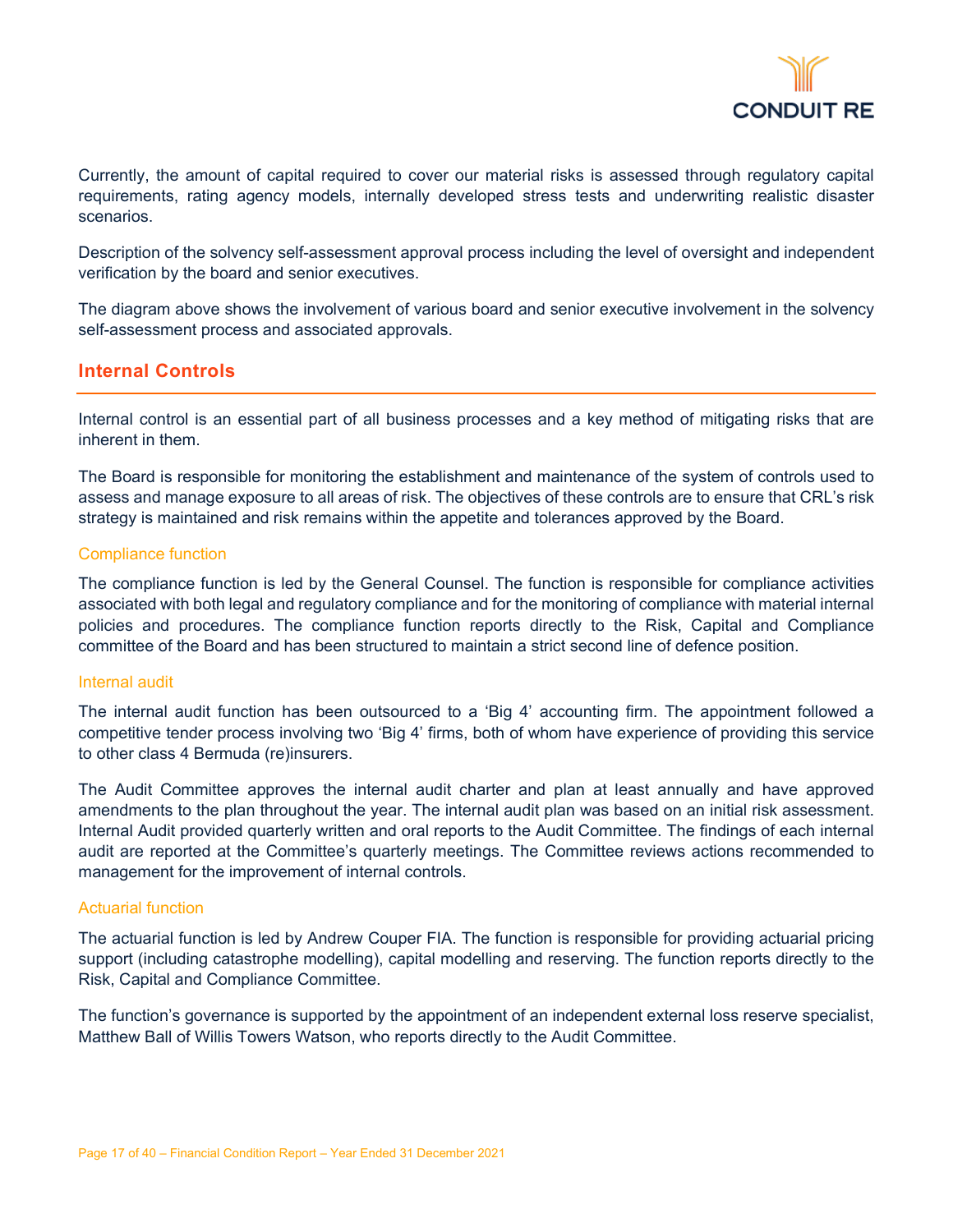

#### **Outsourcing**

The Executive Committee has established an outsourcing oversight committee. It is chaired by the chief operations officer and includes representation from the risk function and compliance function. The committee's scope includes all material outsourced relationships. The definition of material outsourced relationships has also been defined based on financial metrics and/or regulatory prescribed roles. The committee has discussed and agreed the principles applicable to outsourced service agreements. As at 31 December 2021 the following service providers were deemed to be material outsourced relationships:

- Outsourced providers of regulatory significant roles loss reserve specialist and internal audit provider.
- **Investment managers, custodians and accountants**
- Software as a service (SaaS) relationships for core processing systems

All outsourced activities, except for some SaaS relationships, are such that the providers could, if necessary, be replaced relatively easily. Outsourcing controls have been subject to internal audit review during the period and all findings were addressed prior to year-end.

Conduit Services Limited ("CSL"), a Bermuda company, employs the Group's Bermuda based staff and consumes a range of services from third parties, including many of those mentioned as outsourcing above.

Conduit Reinsurance Services Limited ("CRSL"), a UK company, employs the Group's UK based staff and provides services to the Company and CHL. As at 31 December 2021 CRSL had four employees comprising the Group roles of Executive Chairman, Head of Investor Relations, Head of IT and Executive Assistant to the Executive Chairman.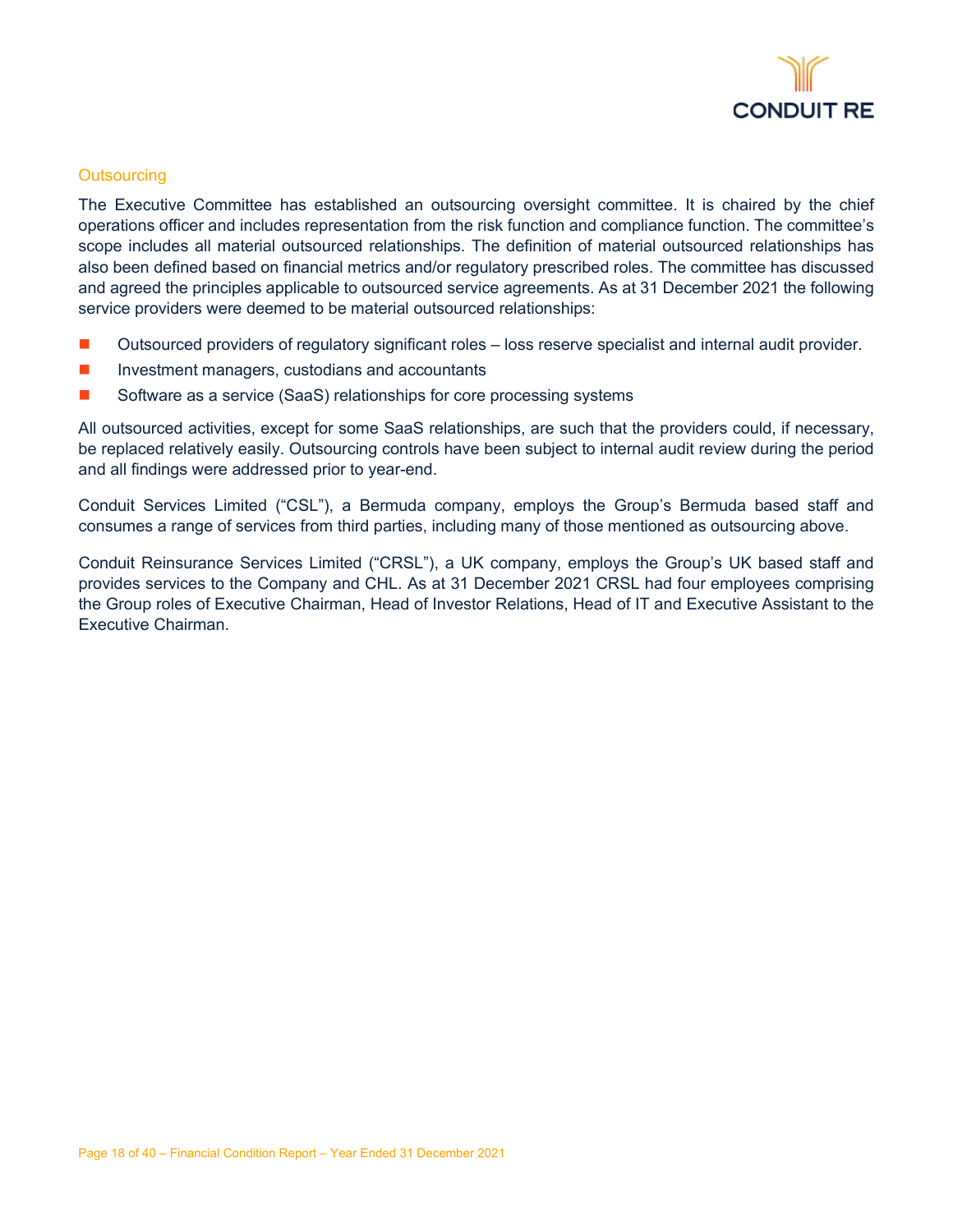

## <span id="page-19-0"></span>**C. Risk Profile**

CRL commenced underwriting operations during the year ended 31 December 2021. There were no active underwriting operations for the period ended 31 December 2020, therefore CRL did not have any underwriting or investment risk prior to 2021.

CRL is exposed to risks from several sources, classified into six primary risk categories. The primary risk categories are: (a) reinsurance risk; (b) market risk; (c) liquidity risk; (d) credit risk; (e) operational risk; and (f) strategic risk.

As part of the immediate execution risk that existed at the start of the reporting period, various non-underwriting activities were subject to initial outsourced support. With the staff contingent growing from 12 to 41 during the year, much of the initial outsourcing has reduced with any remaining outsourcing, which is limited, being for narrowly defined services that the Company expects to remain in the medium to long term.

The risk function is responsible for supporting the CRL board, with the day-to-day oversight of the risks that the Company seeks or is exposed to in pursuit of its strategic objectives, and the satisfaction of certain regulatory risk management expectations relevant to CRL. The framework, under which risks are managed, contemplates risk appetite and tolerance constraints, prescribed by the Board and which are reviewed at least annually, with consideration of the financial and operational capacity of the Company. The use of financial capacity in this context relates to calculated or modelled capital requirements, based on residual unmitigated risk exposures. Current capital requirements are determined by reference to rating agency and regulatory capital requirements, with an internal capital model to be developed in due course.

Day-to-day management of risk is the responsibility of management, operating within the defined appetite and tolerances of the Board. The risk framework prescribes a standardised approach to the management of risk, oversight and challenge by the risk function and independent assurance provided by the internal audit function. The risk framework also addresses the reporting of risks, emerging risks, risk events and compliance with risk appetite and tolerance statements to executive management and the Board, and relevant board committees.

#### **COVID-19**

The COVID-19 pandemic has caused significant disruption in global financial markets and to worldwide economies. The COVID-19 pandemic is an ongoing situation making it exceptionally difficult to predict what the ultimate impact for the reinsurance industry will be. The Company only commenced underwriting operations during the 12 months ended 31 December 2021 and, for any reinsurance business underwritten during that period, the Company had COVID-19 related exclusions in its reinsurance contracts and policy wordings. As a result, CRL does not believe it has any exposure to reinsurance losses associated with the COVID-19 pandemic during the period. The impacts of the COVID-19 pandemic on CRL are discussed throughout the Group's consolidated financial statements.

#### **Climate change**

CRL is exposed to risks associated with climate change and potential opportunities arising from that risk. Risks from climate change can include physical risk and those associated with a changing economy. Physical risks are those relating to the physical impacts of climate change, which can be from increased frequency and/or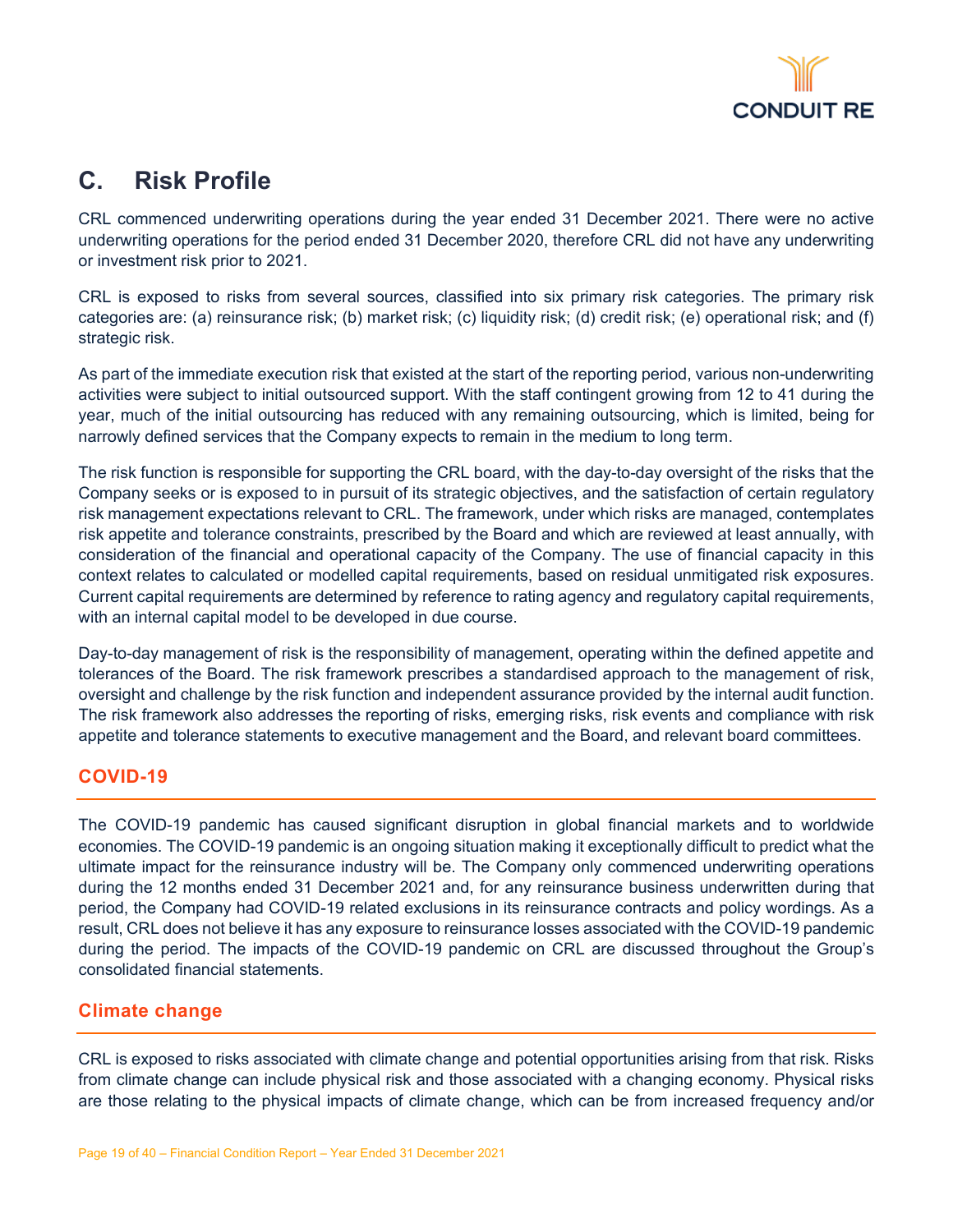

severity of climate-related events, or structural, due to longer-term shifts in climate patterns. Economic risks are those relating to the transition to a lower carbon economy and include risks such as policy and legal risk, technology risk, market risk and reputational risk. The potential financial impact from these risks is mitigated by the Group's strategic and risk management policies.

To support the governance around such risks, the Group has established an independent ESG Committee, chaired by a highly reputable independent chairman, Sir Nicholas Soames, who is not a director or officer of any Conduit entities, and comprising director and non-director staff of Conduit. This committee provides a diverse and independent perspective providing insightful challenge. CRL has also established a climate working group comprising representation from each functional area of the business to support the day-to-day considerations relevant to climate change.

#### **A. Reinsurance Risk**

CRL underwrites both short-tail and long-tail reinsurance contracts on a worldwide basis. These reinsurance contracts transfer insurance risk, including risks exposed to both natural and man-made catastrophes and risk and liability losses. The risk in connection with underwriting reinsurance contracts is, in the event of a covered loss, whether the premiums will be sufficient to meet the associated loss payments and expenses. CRL's underwriters evaluate and estimate the level of premiums sufficient to cover expected losses, expenses and profitability through a combination of sophisticated risk modelling tools, past experience and knowledge of loss events, current industry trends and broader economic indicators. In order to ensure appropriate reinsurance risk selection and limits on the concentration and diversification of the aggregate portfolio, CRL has established risk management and internal control systems to evaluate and assess the expected losses of each individual contract, class of business, geographic region and the aggregate portfolio. These controls, include, but are not limited to:

- **A** five-year strategic plan that defines the over-riding business goals that management and the Board aim to achieve;
- A detailed business plan is produced annually and considers current market conditions and the riskadjusted profitability of the underwriting portfolio;
- Our internal capital requirements consider the probability and magnitude of reinsurance losses varying adversely from the expected losses considered during the underwriting and subsequent reserving processes;
- **F** Forecasts are produced periodically to assess the Company's progress toward the business plan and the strategic plan;
- $\blacksquare$  Each underwriter has a clearly defined limit of underwriting authority;
- Each contract underwritten is subject to a pre-bind peer review;
- An underwriting roundtable meeting, typically held daily, where deal flow, pricing and opportunities are discussed;
- Pricing models are used in all areas of the underwriting process;
- Risk appetite and tolerance statements have been established and the CRO reports quarterly on adherence;
- A number of modelling tools are used to model catastrophes and expected losses;
- **Dutwards reinsurance is purchased to mitigate both frequency and severity of losses, and to protect the** capital base.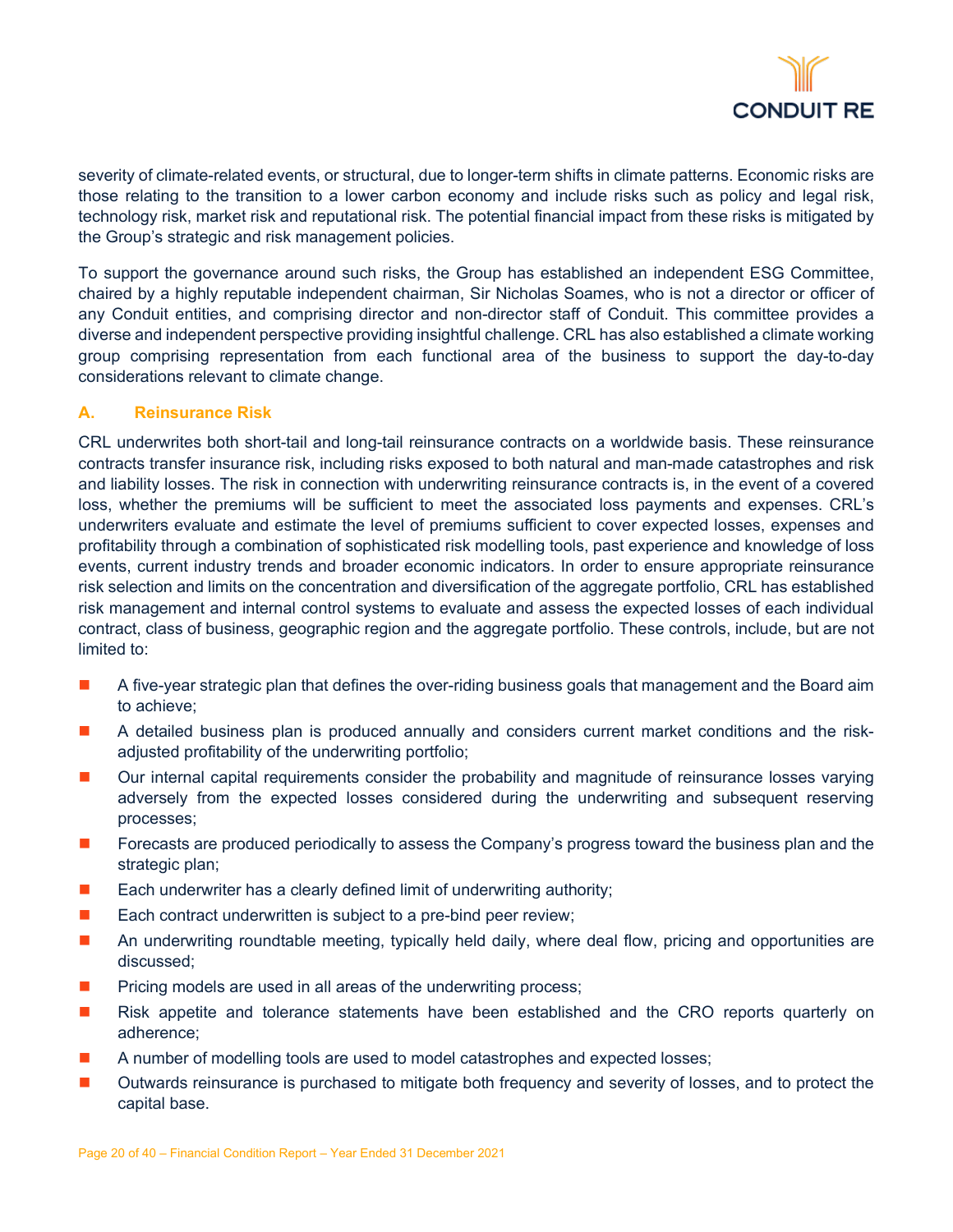

#### *Catastrophe management*

Certain of the CRL's classes of business provide coverage for natural catastrophes (e.g., earthquakes, floods, hurricanes and wildfires) with some subject to seasonal variation and the impacts of climate change. CRL's business has exposure to large catastrophe losses in North America, Europe and Japan as a result of windstorms. The level of windstorm activity, and landfall thereof, during the North American, European and Japanese wind seasons may materially impact CRL's loss experience. The North American and Japanese wind seasons are typically June to November and the European wind season November to March. CRL also has exposure to other natural catastrophes, such as earthquakes, tsunamis, droughts, floods, hail and tornadoes, which can occur throughout the year. In addition, CRL is exposed to risk losses throughout the year from perils such as fire, explosion, war, terrorism, political risk and other events, including loss arising from legal liabilities rather than physical damage.

CRL has defined its appetite and tolerances for risk accumulations and uses models to determine the expected frequency and severity of aggregating exposures. As with all such models, there is a risk that modelled expectations may not reflect actual outcomes and the scope of the models are such that not all exposures are captured.

CRL has set tolerances around various scenarios. Of these, at the commonly reported 100 year and 250 year return periods, the Company's most significant exposures to any single peril and region combination are to Florida windstorm and California earthquake perils, respectively. The table below shows the estimated net exposures to these peak zone perils on a first occurrence basis as at 31 December 2021. Net positions are calculated by applying relevant reinstatement premiums and outwards reinsurance to the respective modelled gross exposures.

| <b>Return period</b> | <b>Peril</b>          | <b>Net</b><br>$\mathsf{sm}$ | % of Tangible<br><b>Capital</b> |
|----------------------|-----------------------|-----------------------------|---------------------------------|
| 100 year             | Florida windstorm     | 96                          | 10                              |
| 250 year             | California earthquake | 61.8                        | 6.3                             |

There can be no guarantee that the modelled assumptions and techniques deployed in calculating these figures are accurate. There could also be unmodelled loss which exceeds these figures. The models also contain loss scenarios which could cause a larger loss to capital than the modelled expectation from the above return periods.

#### *Net losses and loss adjustment expenses*

A significant and critical judgement and estimate made by management is the estimation of net losses and loss adjustment expenses. Management estimates net losses and loss adjustment expenses, and the associated reserves to cover its estimated liability for both reported and unreported claims on events that have occurred up to the latest valuation date. Management uses methodologies that calculate a point estimate for the ultimate losses, representing management's best estimate of ultimate net losses and loss adjustment expenses. CRL establishes its reserve for losses and loss adjustment expenses by taking outstanding losses, adding an estimate for Incurred But Not Reported ("IBNR") and, if deemed necessary, additional case reserves ("ACRs") which represent the Company's estimate for losses related to specific contracts that CRL believes may not be adequately estimated by the client as of that date.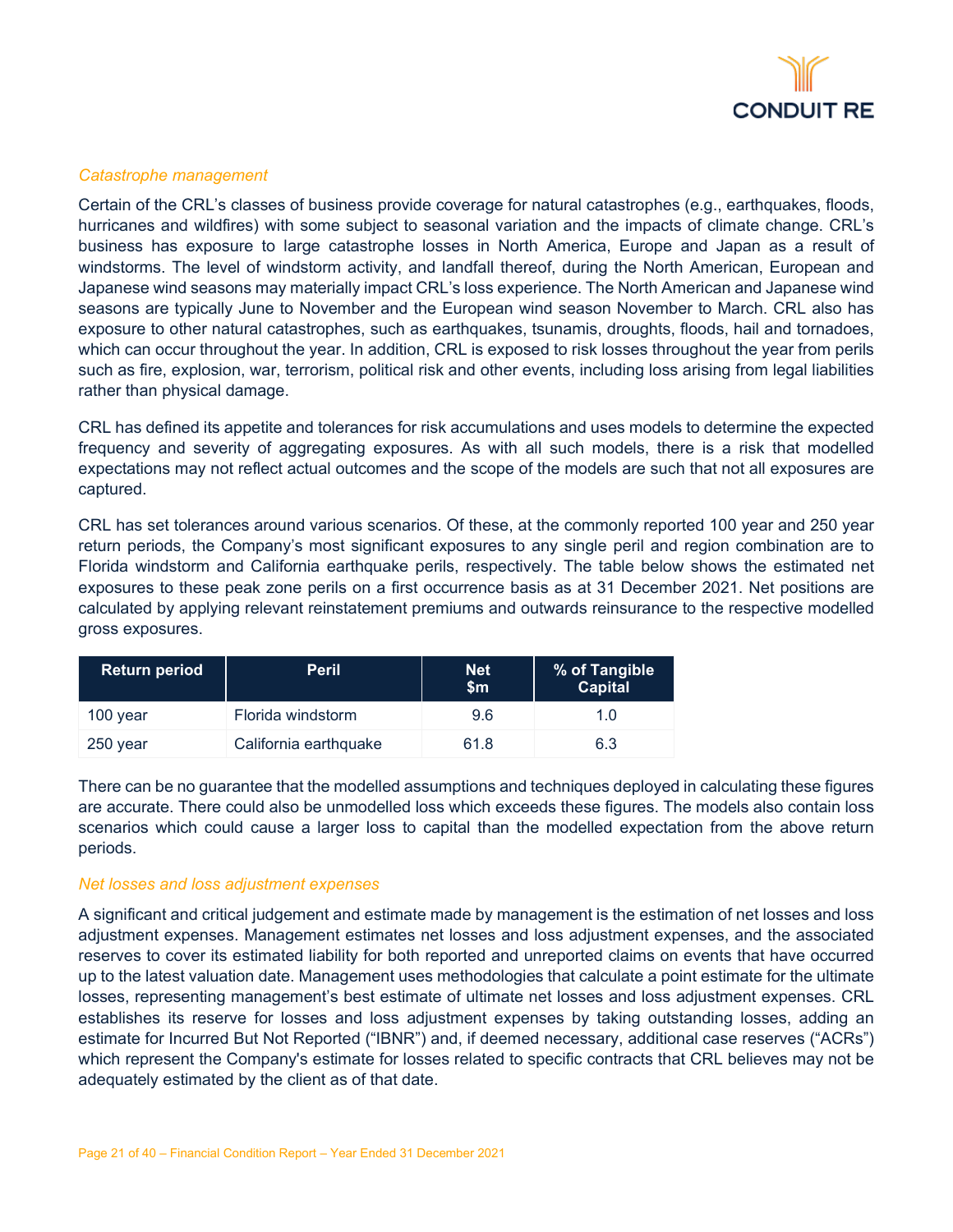

Loss reserves are not permitted until the occurrence of an event which may give rise to a claim. As a result, only loss reserves applicable to losses that have occurred up to the reporting date are established, with no allowance for the provision of a contingency reserve to account for expected future losses or for the emergence of new types of latent claims, other than an additional unexpired risk reserve (not currently applicable). Claims arising from future events can be expected to require the establishment of substantial reserves from time to time. All of CRL's reserves are currently reported on an undiscounted basis.

The reserving process is dependent on management's judgement and is subject to meaningful uncertainty due to both qualitative and quantitative factors, including, but not limited to: the nature of the business written, whether it is short-tail or long-tail, whether it is excess of loss or proportional, the magnitude and timing of loss events, the geographic areas impacted by loss events, time lags in the reporting process from the original claimant, limited claims data, policy coverage interpretations, case law, regulatory directives, demand surge and inflation, potential uncertainties related to reinsurance and ceding company reserving practices, and other factors inherent in the estimation process for net losses and loss adjustment expenses.

The judgements and estimates used in establishing loss reserve calculations may be revised as additional experience or other data becomes available. Loss reserves are also reviewed as new or improved methodologies are developed and as laws or regulations change. Furthermore, as a business operating within a broker market, management must rely on loss information reported to brokers by other insurers and their loss adjusters, who must estimate their own losses at the policy level, often based on incomplete and changing information. The information management receives varies by cedant and may include paid losses, estimated case reserves and an estimated provision for IBNR reserves. Additionally, reserving practices and the quality of data reporting may vary among ceding companies, which adds further uncertainty to management's estimates of the ultimate losses.

The Company's internal actuaries review the reserving assumptions and methodologies on a quarterly basis and develop an actuarial best estimate of CRL's net losses and loss adjustment expenses using the processes outlined above. The management Reserving Committee reviews the estimate for net losses and loss adjustment expenses on a quarterly basis and determines the management best estimate. The reserves are subject to a semi-annual independent review by the Company's external actuaries and the annual provision of an opinion by the Loss Reserve Specialist. Any variation between actuarial best estimate, management best estimate and any independent projections are provided to the Audit Committee.

#### *Short-tail versus long-tail*

Claims relating to short-tail risks are generally reported more promptly than those relating to long-tail risks. The timeliness of reporting can be affected by such factors as the nature of the event causing the loss, the location of the loss and whether the losses are from policies in force with primary insurers or reinsurers.

#### *Excess of loss versus proportional*

For excess of loss contracts management is aided by the fact that each policy has a defined limit of liability arising from one event. Once that limit has been reached, and subject to any reinstatement provisions, there is no further exposure to additional losses from that policy for the same event. For proportional business, an initial estimated loss and loss expense ratio is generally used. This is based upon information provided by the ceding company and/or their broker and management's historical experience of that treaty, if any, and the estimate is adjusted as actual experience becomes known.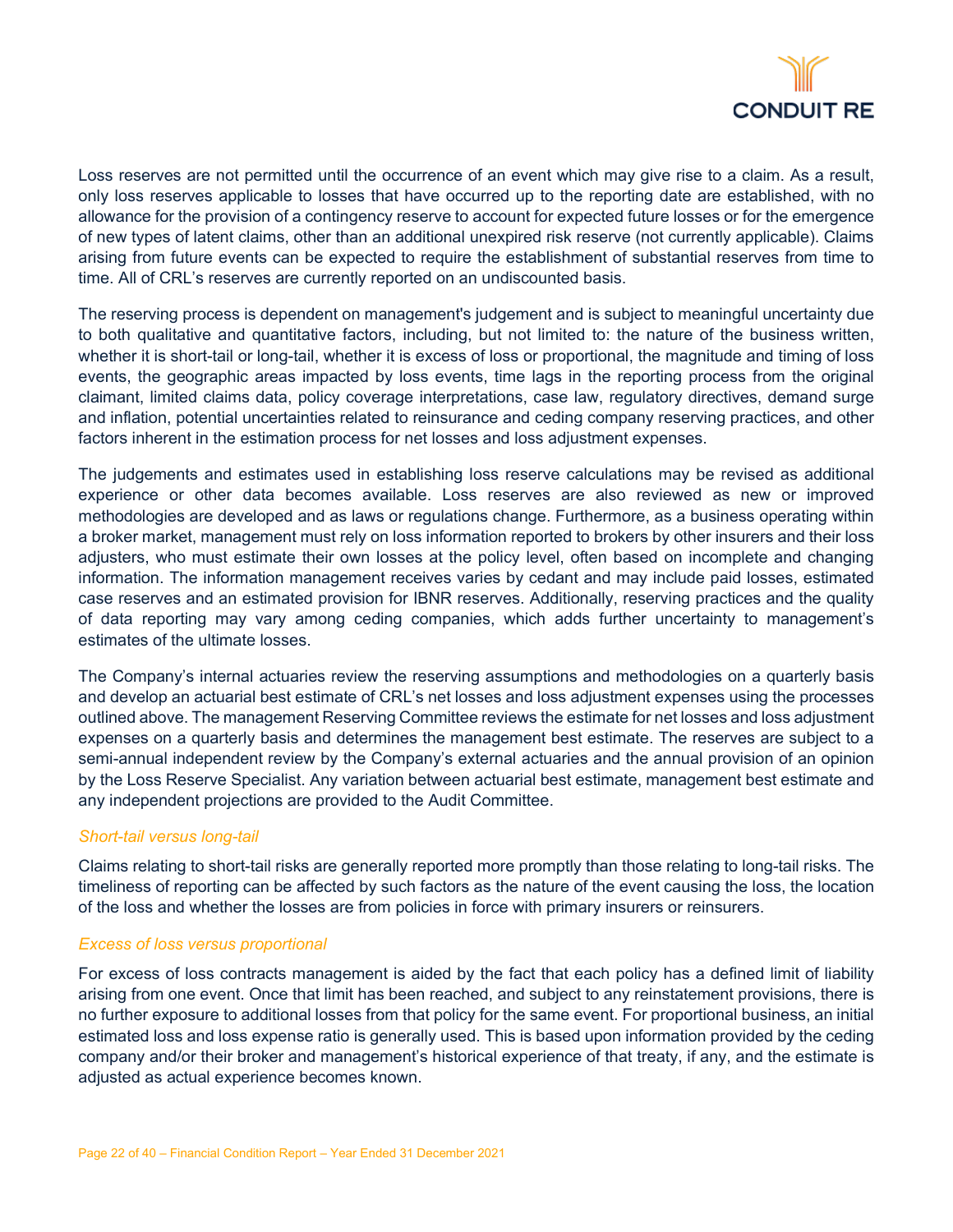

#### **B. Market risk**

CRL is at risk of loss due to movements in market factors. The main market risks the Company was exposed to include:

- Reinsurance risk;
- Investment risk;
- Currency risk.

#### *Reinsurance risk*

CRL is exposed to reinsurance market risk from several sources, including the following:

- The advent or continuation of a soft market, which may result in a stabilisation or decline in premium rates and/or terms and conditions for certain classes, or across all classes;
- The actions and reactions of key competitors, which may directly result in volatility in premium volumes and rates, fee levels and other input costs;
- Market events, including unusual inflation in rates, may result in a limit in the availability of cover, causing political intervention or national remedies;
- **F** Failure to maintain broker and cedant relationships, leading to a limited or substandard choice of risks inconsistent with the Group's risk appetite;
- Changes in regulation including capital, governance or licensing requirements, and laws;
- Changes in the geopolitical environment.

The most important method to mitigate reinsurance market risk is to maintain strict underwriting standards.

The Company manages reinsurance market risk in numerous ways, including the following:

- $\blacksquare$  Reviews and amends underwriting plans and outlook as necessary;
- Reduces exposure to, or withdraws from, market sectors where conditions have reached unattractive levels;
- **Purchases appropriate, cost-effective reinsurance cover to mitigate exposures;**
- **Closely monitors changes in rates, exposure, terms and conditions, and inflation;**
- **E** Ensures through rigorous underwriting criteria that surplus capital does not drive the Company's shortterm risk appetite;
- **T** Typically holds a daily underwriting briefing meeting to discuss deal flow, pricing and opportunities;
- **H** Holds a quarterly management Underwriting Oversight Committee that considers matters that include underwriting performance;
- Holds an annual strategy review meeting;
- Holds a quarterly Underwriting Committee meeting that considers matters including underwriting performance;
- Holds a quarterly management Risk, Capital and Compliance Committee meeting to review relevant risk and capital considerations;
- Holds regular meetings with regulators and rating agencies.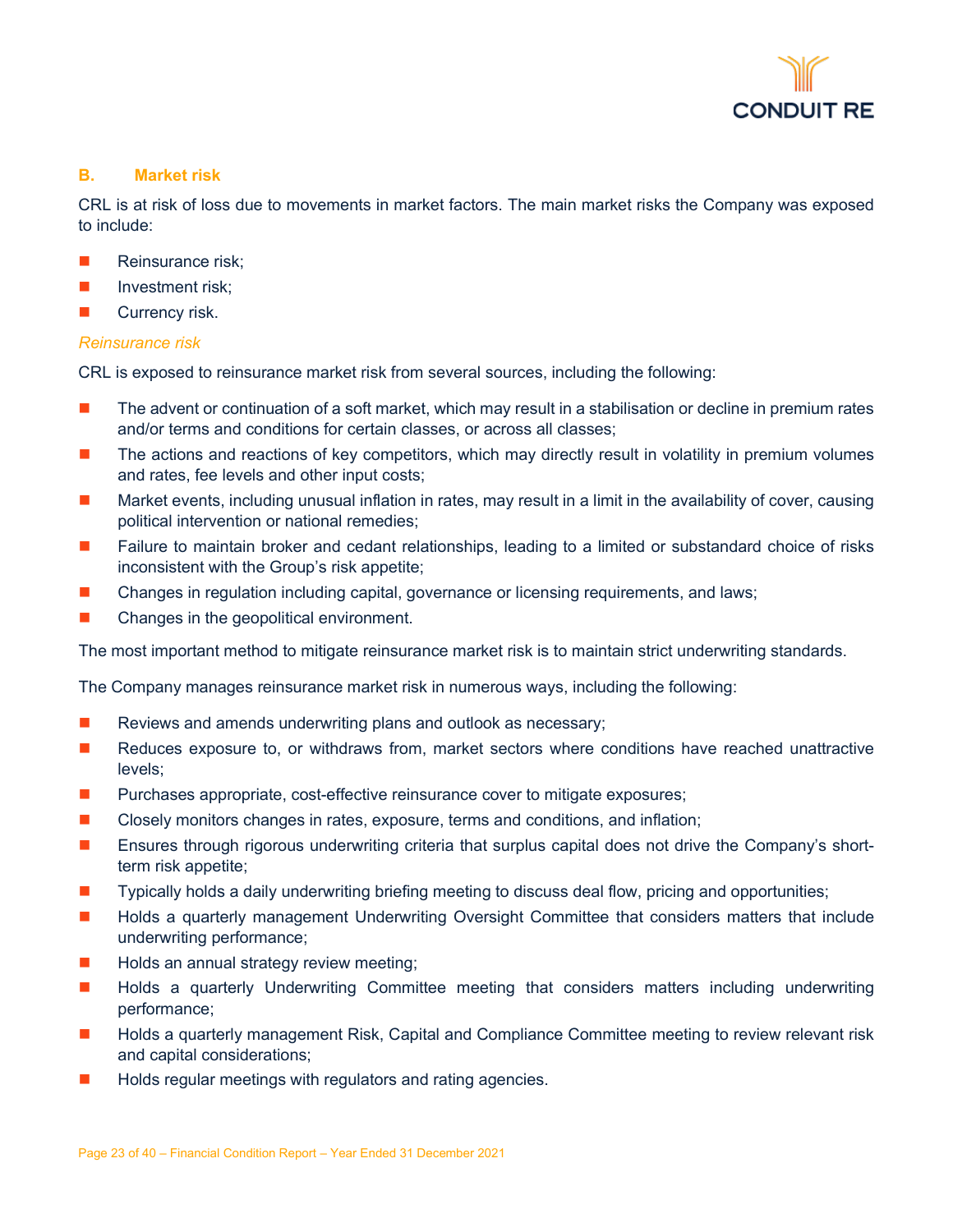

Reinsurance contract liabilities are not directly sensitive to the level of market interest rates, as they are undiscounted and contractually non-interest bearing.

#### *Investment risk*

Movements in investments resulting from changes in interest and inflation rates, credit spreads, and currency exchange rates, among other factors, may lead to an adverse impact on the value of the Company's investment portfolio. CRL seeks to invest in issuers with stronger Environmental, Social and Governance ("**ESG**") practices on balance, as it believes that this will also help reduce risk in the portfolio.

During the year, investment guidelines and adjustments to the guidelines were reviewed by the Finance and Investment Oversight Committee with input from the CFO. They were then approved by the Executive Committee and reported to the Board. After the initial establishment of the investment guidelines, the Finance and Investment Oversight Committee transitioned to the Investment Committee, who are now responsible for all investment related decisions going forward. The investment guidelines set the parameters within which the Company's external managers must operate. Important parameters of these guidelines include permissible asset classes, duration ranges, credit quality, permitted currency, maturity, industry sectors, geographical, sovereign and issuer exposures. Guideline compliance is monitored on a monthly basis. The Company's portfolio of fixed maturity securities is currently managed by three external managers. Their performance is monitored on an ongoing basis. The Company projects the level of funds required to meet near term obligations and cash flow needs following extreme events in order to ensure adequate liquidity is maintained. CRL also prioritises liquid asset classes with higher credit quality and shorter duration so that the Company can meet reinsurance and other near-term obligations. CRL has split the portfolio into a short-tail mandate, to better match the property and specialty classes of business, and a long-tail mandate, to better match the casualty classes of business and some aspects of the specialty classes of business. The short-tail mandate will be slightly shorter duration than the long-tail mandate.

CRL reviews the composition, duration and asset allocation of its investment portfolio on a regular basis to respond to changes in interest rates and other market conditions. If certain asset classes are anticipated to produce a higher return within management's risk tolerance, an adjustment in asset allocation may be made. Conversely, if the risk profile is expected to move outside of tolerance levels, adjustments may be made to reduce the risks in the portfolio.

CRL models various periods of significant stress in order to better understand the investment portfolio's risks and exposures. The scenarios represent what could, and most likely will, occur – albeit not in the exact form of the scenarios, which are based on historic periods of volatility. CRL also monitors the portfolio impact of more severe scenarios consisting of extreme shocks.

CRL focuses on the most significant risks in its investment portfolio which are interest rate risk, credit risk and liquidity risk, and has built, or is building, stress testing and risk analytics around these risks to ensure they are within CRL's tolerances and preferences.

It is planned that, having deployed the investment strategy during the period, a strategic asset allocation will be undertaken on a bi-annual basis to assess the Company's overall investment strategy and to consider alternative asset allocations to achieve the best risk-adjusted return within CRL's risk appetite. Any resulting recommendations would be approved by the appropriate management committee(s) and reported to the Board. The Finance and Investment Oversight Committee ("FIOC") met quarterly to ensure that the strategic and tactical investment actions were consistent with investment risk preferences, appetite, risk and return objectives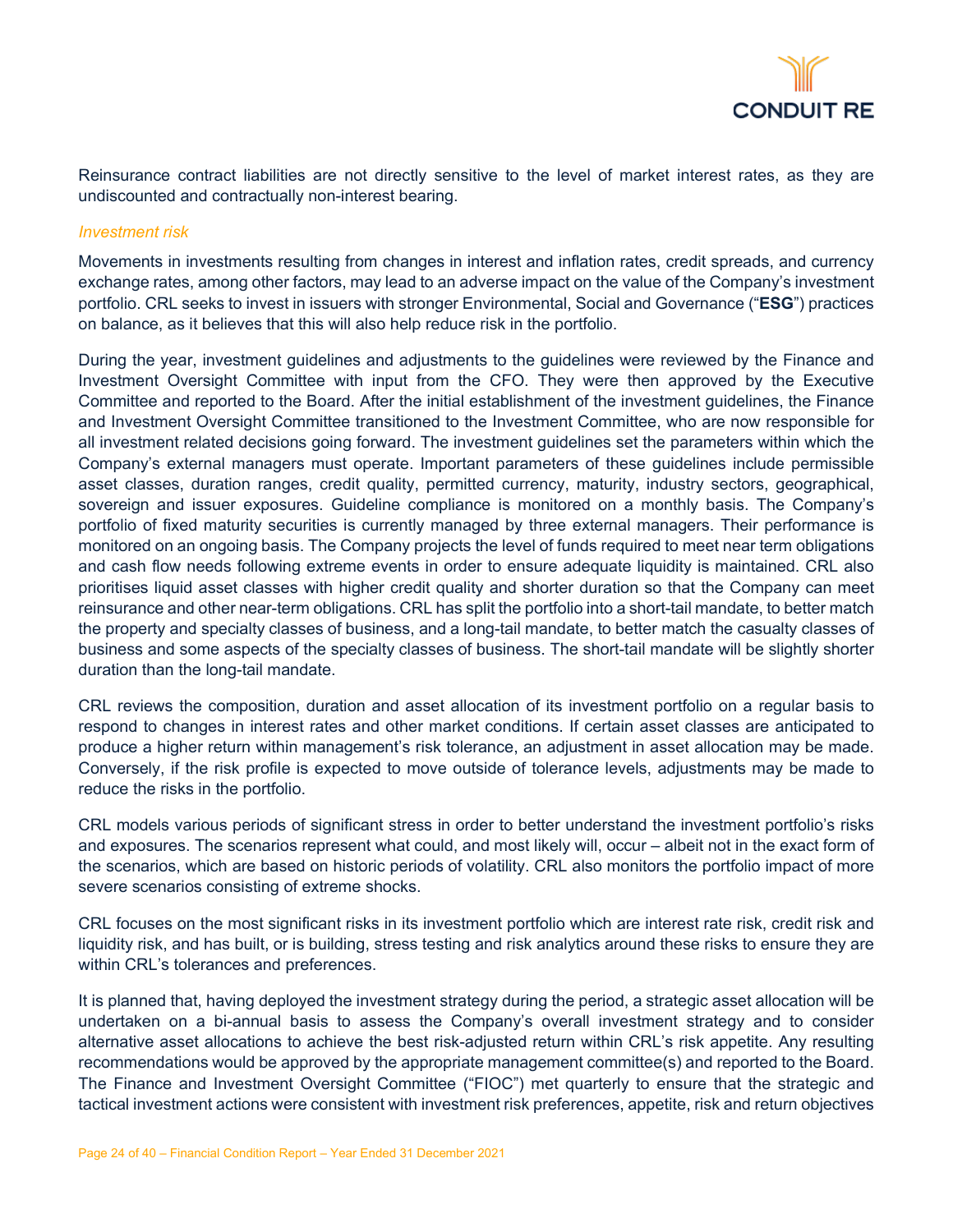

and tolerances. The FIOC also helped develop the risk tolerances to be incorporated into the ERM framework. As noted in Section B, governance over investments was revised during the fourth quarter of 2021.

**As at 31 December 2021 Estimated fair value short-tail \$m Estimated fair value long-tail \$m Estimated fair value total \$m** Short-term investments 8.9 and 8.9 and 8.9 and 8.9 and 8.9 and 8.9 and 8.9 and 8.9 and 8.9 and 8.9 and 8.9 and 8.9 and 8.9 and 8.9 and 8.9 and 8.9 and 8.9 and 8.9 and 8.9 and 8.9 and 8.9 and 8.9 and 8.9 and 8.9 and 8.9 and US treasuries 52.4 119.4 171.8 US agency debt 2.0 2.0 US municipals 11.0 11.0 2.2 13.2 Non-US government and agencies  $2.2$  2.2 Asset-backed 169.7 97.3 97.3 72.4 169.7 US government agency mortgage-backed 53.2 41.4 94.6 Non-agency mortgagebacked 13.6 5.6 19.2 Agency commercial mortgage-backed  $3.2$   $3.2$ Non-agency commercial mortgage-backed 24.3 34.1 58.1  $\text{Corporate} \quad \text{302.6} \quad \text{162.6} \quad \text{456.2}$ **Total 568.7 439.7 1,008.4**

The investment mix by mandate and sector of CRL's portfolio of fixed maturity securities is as follows:

There are no comparisons for the period ended 31 December 2020 as all IPO funds were held as cash and cash equivalents.

Corporate and non-US government and agencies bonds by country are as follows:

| As at 31<br>December 2021 | <b>Financials</b><br>\$m\$ | <b>Other industries</b><br>\$m | <b>Non-US government</b><br>and agencies<br>\$m\$ | <b>Total</b><br>\$m\$ |
|---------------------------|----------------------------|--------------------------------|---------------------------------------------------|-----------------------|
| <b>United States</b>      | 153.5                      | 214.8                          | $\overline{\phantom{a}}$                          | 368.3                 |
| United Kingdom            | 22.1                       | 7.4                            | $\overline{\phantom{0}}$                          | 29.5                  |
| Canada                    | 23.3                       | 0.6                            | $\overline{\phantom{0}}$                          | 23.9                  |
| Other countries           | 37.6                       | 5.9                            | 2.2                                               | 45.7                  |
| <b>Total</b>              | 236.5                      | 228.7                          | 2.2                                               | 467.4                 |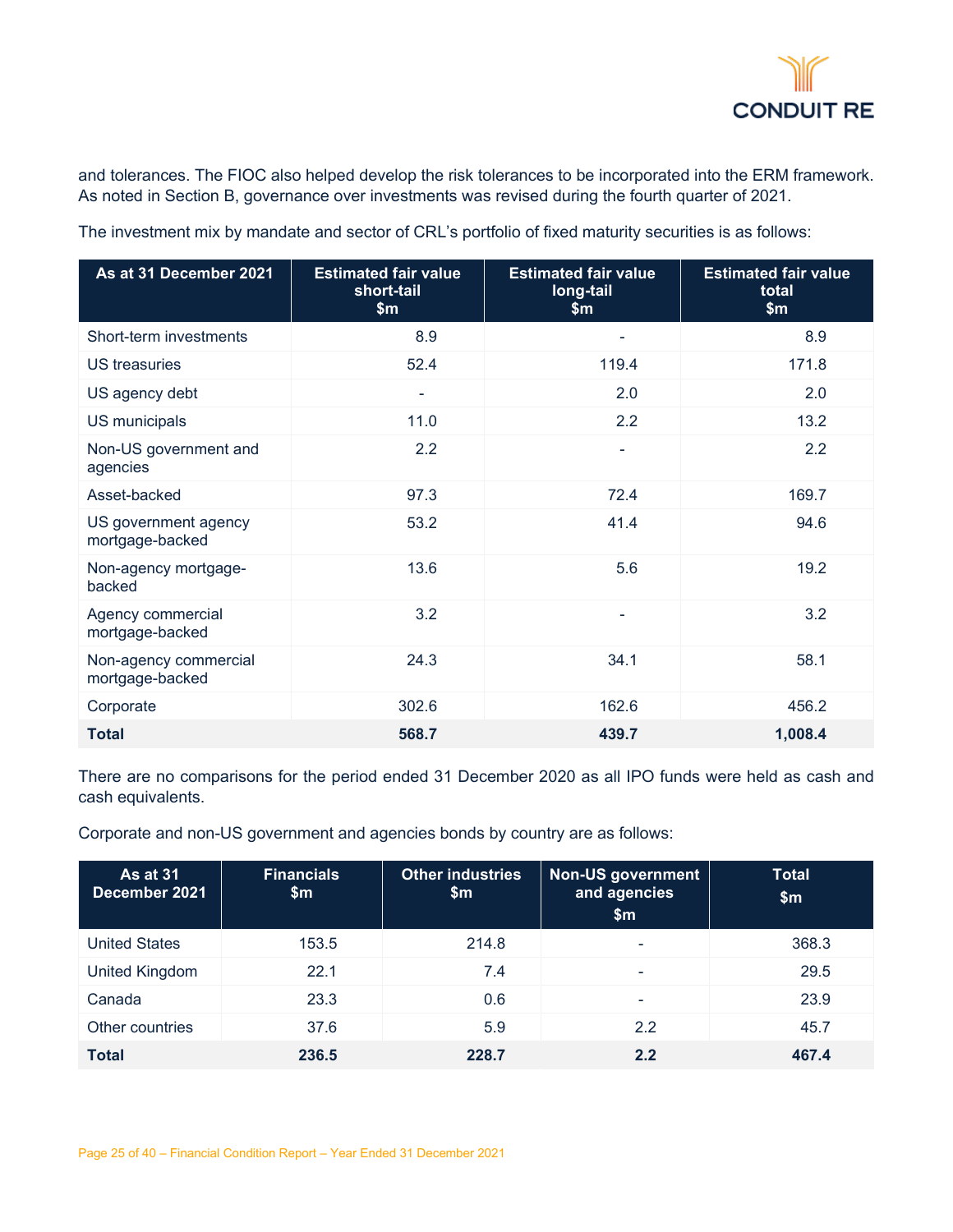

The sector allocation of corporate bonds is as follows:

| As at 31 December 2021 | \$m   | %     |
|------------------------|-------|-------|
| Financials             | 236.5 | 50.9  |
| <b>Industrials</b>     | 209.5 | 5.0   |
| <b>Utilities</b>       | 19.2  | 4.1   |
| <b>Total</b>           | 465.2 | 100.0 |

CRL's investment portfolio is comprised of fixed maturity securities and cash and cash equivalents. Fair values can be impacted by movements in interest rates, credit ratings, exchange rates, the current economic environment and outlook. The estimated fair value of CRL's portfolio of fixed maturity securities is generally inversely correlated to movements in market interest rates. If market interest rates fall, the estimated fair value of CRL's portfolio of fixed maturity securities would tend to rise and vice versa. The sensitivity of the price of fixed maturity securities to movements in interest rates is indicated by their duration. The greater a security's duration, the greater its price volatility to movements in interest rates. The sensitivity of the CRL's portfolio of fixed maturity securities to interest rate movements is detailed below, assuming linear movements in interest rates.

| As at 31 December 2021                  | \$m\$  | $\frac{9}{6}$ |
|-----------------------------------------|--------|---------------|
| Immediate shift in yield (basis points) |        |               |
| 100                                     | (27.7) | (2.7)         |
| 75                                      | (20.8) | (2.1)         |
| 50                                      | (13.9) | (1.4)         |
| 25                                      | (6.9)  | (0.7)         |
| $\mathbf 0$                             | ٠      | ٠             |
| $-25$                                   | 5.7    | 0.6           |
| $-50$                                   | 11.5   | 1.1           |
| $-75$                                   | 17.2   | 1.7           |
| $-100$                                  | 22.9   | 2.3           |

CRL mitigates interest rate risk on the investment portfolio by establishing and monitoring duration ranges in its investment guidelines. The duration of the portfolio is matched to the modelled expected duration of the reinsurance reserves, within a permitted range. The permitted duration range for the portfolio is between 1.5 and 5 years. The overall duration for the fixed maturity securities, managed cash and cash equivalents is 2.4 years as at 31 December 2021.

In addition to duration management, CRL monitors VaR to measure potential losses in the estimated fair values of its cash and invested assets and to understand and monitor risk. The VaR calculation is performed using variance/covariance risk modelling. Securities are valued individually using standard market pricing models. These security valuations serve as the input to many risk analytics. The principal VaR measure that is produced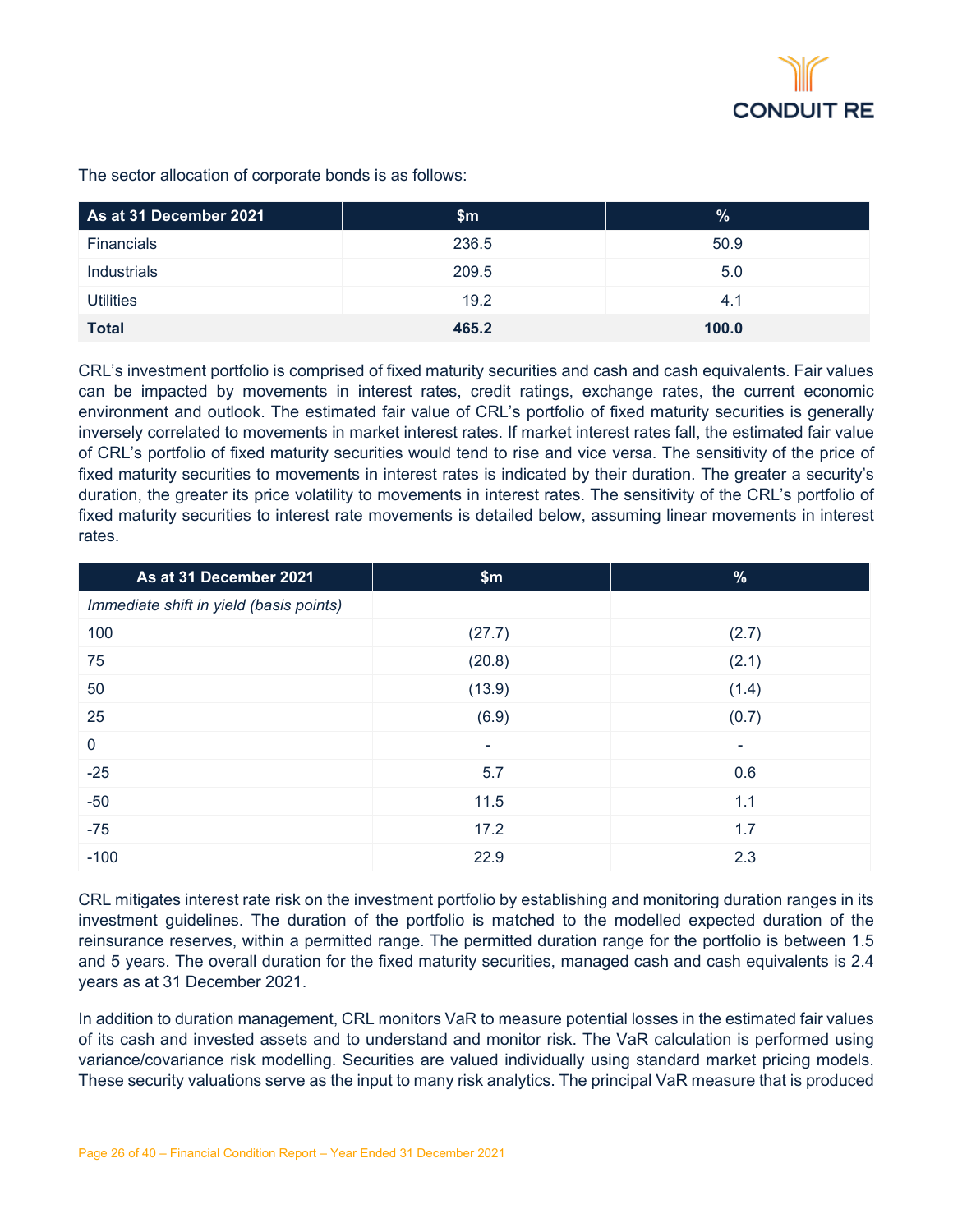

is an annual VaR at the 99th percentile confidence level. Under normal conditions, the portfolio is not expected to lose more than the VaR metric listed below, 99% of the time over a one-year time horizon.

CRL's annual VaR calculation is as follows:

| As at 31 December 2021           | \$m  | $\%$ |
|----------------------------------|------|------|
| 99th percentile confidence level | 30.2 |      |

#### *Currency risk*

CRL is susceptible to fluctuations in rates of foreign exchange, principally between the US dollar and pound sterling and the US dollar and the euro. Even though risks are assumed on a worldwide basis, they are predominantly denominated in US dollars. CRL is exposed to currency risk to the extent its assets are denominated in different currencies to its liabilities. CRL is also exposed to translation risk on non-monetary assets such as unearned premiums and deferred acquisition costs. Foreign currency gains and losses are recorded in the period they occur.

CRL hedges monetary non-US dollar liabilities primarily with non-US dollar assets but may also use derivatives, such as currency forwards, to mitigate foreign currency exposures. CRL's main foreign currency exposure relates to its reinsurance obligations, cash holdings, premiums receivable and dividend payable, if applicable.

The following table summarises the carrying value of total assets and total liabilities categorised by the Company's main currencies:

| <b>As at 31</b><br>December 2021 | <b>USD</b> | <b>GBP</b> | <b>EUR</b> | <b>Other</b> | <b>Total</b> |
|----------------------------------|------------|------------|------------|--------------|--------------|
| Total assets                     | 1.317.6    | 1.1        | 9.2        | 1.1          | 1.329.0      |
| Total liabilities                | (326.3)    | (2.5)      | (17.0)     | (1.9)        | (347.7)      |
| <b>Net assets</b>                | 991.3      | (1.4)      | (7.8)      | (0.8)        | 981.3        |

The impact on profit from a proportional foreign exchange movement of a 10.0% appreciation and a 10.0% depreciation against the US dollar at year end spot rates would be an increase or decrease of \$0.6 million.

#### **C. Liquidity risk**

Liquidity risk is the risk that cash may not be available to pay obligations when they are due without incurring unreasonable costs. CRL's main exposure to liquidity risk is with respect to its reinsurance and investment activities. CRL is exposed if proceeds from the sale of financial assets are not sufficient to fund obligations arising from reinsurance contacts and/or other liabilities. CRL can be exposed to fund daily calls on its available investment assets, principally to settle reinsurance claims and/or to fund trust accounts following a large catastrophe loss, or other collateral requirements.

Liquidity risk exposures related to reinsurance activities are as follows:

- **Large catastrophic events, or multiple medium-sized events in quick succession, requiring the payment of** high value claims within a short time frame or to fund trust accounts established to collateralise claims payment liabilities;
- Failure of cedants to meet their contractual obligations with respect to the timely payment of premiums;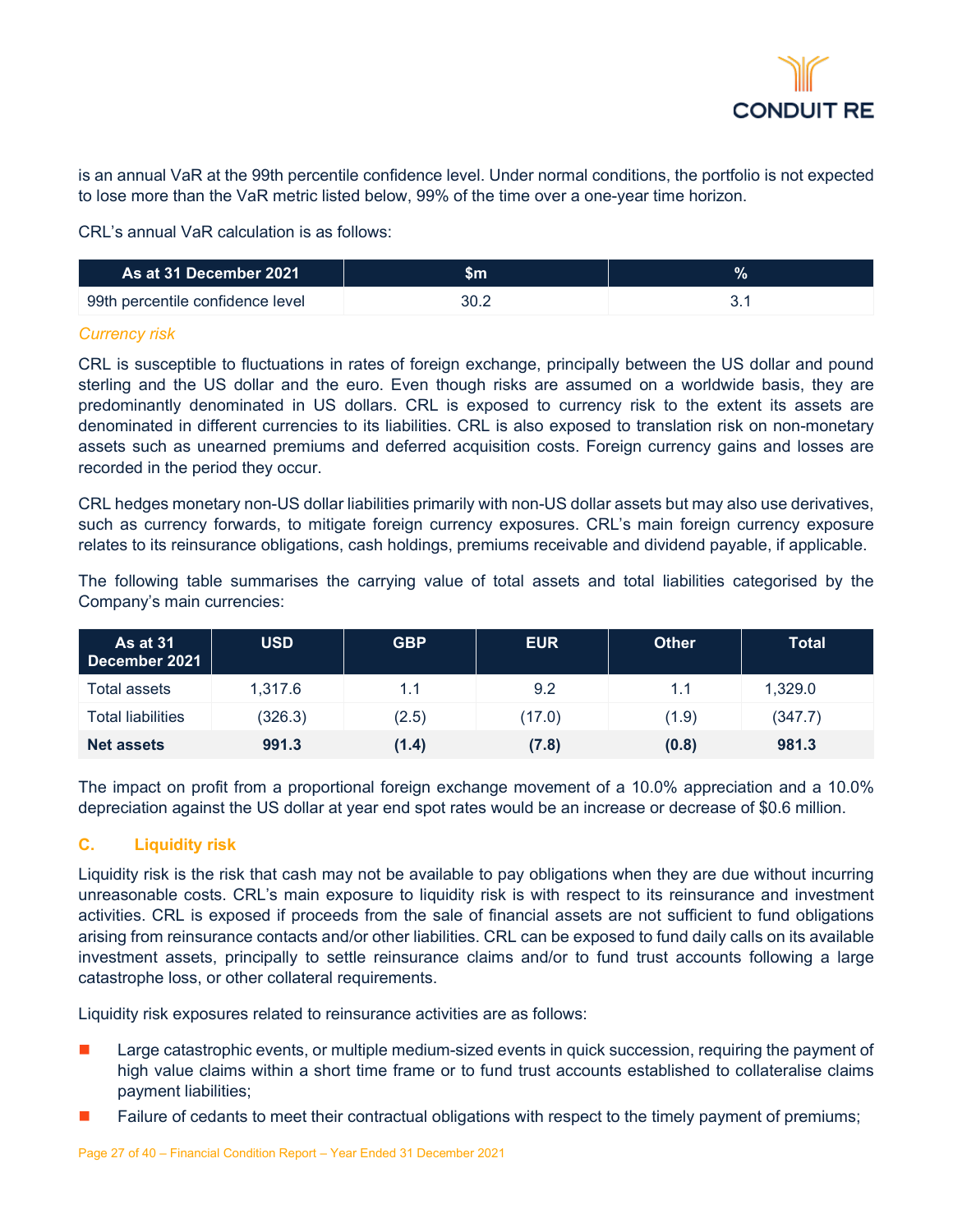

- Failure of the CRL's ceded reinsurers to meet their contractual obligations to pay claims within a timely manner. Liquidity risk exposures related to investment activities are as follows:
- Adverse market movements and/or a duration mismatch to obligations, resulting in investments needing to be disposed of at a significant realised loss;
- An inability to liquidate investments due to market conditions.

CRL's investment strategy is to hold high quality, liquid securities sufficient to meet reinsurance liabilities and other near-term liquidity requirements. Portfolios are specifically designed to ensure funds are readily available in an extreme event.

The maturity dates of CRL's portfolio of fixed maturity securities are as follows:

| As at 31 December 2021                    | <b>Short-tail</b><br>\$m | Long-tail<br>$\mathsf{Sm}$ | <b>Total</b><br>$\mathsf{Sm}$ |
|-------------------------------------------|--------------------------|----------------------------|-------------------------------|
| <b>Fixed maturity securities at FVTPL</b> |                          |                            |                               |
| Less than one year                        | 43.8                     | 1.5                        | 45.3                          |
| Between one and two years                 | 145.7                    | 70.6                       | 216.3                         |
| Between two and three years               | 144.5                    | 39.1                       | 183.6                         |
| Between three and four years              | 21.3                     | 9.5                        | 30.8                          |
| Between four and five years               | 11.0                     | 57.2                       | 68.2                          |
| Over five years                           | 10.8                     | 108.3                      | 119.1                         |
| Asset-backed and mortgage backed          | 191.6                    | 153.5                      | 345.1                         |
| <b>Total</b>                              | 568.7                    | 439.7                      | 1,008.4                       |

The estimated maturity profile of the reinsurance contracts and financial liabilities of CRL is as follows:

| As at 31 December<br>2021              | Carrying<br>value<br>$\mathsf{Sm}$ | Less than<br>one<br>\$m | One to<br>three<br>\$m\$ | Three to<br>five<br>\$m\$ | Over five<br>\$m\$ | <b>Total</b> |
|----------------------------------------|------------------------------------|-------------------------|--------------------------|---------------------------|--------------------|--------------|
| Losses and loss<br>adjustment expenses | 171.6                              | 65.0                    | 62.7                     | 23.1                      | 20.8               | 171.6        |
| Amounts payable to<br>reinsurers       | 7.3                                | 7.3                     | $\overline{\phantom{a}}$ | ۰                         | ۰                  | 7.3          |
| Other payables                         | 16.0                               | 16.0                    | $\overline{\phantom{a}}$ | ٠                         | -                  | 16.0         |
| <b>Net assets</b>                      | 194.9                              | 88.3                    | 62.7                     | 23.1                      | 20.8               | 194.9        |

Actual maturities of the above may differ from contractual maturities because certain borrowers have the right to call or prepay certain obligations with or without call or prepayment penalties. The estimation of the ultimate liability for net losses and loss adjustment expenses is complex and incorporates a significant amount of judgement. The timing of payment of net losses and loss adjustment expenses is also uncertain and cannot be predicted as simply as for other financial liabilities. Actuarial and statistical techniques, past experience and management's judgement have been used to determine a likely settlement pattern.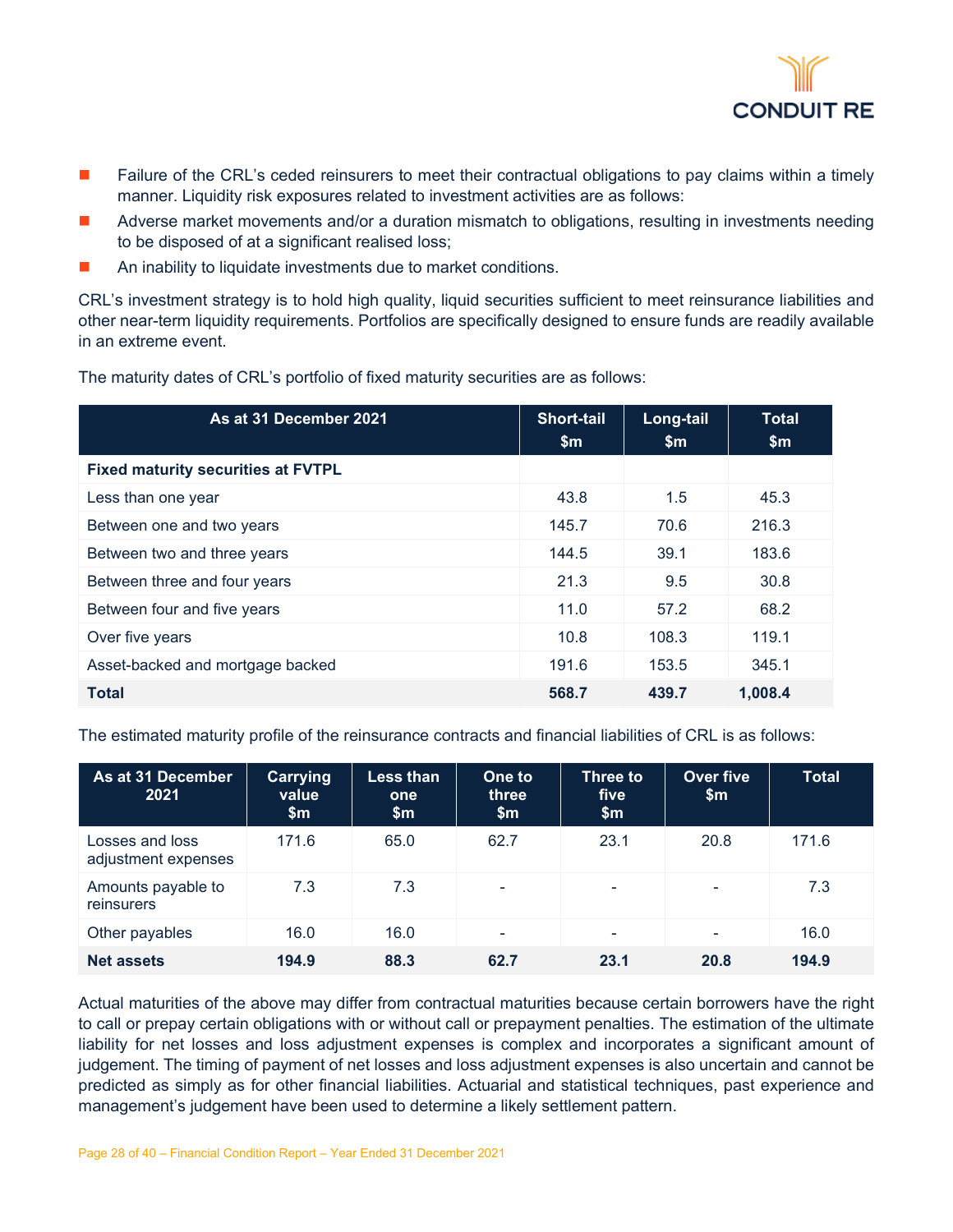

As at 31 December 2021, cash and cash equivalents were \$65.5 million (31 December 2020: \$1,041.2 million, reflecting that the asset portfolio had not yet been invested). CRL manages its liquidity risks via its investment strategy to hold high quality, liquid securities, sufficient to meet its reinsurance liabilities and other near-term liquidity requirements. In addition, CRL has established asset allocation and maturity parameters within the investment guidelines such that the majority of the investments are in high quality assets which could be converted into cash promptly and at minimal expense. CRL monitors market changes and outlook and reallocates assets as it deems necessary.

As at 31 December 2021, CRL considers it has more than adequate liquidity to pay its obligations as they fall due even if difficult investment market conditions were to prevail for a period of time.

#### **D. Credit risk**

Credit risk is the risk that a counterparty may fail to pay, or repay, a debt or obligation. CRL is exposed to credit risk on its fixed maturity investment portfolio, its premiums receivable from cedants, and on any amounts recoverable from reinsurers. While CRL has not experienced any such collection issues, the COVID-19 pandemic increased the risk of defaults across many industries. The global recovery from the COVID-19 pandemic continues and the risk that counterparties fail to meet their financial obligations as they fall due has decreased.

Credit risk on CRL's portfolio of fixed maturity securities is mitigated through the Company's investment policy to invest in instruments of high credit quality issuers and to limit the amounts of credit exposure with respect to particular ratings categories and any one issuer. Securities rated below an S&P or equivalent rating of BBB+ may comprise no more than 10.0% of the portfolio. CRL also limits exposure to individual issuers, with declining limits for less highly rated issuers. CRL therefore does expect any significant credit concentration risk on its investment portfolio, except for fixed maturity securities issued by the US government.

CRL is potentially exposed to counterparty credit risk in relation to the premiums receivable from reinsurance brokers and cedants and on any amounts recoverable from CRL's ceded reinsurers. Given the dislocation in the market, the COVID-19 pandemic may adversely impact CRL's ability to collect amounts due to the Company. Credit risk on inwards premiums receivable from cedants is managed by conducting business with reputable broking organisations, with whom the Company has established relationships, and by rigorous cash collection procedures. CRL also has a broker approval process in place. Credit risk from CRL's ceded reinsurance recoverable is primarily managed by the review and approval of reinsurer security, with ongoing monitoring in place.

The table below presents an analysis of CRL's major exposures to counterparty credit risk, based on their rating. Premiums receivable are not rated, however there is limited default risk associated with these amounts.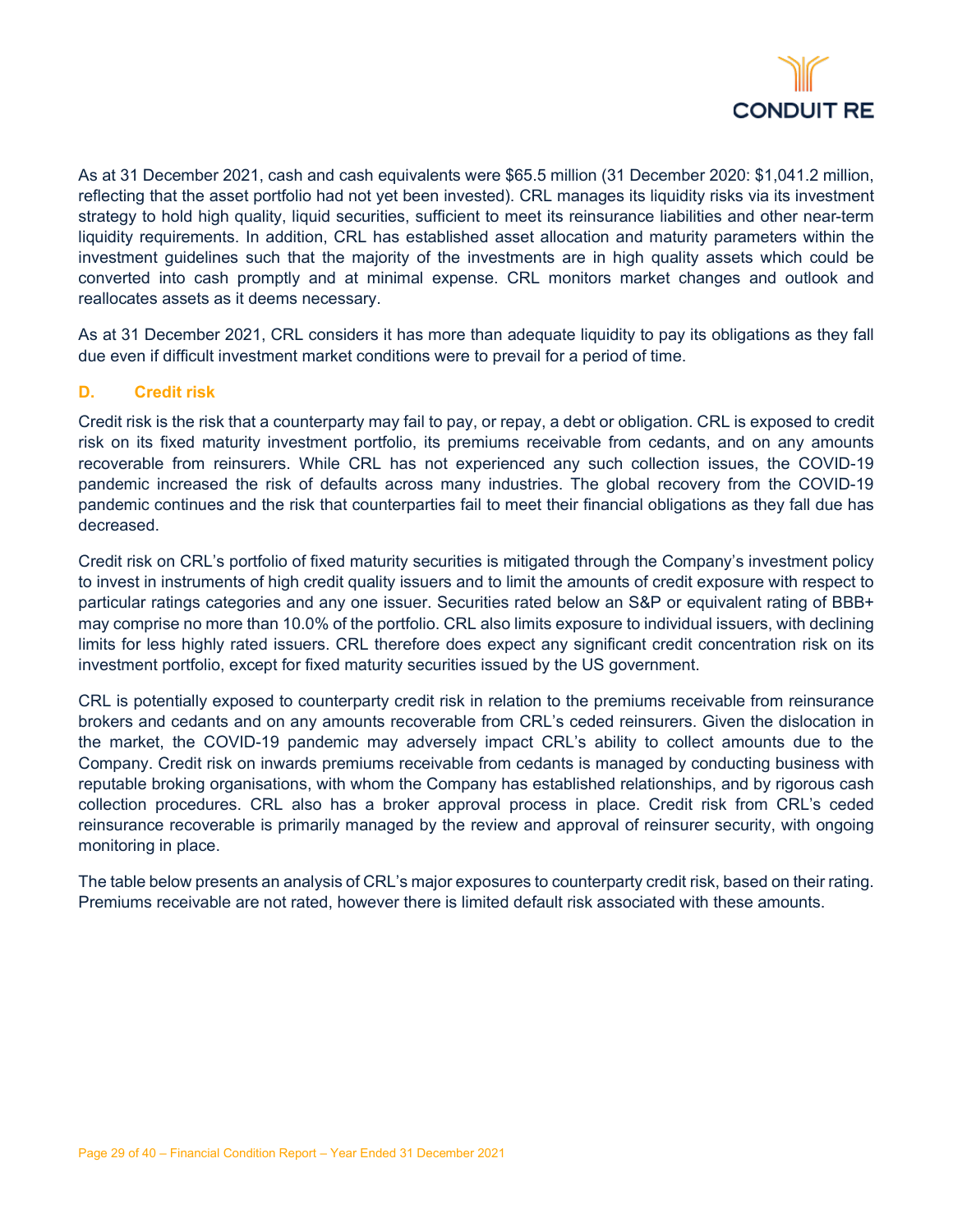

| As at 31 December 2021 | Cash and cash<br>equivalents and fixed<br>maturity securities | <b>Inwards premiums</b><br>receivables | <b>Reinsurance</b><br>recoverable |
|------------------------|---------------------------------------------------------------|----------------------------------------|-----------------------------------|
| <b>AAA</b>             | 542.4                                                         | -                                      |                                   |
| AA+, AA, AA-           | 75.6                                                          |                                        | ۰                                 |
| $A+$ , $A$ , $A-$      | 304.2                                                         | -                                      | 30.5                              |
| BBB+, BBB, BBB-        | 151.7                                                         | -                                      | ۰                                 |
| Other                  | $\overline{\phantom{0}}$                                      | 155.0                                  | 18.4                              |
| <b>Total</b>           | 1,073.9                                                       | 155.0                                  | 48.9                              |

Reinsurance recoverable classified as other is fully collateralised.

As at 31 December 2021 the average credit quality of CRL's cash and cash equivalents and portfolio of fixed maturity securities was AA-. The COVID-19 pandemic has increased the risk of defaults across many industries and CRL continually monitors credit risk, especially during this time of volatility. While current interest rates are at an all-time low, they are expected to rise over the next few years. Given the Company's investment portfolio positioning, this is not expected to have a meaningful impact from a credit perspective, although credit spreads are likely to remain volatile in the near-term. Potential interest rate rises are similarly not expected to impact inwards premiums receivable.

The following table shows premiums receivable that are not yet due and those that are past due but not impaired:

| As at 31 December 2021.    | \$m   |
|----------------------------|-------|
| Not yet due                | 123.0 |
| Less than 90 days past due | 222   |
| Over 90 days               | 9.8   |
| Total                      | 155.0 |

For the year ended 31 December 2021 no provisions have been made for impaired or irrecoverable balances and no amount was charged to the statement of comprehensive loss in respect of bad debts.

#### **E. Operational risk**

Operational risk is the risk of loss resulting from inadequate or failed internal processes, personnel, systems or external events. During the reporting period, which primarily involved the establishment of operations, various operational risks were identified, and steps were taken to manage or mitigate these risks.

The risk framework addresses the identification, assessment and management of operational risks. This process involves the use of risk registers to identify inherent risk and residual risk after the application of controls. The management of individual risks is the responsibility of management, with independent challenge and oversight provided by the risk function. The results of compliance reviews and independent internal audits provide an additional level of review and verification. The Audit Committee has selected a reputable provider to serve as outsourced internal auditors.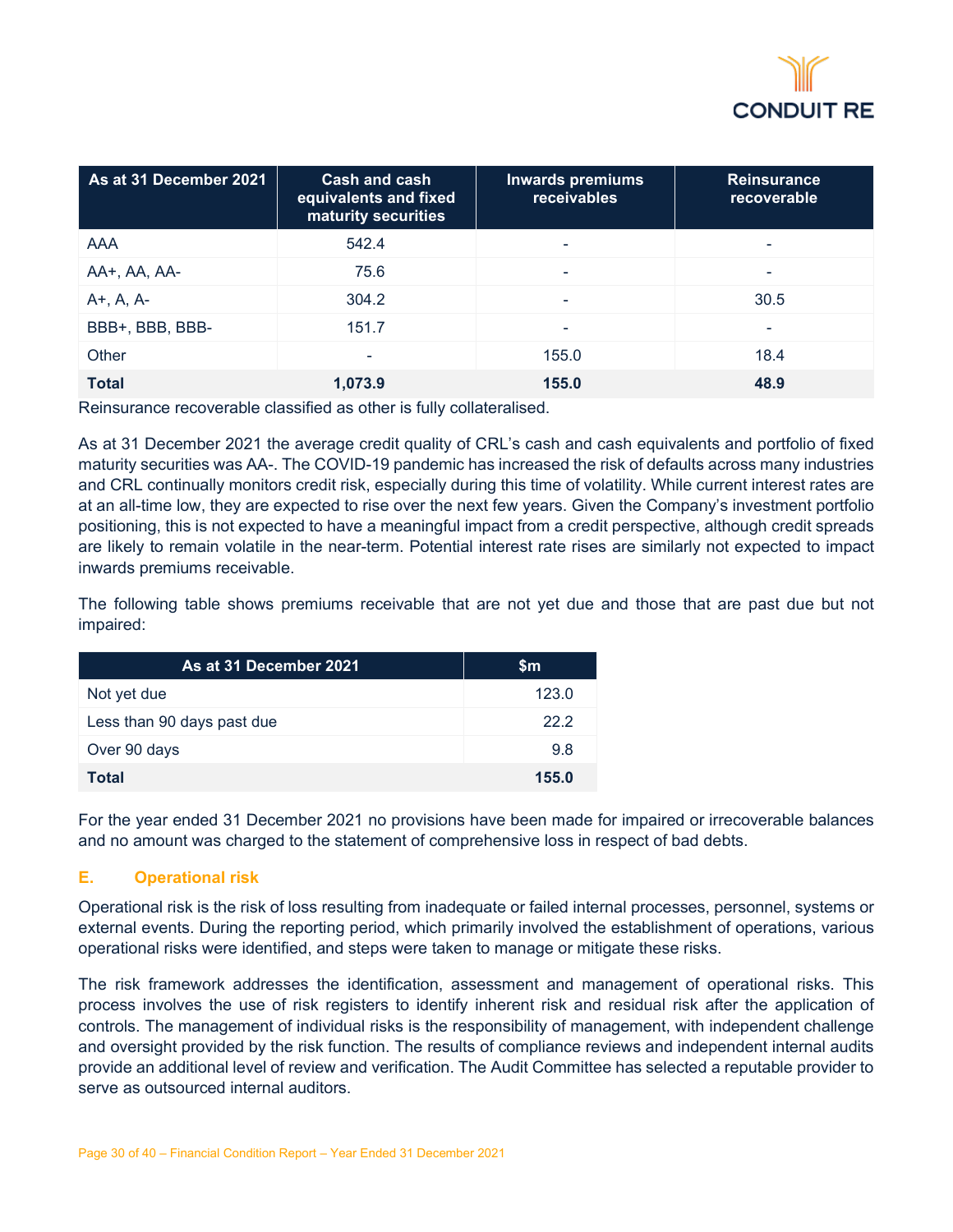

#### **F. Strategic risk**

CRL has identified several strategic risks, including:

- **The risks that either the poor execution of the business plan or an inappropriate business plan in itself** results in a strategy that fails to reflect adequately the trading environment, resulting in an inability to optimise performance, including reputational risk;
- The risks of the failure to maintain adequate capital, accessing capital at an inflated cost or the inability to access capital and unanticipated changes in vendor, regulatory and/or rating agency models that could result in an increase in capital requirements or a change in the type of capital required;
- The risks of succession planning, staff retention and key personnel risks.

#### *Business plan risk*

CRL's business plan forms the basis of operations and provides strategic direction to management. Actual versus planned results are monitored regularly.

#### *Capital management risk*

Risks associated with the effectiveness of CRL's capital management are mitigated as follows:

- Regular monitoring of current and prospective regulatory and rating agency capital requirements;
- $\blacksquare$  Oversight of capital requirements by the Board;
- Ability to purchase sufficient, cost-effective reinsurance;
- **Maintaining contact with vendors, regulators and rating agencies in order to stay abreast of upcoming** developments;
- Participation in industry groups such as the Association of Bermuda Insurers and Reinsurers, Reinsurance Association of America and the International Underwriting Association.

CRL reviews the level and composition of capital on an ongoing basis with a view of:

- **Maintaining sufficient capital for underwriting opportunities and to meet obligations to policyholders;**
- **Maximising the risk-adjusted return to shareholders within the context of the defined risk appetite;**
- **Maintaining an adequate financial strength rating;**
- $\blacksquare$  Meeting all relevant capital requirements.

Capital management takes place in consultation with CHL, with CRL being where the Group's capital is deployed but also where proceeds for CHL to pay dividends or other distributions originates from. Capital raising would likely take place in Group context and can include debt or equity and returns of capital may be made through dividends, share repurchases, a redemption of debt or any combination thereof. Other capital management tools and products available to the Group may also be utilised. All capital actions require approval by the Board.

CRL is regulated by the BMA and is required to monitor the Enhanced Capital Requirement ("**ECR**") under the BMA's regulatory framework, which has been assessed as equivalent to the EU's Solvency II regime. CRL's regulatory capital requirement is calculated using the Bermuda Solvency Capital Requirement ("**BSCR**") standard formula. CRL had sufficient capital at all times throughout the year to meet the BMA's requirements.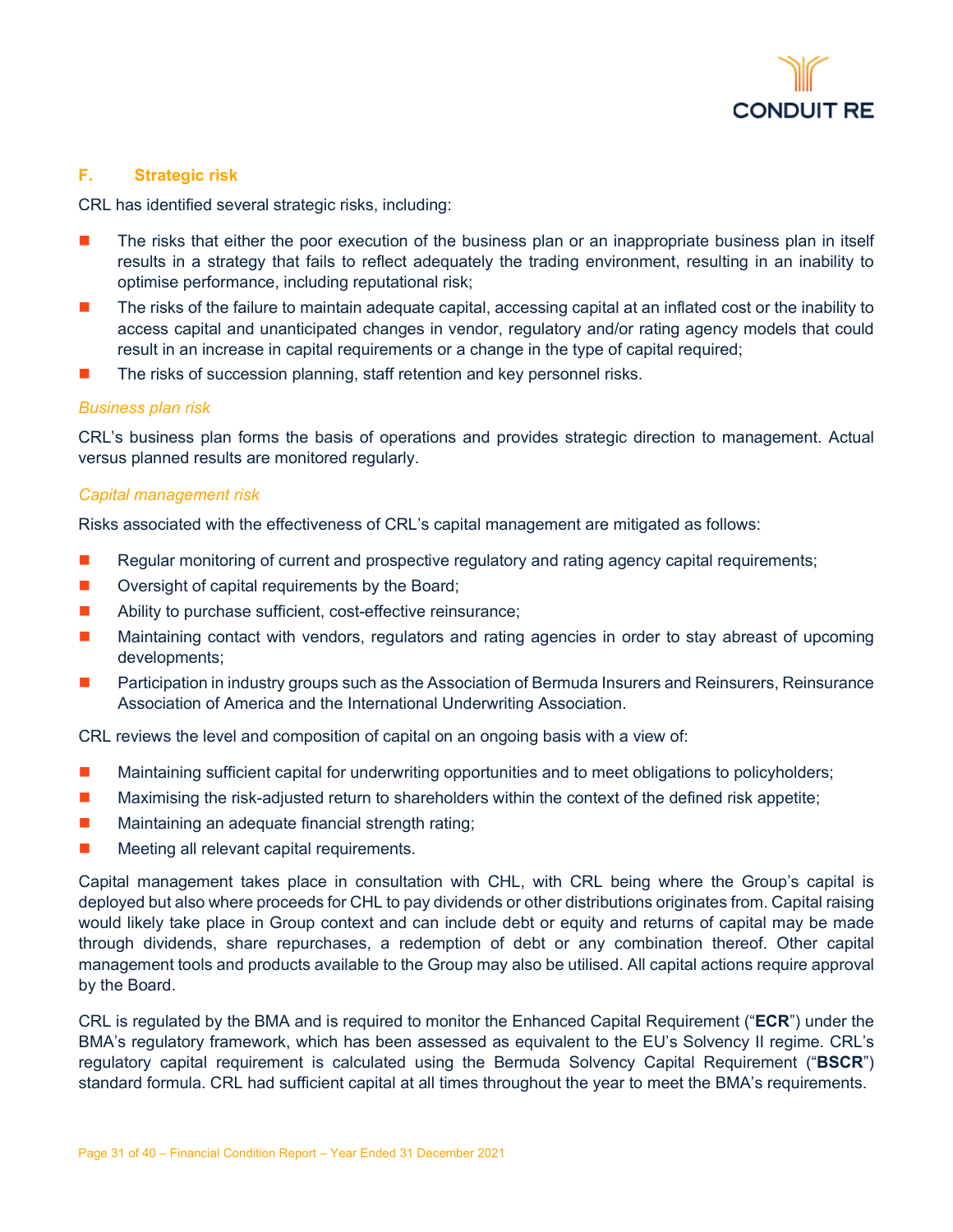

#### *Retention risk*

Risks associated with succession planning, staff retention and key man risks are mitigated through a combination of resource planning processes and controls, including:

- The identification of key personnel with appropriate succession plans at CRL;
- **The identification of key team profit generators at CRL and function heads with targeted retention** packages;
- Documented recruitment procedures, position descriptions and employment contracts;
- Resource monitoring and the provision of appropriate compensation, including equity-based incentives which vests over a defined time horizon, subject to achieving certain performance criteria;
- **Training schemes.**

#### Summary level risk register

A review of the summary level risk register which sets out our general exposure to risks and our approach to managing them was carried out by the Board at the fourth quarter 2021 meetings in February 2022. By formally reviewing it, the boards are demonstrating their awareness of the risks of our business, consistent with corporate governance expectations. A summary is provided below inclusive of the Company's view of the trending change in profile since the 2021 report.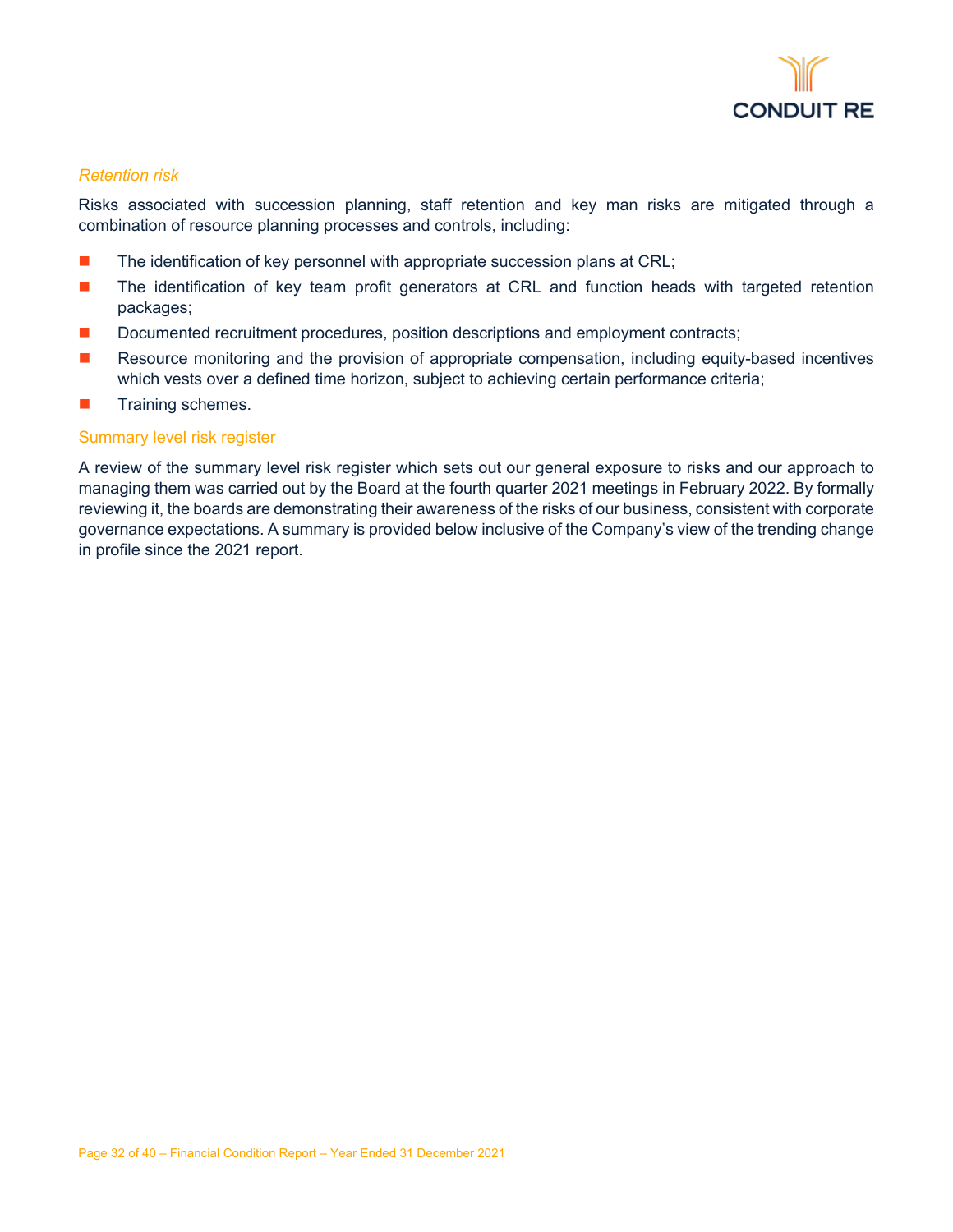

| <b>Risk category</b>           | Relative appetite / preference                                                                                                                                                                                                                                                                     | <b>Trend</b> | <b>Commentary</b>                                                                                                                                                                                                                                                                                                                                                                                                     |
|--------------------------------|----------------------------------------------------------------------------------------------------------------------------------------------------------------------------------------------------------------------------------------------------------------------------------------------------|--------------|-----------------------------------------------------------------------------------------------------------------------------------------------------------------------------------------------------------------------------------------------------------------------------------------------------------------------------------------------------------------------------------------------------------------------|
| Overall-<br>capital adequacy   | Low<br>We maintain capital to support<br>a minimum rating of A- by AM<br>Best and to provide a surplus                                                                                                                                                                                             | ⇔            | AM Best have affirmed our A-rating<br>and we have substantial capital to<br>deploy.                                                                                                                                                                                                                                                                                                                                   |
|                                | over the regulatory enhanced<br>capital requirement of twice that<br>prescribed as an early warning<br>buffer prescribed by the BMA.                                                                                                                                                               |              |                                                                                                                                                                                                                                                                                                                                                                                                                       |
| Underwriting -<br>premium      | <b>High</b><br>This is the risk we seek in order                                                                                                                                                                                                                                                   |              | We have achieved good traction in                                                                                                                                                                                                                                                                                                                                                                                     |
|                                | to generate return. The risk is<br>managed by seeking a target<br>portfolio based on our view<br>of rate adequacy and target<br>diversification, supported by event<br>and/or aggregate retrocessional<br>protections.                                                                             | ⇔            | the market during our first year of<br>operation and have underwritten<br>a balanced portfolio as set out<br>elsewhere in this report.                                                                                                                                                                                                                                                                                |
| <b>Underwriting</b>            | <b>Medium</b>                                                                                                                                                                                                                                                                                      |              |                                                                                                                                                                                                                                                                                                                                                                                                                       |
| - exposure<br>and aggregations | We underwrite catastrophe<br>exposed reinsurance through<br>our property and specialty<br>classes, and business exposed<br>to other aggregations notably<br>across casualty lines. We seek<br>to understand and manage our<br>exposures generally to a lower level<br>than our Bermuda peer group. | ⇔            | As our portfolio has grown, we have<br>managed our catastrophe exposure<br>through selective underwriting and<br>retrocessional cover. Overall, our<br>portfolio was slightly less exposed<br>to catastrophe losses than we<br>initially planned for a catastrophe<br>exposed year such as 2021, due to<br>retrocessional protections and a<br>portfolio bias toward quota share<br>business subject to event limits. |
| Underwriting -                 | <b>Medium</b>                                                                                                                                                                                                                                                                                      |              |                                                                                                                                                                                                                                                                                                                                                                                                                       |
| reserve                        | We underwrite a mix of classes<br>including those where reserves<br>take time to develop. We seek<br>to minimise reserve risk through<br>rigorous data analytics using<br>market data and benefit from an<br>external loss reserve specialist<br>review.                                           | A            | Our current reserves have been<br>impacted by elevated catastrophe<br>losses during our first year of<br>operation however the losses were<br>within expectation for an above<br>average catastrophe year.                                                                                                                                                                                                            |
| Investment,                    | Low                                                                                                                                                                                                                                                                                                |              |                                                                                                                                                                                                                                                                                                                                                                                                                       |
| market<br>and liquidity        | Our primary aim is to protect<br>capital and consequently we have a<br>low appetite to expose our capital<br>base to investment losses and a low<br>appetite for volatility.                                                                                                                       | ⇔            | During 2021, investment managers<br>were selected and our investment<br>strategy deployed in line with our<br>investment and ESG criteria.                                                                                                                                                                                                                                                                            |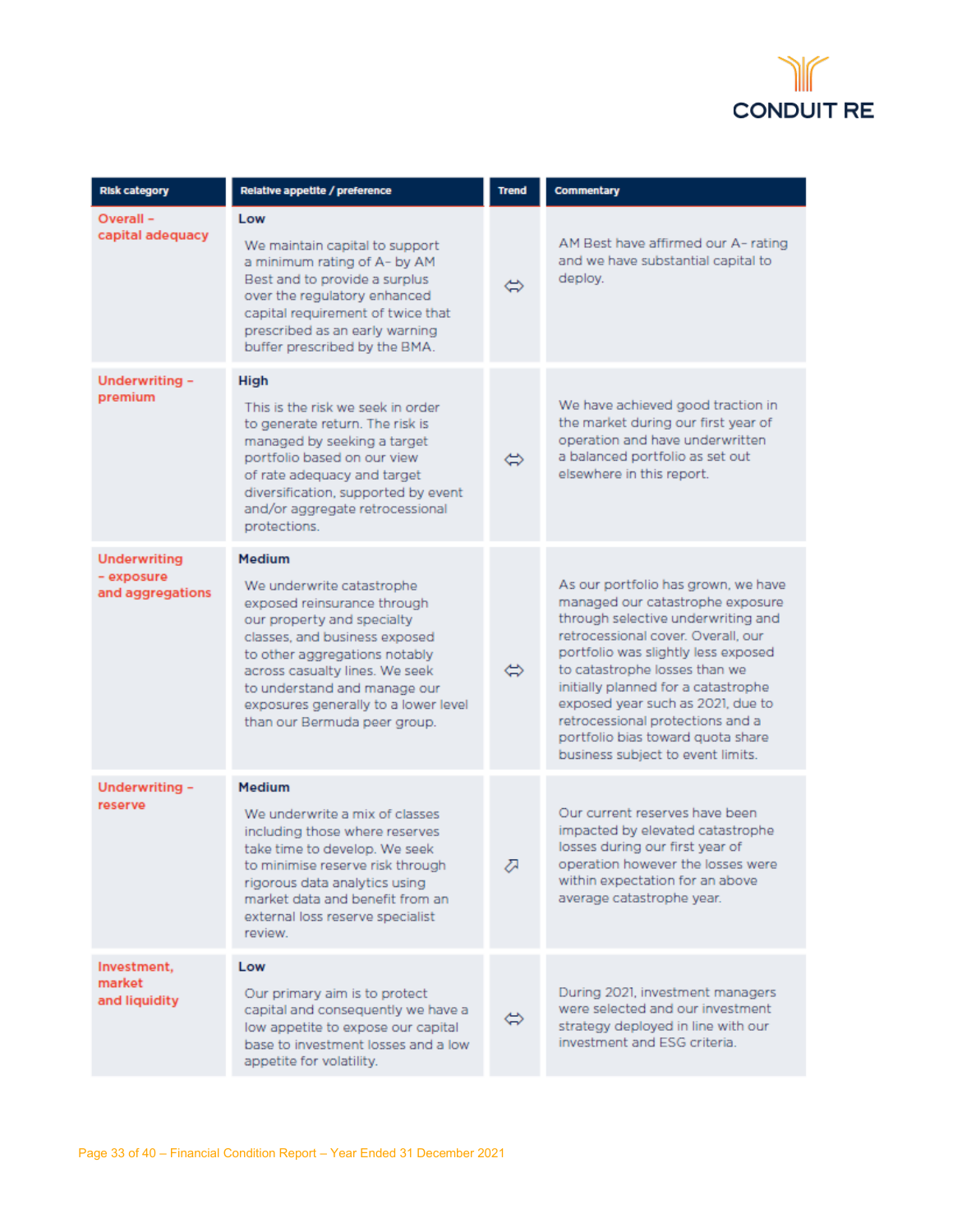

| <b>Risk category</b>                | Relative appetite / preference                                                                                                                                                                                                                   | <b>Trend</b>      | Commentary                                                                                                                                                                                                                                                                                                                                                                                                                                                                |
|-------------------------------------|--------------------------------------------------------------------------------------------------------------------------------------------------------------------------------------------------------------------------------------------------|-------------------|---------------------------------------------------------------------------------------------------------------------------------------------------------------------------------------------------------------------------------------------------------------------------------------------------------------------------------------------------------------------------------------------------------------------------------------------------------------------------|
| Credit                              | Low<br>We use reinsurance to provide<br>protection and therefore select<br>reinsurers who provide limited<br>credit risk.                                                                                                                        | $\Leftrightarrow$ | All retrocessionaires continue to be<br>A-, A or fully collateralised, with a<br>counterparty security committee<br>is in place to review and approve<br>counterparties.                                                                                                                                                                                                                                                                                                  |
| Operational<br>and systems          | Low<br>We seek to minimise our<br>operational risk within the context<br>of operating as a reinsurer. We<br>seek to attract and retain high<br>quality staff and gain competitive<br>advantage by use of high quality<br>and integrated systems. | ⇘                 | The initial period of elevated risk<br>has reduced as the team has been<br>built and our internal capability has<br>grown.<br>We have built and implemented<br>our internal systems including<br>pricing tools, underwriting and<br>accounting systems. Further system<br>development is underway as we<br>migrate to strategic solutions for<br>areas such as claims in 2022 and<br>start to develop our internal capital<br>model and enhanced management<br>reporting. |
| <b>Strategic</b>                    | Low<br>We seek to manage risk by keeping<br>a clear and focused strategy as<br>a single balance sheet reinsurer<br>based in one location.                                                                                                        | $\mathfrak{Q}$    | We have established ourselves with<br>a broad selection of brokers and<br>achieved good traction across the<br>industry being approved by cedent<br>security committees in our first year<br>of operation.                                                                                                                                                                                                                                                                |
| Reputational                        | Low<br>A focus on maintaining and<br>enhancing brand and franchise<br>value. Support from the ESG<br>committee, established by the<br>holding company board.                                                                                     | ⇔                 | Public coverage favourable to date.                                                                                                                                                                                                                                                                                                                                                                                                                                       |
| Legal, regulatory<br>and litigation | <b>Very low</b><br>We seek to minimise our legal,<br>litigation and regulatory risk by<br>investing in our systems and<br>people. We have no appetite for<br>censure by regulators and tax<br>authorities.                                       | ⇘                 | The initial period of elevated risk<br>while governance structures were<br>being confirmed and the team<br>built out has now passed. Future<br>risks remain surrounding global tax<br>reform, though Conduit Re's single<br>underwriting location reduces the<br>potential risks.                                                                                                                                                                                         |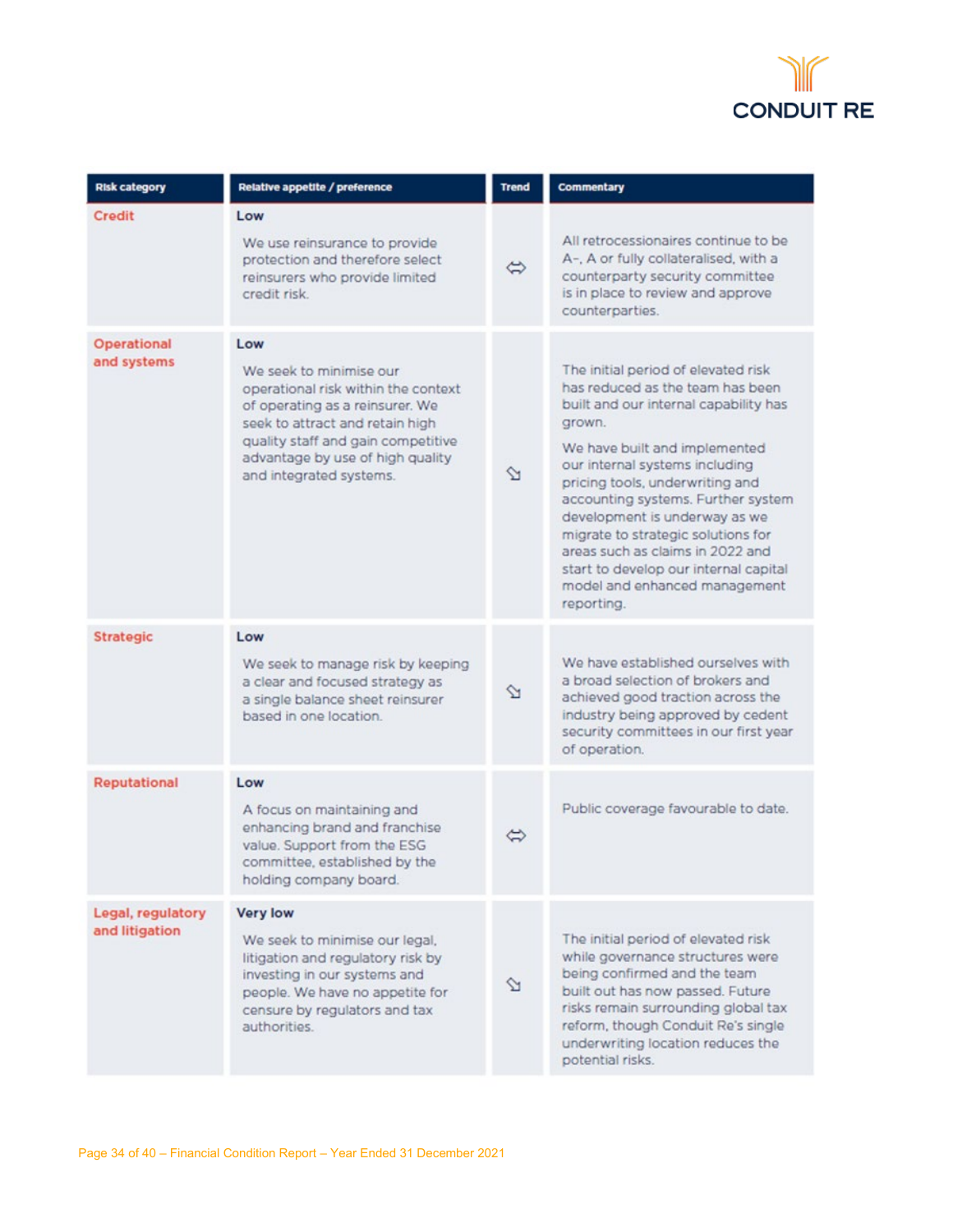

#### **Investment in accordance with prudent person principle**

The BMA's Insurance Code of Conduct requires companies to invest assets in accordance with the 'prudent person principle'. In all cases, CRL invest assets in accordance with the prudent person principle. That is, the Board must discharge its duties with the care, skill, prudence and diligence that a prudent person acting in a similar capacity would use in the conduct of an enterprise of similar character and objectives.

CRL invests in assets and instruments that can be properly identified, measured, monitored, managed, controlled and reported on. CRL's investment guidelines set the parameters within which CRL's external managers must operate. Important parameters of these guidelines include permissible asset classes, duration ranges, credit quality, permitted currency, maturity, industry sectors, geographical, sovereign and issuer exposures. Guideline compliance is monitored on a monthly basis. CRL's portfolio of fixed maturity securities is currently managed by three external managers. Their performance is monitored on an ongoing basis.

#### **Stress and scenario testing on capital**

Stress and scenario testing is a key part of the overall risk framework and helps to provide a better understanding of the risks the Company is exposed to in both normal and stressed circumstances. CRL conducts sensitivity, stress and scenario testing on both a scheduled and ad-hoc basis as part of a number of the underlying components in the risk and CISSA framework.

The results of the 2021 stress tests highlighted that the capital resources in place well exceed the immediate capital requirements, including under realistic stressed scenarios.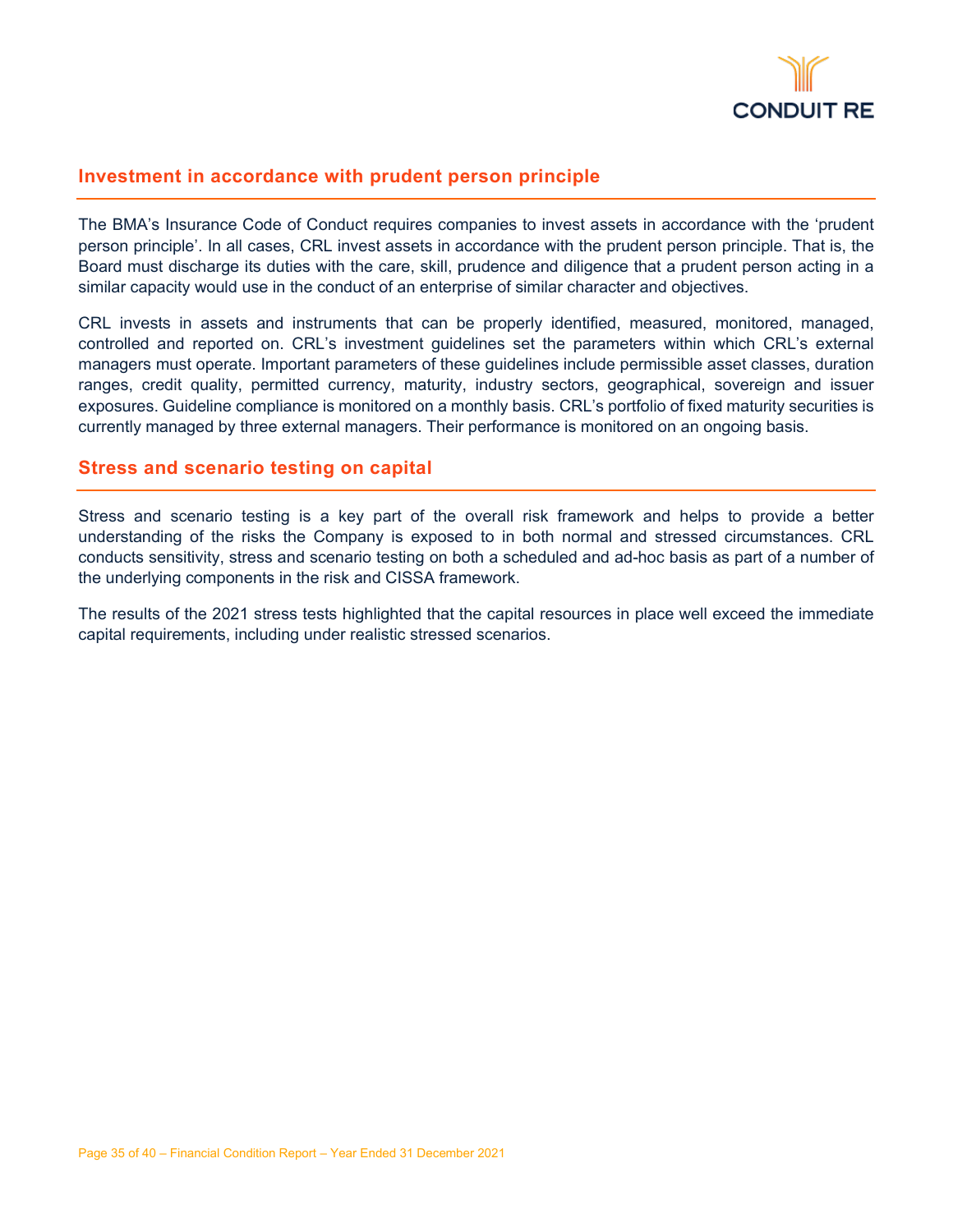

# <span id="page-36-0"></span>**D. Solvency Valuation**

#### **Assets**

CRL has used the valuation principles outlined by Bermuda Monetary Authority's "Guidance Note for Statutory Reporting Regime" for the reporting period's statutory filing. The economic valuation principles outlined in this document are to measure assets and liabilities on a fair-value basis (which is the value that would be received upon the sale of an asset or paid to transfer a liability in an orderly transaction between open market participants at the measurement date)

#### **Reclassification adjustments**

Premium receivable balances that are not yet due are included in the cashflows used to calculate technical provisions and those which are due but not yet received are included in the Economic Balance Sheet ("EBS").

Valuation of intangible assets, deferred acquisition costs and prepaid expenses

Intangible assets, deferred acquisition costs and prepaid expenses are valued at nil for EBS valuation purposes.

#### **Liabilities**

Insurance and reinsurance balances payable

Insurance and reinsurance balances payable that are not yet due are included in the cashflows used to calculate technical provisions and those which are due but not yet paid are included in the EBS. These include receivables which will be paid to Conduit Re and payments which Conduit Re will make to third parties.

#### **Other liabilities and payables**

Other liabilities and payables are valued for EBS purposes on the same basis as for IFRS accounting purposes since the carrying value approximates economic value due to their short-term nature.

#### **Technical Provisions**

Insurance technical provisions are valued based on best estimate cash flows, adjusted to reflect the time value of money using a risk-free discount rate term structure with an appropriate liquidity adjustment. In addition, there is a risk margin to reflect the uncertainty inherent in the underlying cash flows, which is calculated using the cost of capital approach and a risk-free discount term structure. The discount rate term structures are prescribed by the BMA for each reporting period. The results are mapped to the BMA defined Classes of Business.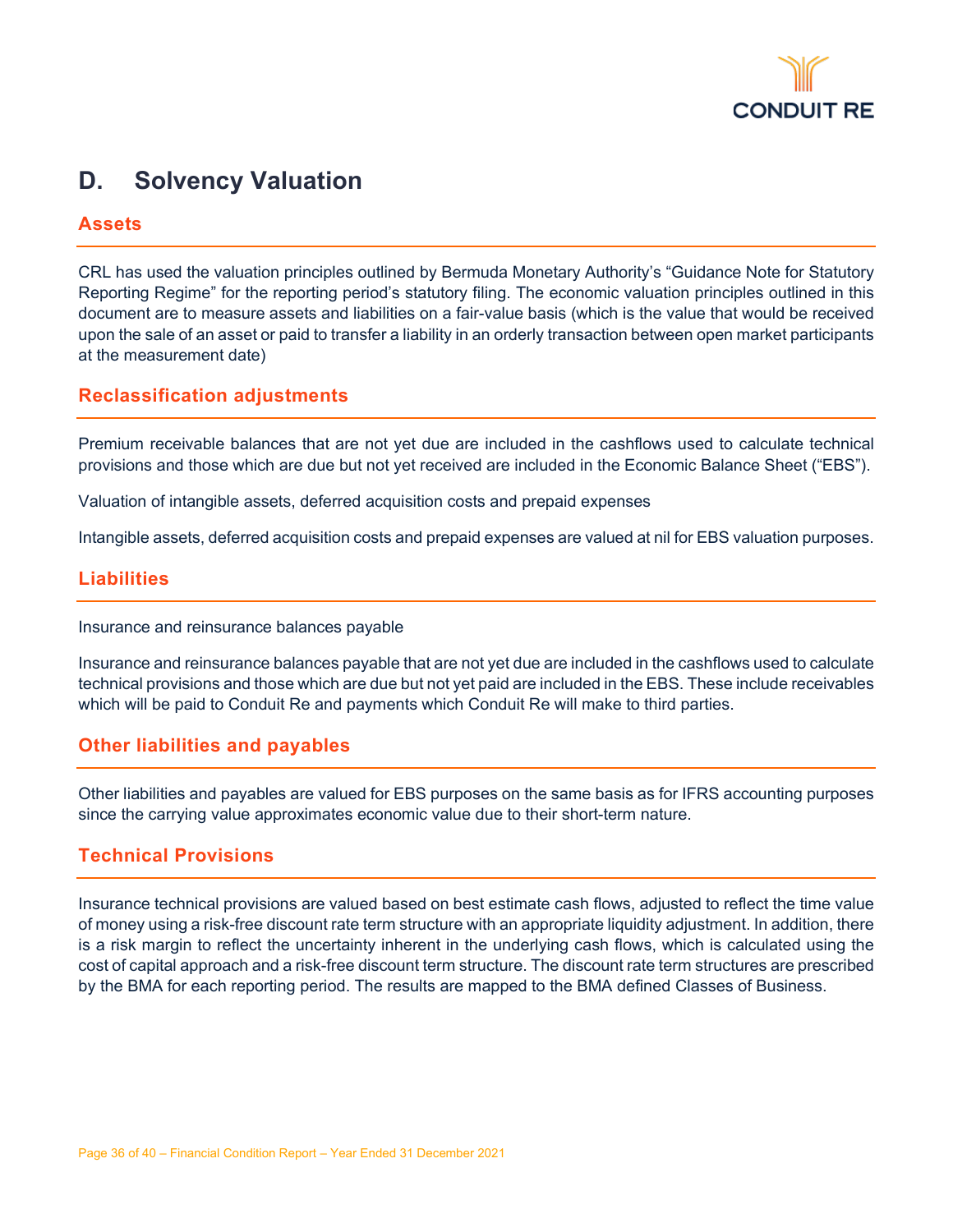

The best estimate for the loss and loss expense provision is calculated by using gross and net of outwards reinsurance claims reserves (on a generally accepted accounting ("GAAP") basis) as the starting point and then performing a series of adjustments, including:

- Removal of uplift factors/margins for uncertainty;
- Incorporation of events not in data ("ENID");
- **Allowance for reinsurance counterparty default;**
- Allowance for investment expenses;
- $\blacksquare$  Projecting and discounting of cash flows

Similar to the loss and loss expense provision, the best estimate for the premium provision is calculated by using the GAAP reserves as a starting point, in this case the unearned premium reserve ("UPR"), and then carrying out the following adjustments:

- **Application of best estimate loss ratios to the UPR;**
- **Amendments for ENID, reinsurance counterparty default and investment expenses as per the loss and** loss expense provision;
- Allowance for claims handling and administrative expenses;
- Allowance for bound but not incepted ("BBNI") policies;
- **Projecting and discounting of cash flows (similar to the loss and loss expense provision).**

As at 31 December 2021, the total Net Technical Provisions amounts to \$70.1 million comprising of the following (on an EBS basis):

|                                       | 2021<br>\$000s |
|---------------------------------------|----------------|
| Net premium provisions                | (62, 289)      |
| Net loss and loss expense provisions  | 111,845        |
| Risk margin                           | 20,531         |
| <b>Total net technical provisions</b> | 70,087         |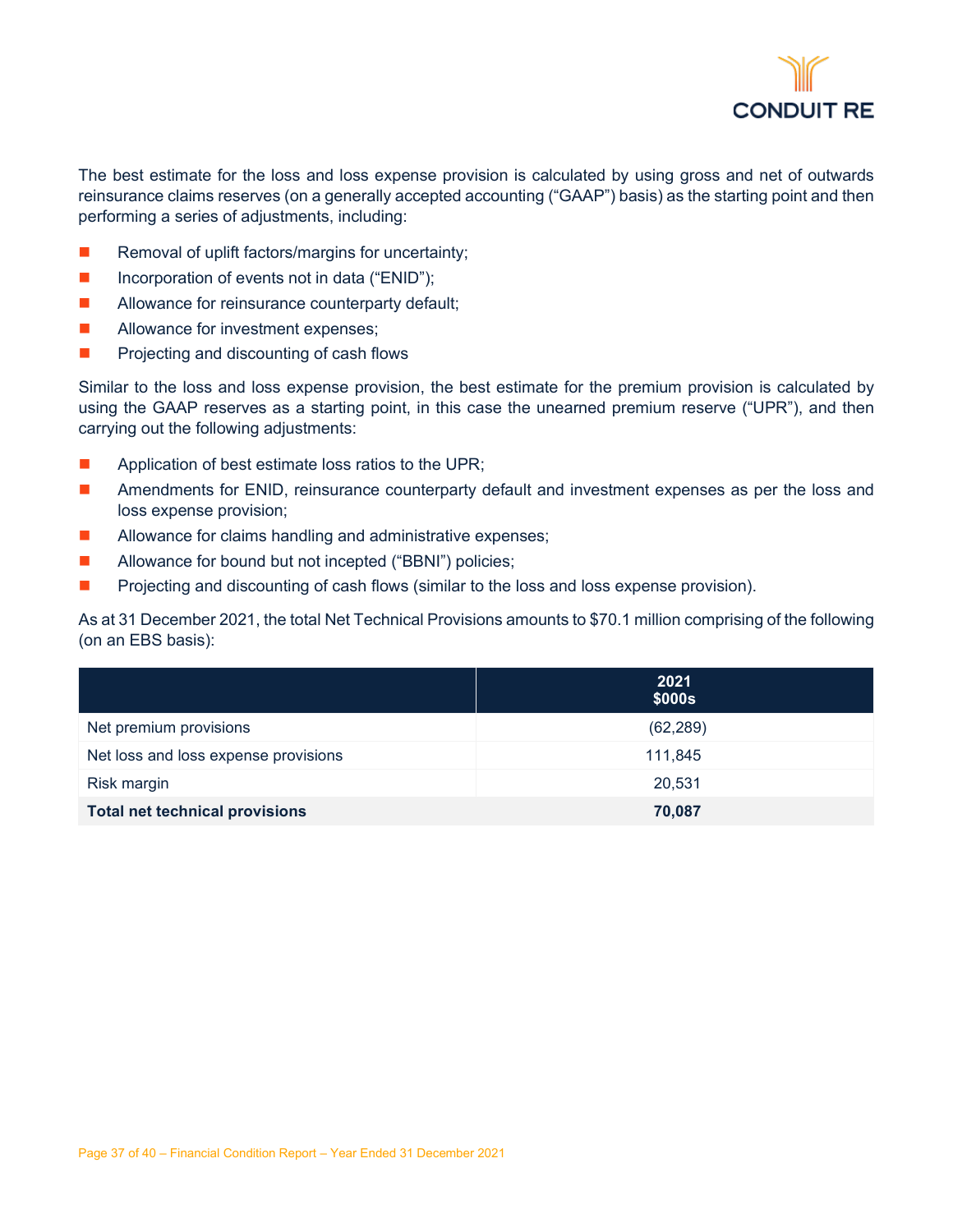

# <span id="page-38-0"></span>**E. Capital Management**

#### **Eligible Capital**

The capital base has been established as part of a five-year business plan, with underwriting having commenced in 2021. The capital base comprises common shares plus contributed surplus. The total eligible capital as at 31 December 2021 was \$1,017.6 million. The \$35.4 million difference between shareholder equity in the financial statements and regulatory eligible capital relates to intangible assets, deferred acquisition costs ("**DAC**") and prepayments.

#### **Regulatory Capital Requirements**

There was no non-compliance with regulatory capital requirements during the year.

The Enhanced Capital Requirement ("ECR") is based on the greater of the minimum margin of solvency ("MSM") and the BSCR.

As at 31 December 2021 and 31 December 2020 respectively, the regulatory capital requirements for CRL were assessed as follows (USD in thousands):

|                                      | <b>31 December 2021</b> | <b>31 December 2020</b> |
|--------------------------------------|-------------------------|-------------------------|
| Bermuda Solvency Capital Requirement | 176.989                 | 66,625                  |
| Minimum Margin of Solvency           | 173.075                 | 100.000                 |
| <b>Enhanced Capital Requirement</b>  | 176.989                 | 100,000                 |
| <b>Eligible Capital</b>              | 1,016,661               | 1,045,280               |
| Coverage Ratio                       | 574%                    | 1045%                   |

#### **Approved Internal Capital Model used to derive the ECR**

The Company has not sought approval to use an internal capital model to determine its regulatory capital requirements.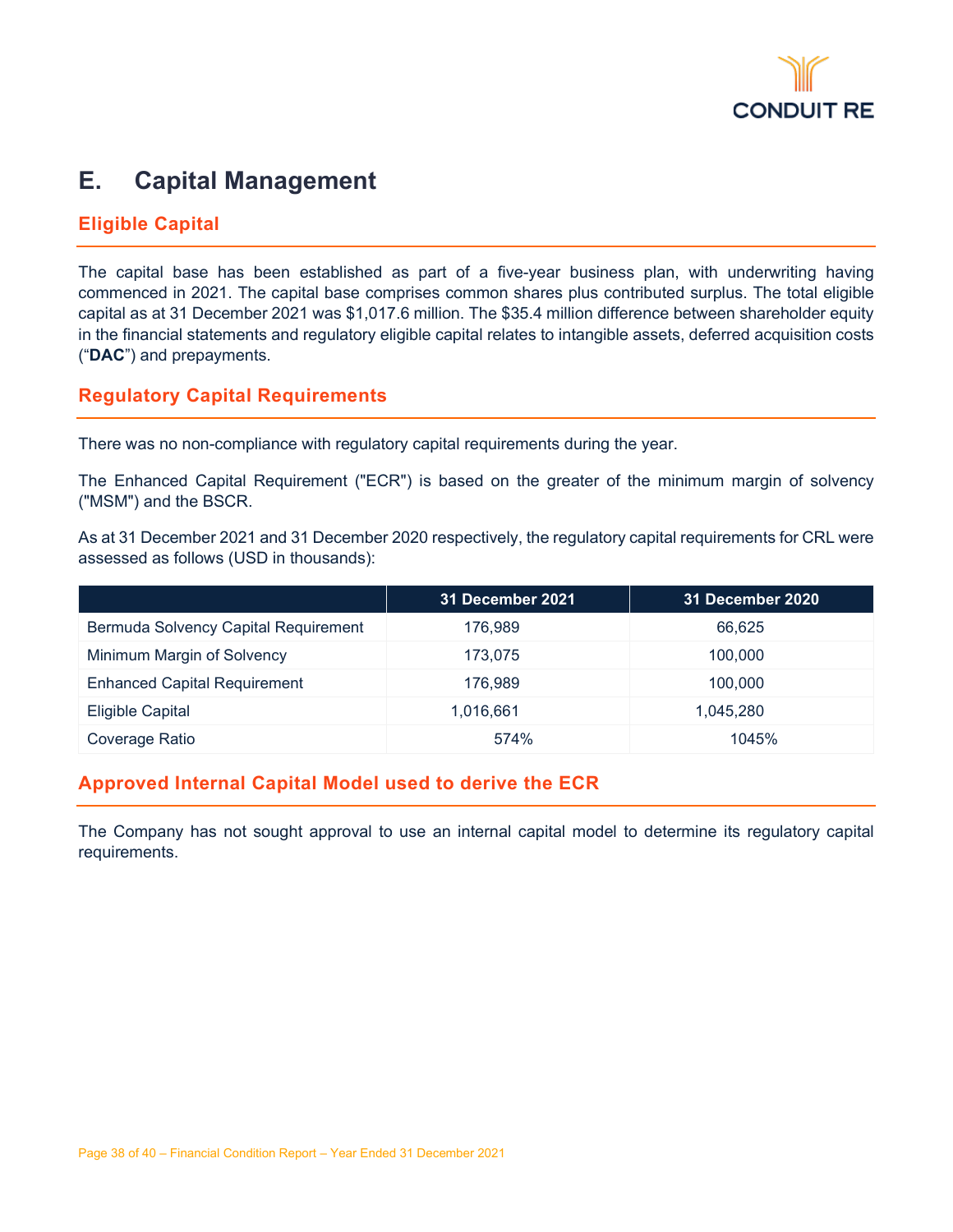

# <span id="page-39-0"></span>**F. Subsequent Events**

#### **Board and committee changes**

Michelle Seymour-Smith, an existing Board member, joined the Risk, Capital and Compliance Committee in the fourth quarter 2021 meeting held in February 2022.

#### **Senior management changes**

On 1 March 2022, Greg Roberts was appointed as Group Chief Underwriting Officer and became a member of the Executive Committee. Trevor Carvey remains Chief Executive Officer.

#### **Dividend**

Subsequent to 31 December 2021, a dividend payment was made by CRL of \$35m in support of CHL's dividend payment to shareholders.

#### **Ukraine**

On 24 February a military conflict arose in Ukraine. The Company does not have any direct exposure to Russian or Ukrainian assets in its investment portfolio. Investments in Russia, and Belarus, are specifically excluded from our investment portfolio. The Company does not underwrite direct insurance business and does not currently reinsure trade credit or political risk and has minimal cyber exposure. The Company has potential exposure across its property and specialty reinsurance books via classes such as war on land, marine war and aviation. There may be further exposure in other areas of the portfolio, although this is expected to be minimal. There is still significant uncertainty estimating losses emanating from the conflict, not least as it is an ongoing event and further losses could occur depending on the duration of the conflict. The Company continues to monitor developments.

#### **Conclusion**

The above subsequent events have been reported for transparency. It is not believed that any of these events have a material bearing on the information provided in the rest of this report.